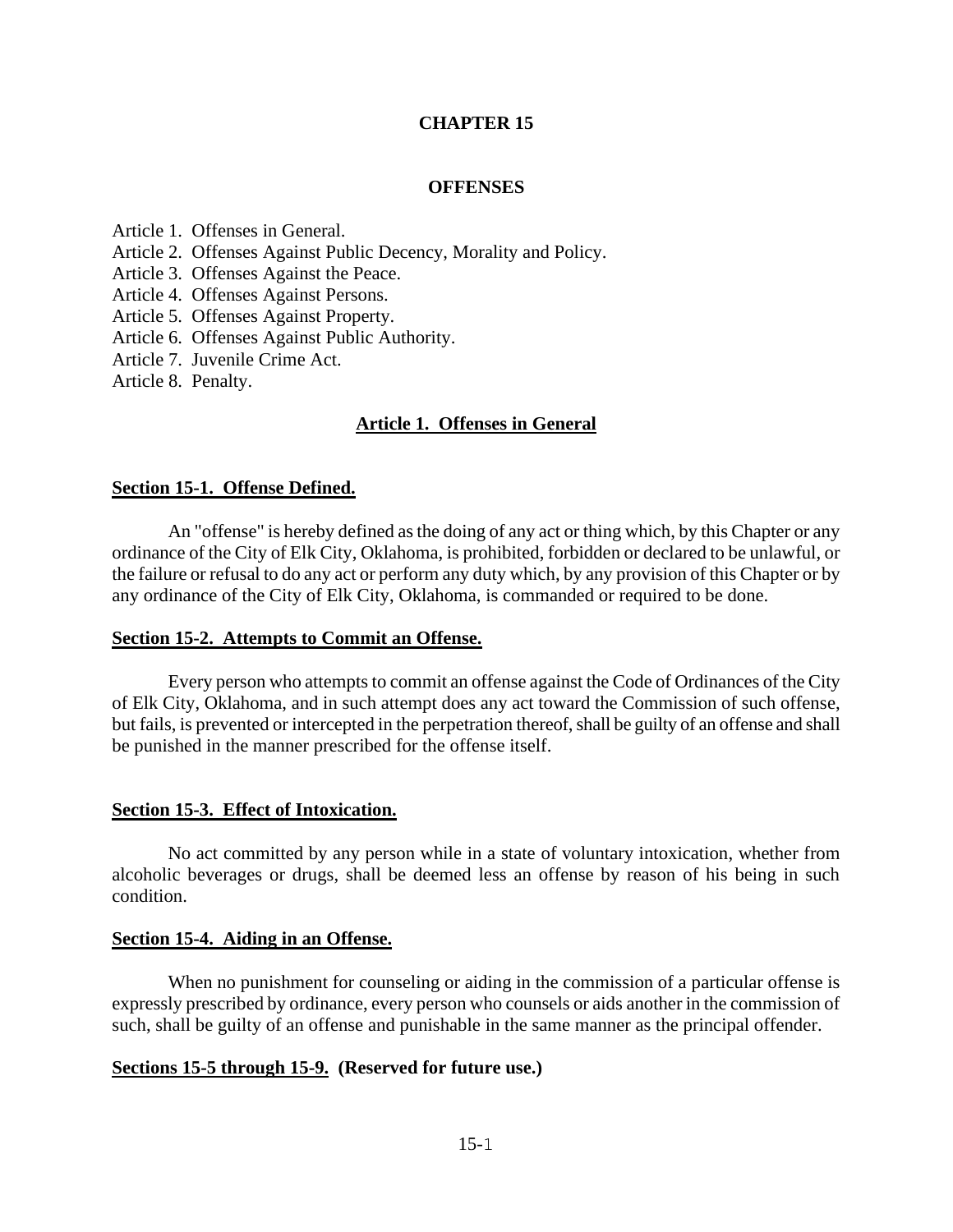### **Article 2. Offenses Against Public Decency, Morality and Policy**

#### **Section 15-10. Gambling Prohibited.**

No person, firm or corporation (or agent or employee thereof) shall play, open or cause to be opened, operate, carry on or conduct any game of roulette, craps, or any percentage played with dice, for money, checks, chips, credit or any other things of value; or shall set up, operate or permit to be operated, any slot machine or other device whatsoever where money, checks, chips, credit or any other things of value are played, when the act of playing the same might result in a gain or loss to the party playing; or shall gamble knowingly in any other similar manner; or knowingly shall permit his or its premises, houses, lot or other property to be used in connection with or for, any act declared unlawful in this Chapter.

#### **Section 15-11. False Or Bogus Checks.**

1. It shall be unlawful for any person, with intent to cheat or defraud, to obtain, or attempt to obtain, from any person, firm or corporation, any money, property or valuable thing, of the value of fifty dollars (\$50.00) or less, by means of any false or bogus check or by any other written, printed or engraved instrument or spurious coin. The term "false or bogus check" shall include checks or orders given for money or property which are not honored on account of insufficient funds of the maker to pay same, as against the maker or drawer thereof.

2. The making, drawing, issuing or delivering of a check draft or order, payment of which is refused by the drawee, shall be prima facie evidence of intent to defraud and the knowledge of insufficient funds in, or credit with, such bank or other depository; provided, such maker or drawer shall not have paid the drawee the amount due thereon, together with the protest fees, within five (5) days from the date the same is presented for payment; and, provided further, that said check or order is presented for payment within thirty (30) days after same is delivered and accepted.

#### **Section 15-12. Harmful Deception.**

It shall be unlawful for any person knowingly to deceive another (whether by impersonation, misrepresentation or otherwise), when such deception results in, or contributes to, the loss, damage, harm or injury of the person deceived or of a third party, or results in or contributes to the benefit of the deceiver.

#### **Section 15-13. Loitering.**

1. It shall be unlawful for any person, without lawful reason, between the hours of 12:00 o'clock midnight and 5:00 o'clock a.m., to wander aimlessly within the City of Elk City, Oklahoma, on the streets, in other public places or on property of other persons; or during such time to sleep upon any street or in any other public place or on any property of another person without the express or tacit consent of the owner or person in charge of such place.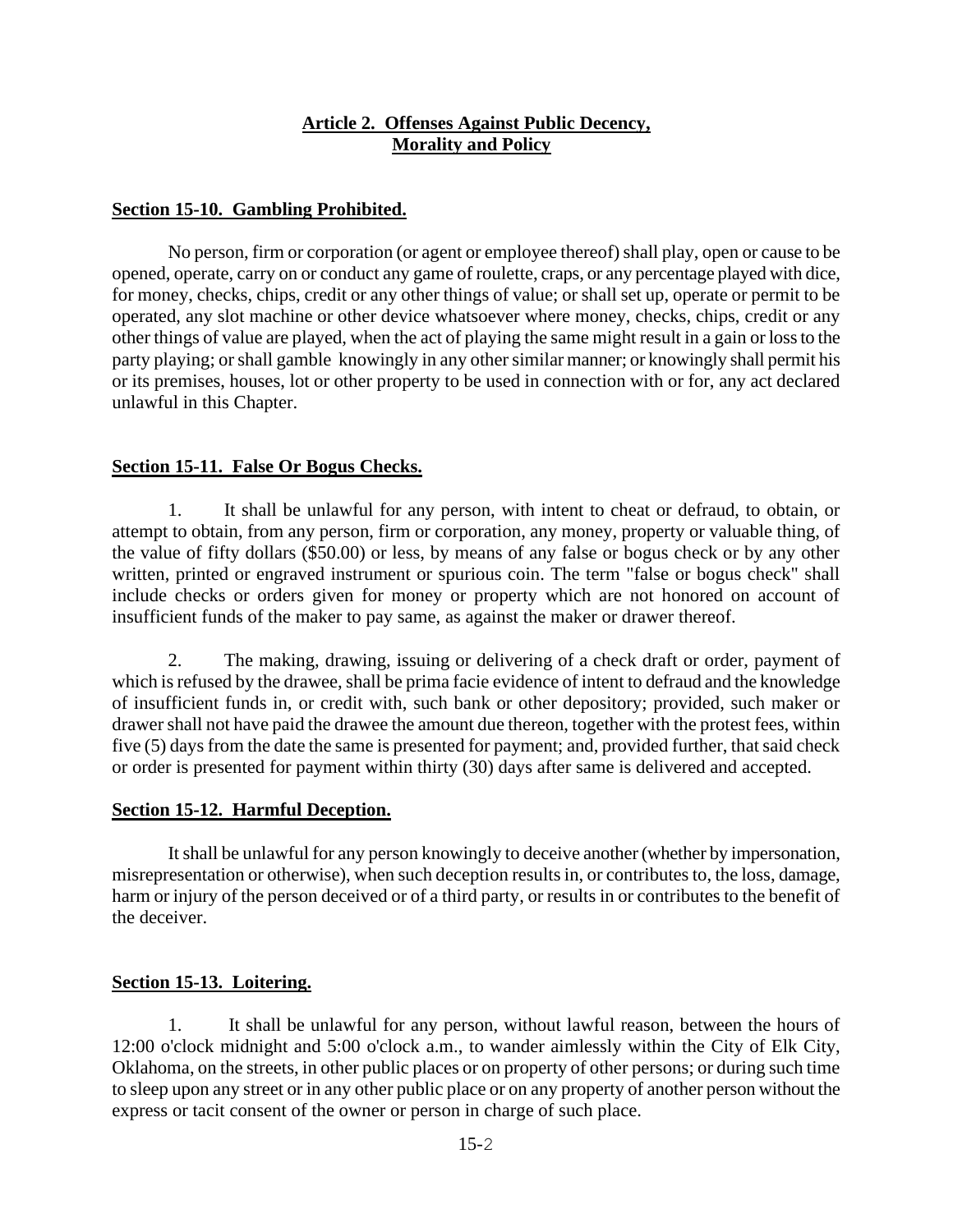2. It shall be unlawful for any person to loiter in or about any public building, in or about the station or depot of a public carrier or on or about the premises of a public or private school.

3. No person shall loiter in the immediate vicinity where a person or persons are gambling by the use of any means or device.

4. It shall be unlawful for any person to loiter, loaf, wander, stand or remain idle, either alone or in consort with others, in a public place or building in such a manner as to:

- a. Obstruct any public street, highway, sidewalk or any other public place or building by hindering, impeding or tending to hinder or impede the free and uninterrupted passage of vehicles, traffic or pedestrians; or
- b. Commit in or upon any public street, highway, sidewalk or any other public place or building, any act or thing which is an obstruction or interference to the free and uninterrupted use of property or with any business lawfully conducted by anyone in, upon, facing or fronting on any such public street, highway, sidewalk or any other public place or building, all of which prevents the free and uninterrupted ingress, egress and regress therein, thereon and thereto.

## **Section 15-14. Offenses Relating to Drugs and Related Substances.**

1. "Controlled Dangerous Substance" shall be defined in 63 Oklahoma Statues Section 2-101.

2. "Marijuana" shall be defined as all parts of a plant of the genus cannabis, whether growing or not; the seed of a plant of that type; the resin extracted from a part of a plant of that type; and every compound, manufacture, salt, derivative, mixture, or preparation of a plant of that type or of its seeds or resin. "Marijuana" does not include the mature stalks of the plant, fiber produced from the stalks, oils or cake made from the seeds of the plant, or any other compound, manufacture, salt, derivative, mixture, or preparation of the mature stalks, except the resin extracted from the mature stalks, fiber, oil or cake, or the sterilized seed of the plant that is incapable of germination.

3. It shall be unlawful for any person under the influence of marijuana or any narcotic or other controlled dangerous substance, to appear or be upon or in any street, alley, place of business or other public place within the City of Elk City, Oklahoma; or for any person without a medical marijuana license to use or possess marijuana or to use or possess any other narcotic or controlled dangerous substance; in any place within said City, except as legally prescribed by a physician licensed to practice in the State; or for any person to loiter about a place where any narcotic or other controlled dangerous substance is sold or furnished illegally; or for any person to sell or furnish illegally to another person marijuana or any narcotic or other controlled dangerous substance.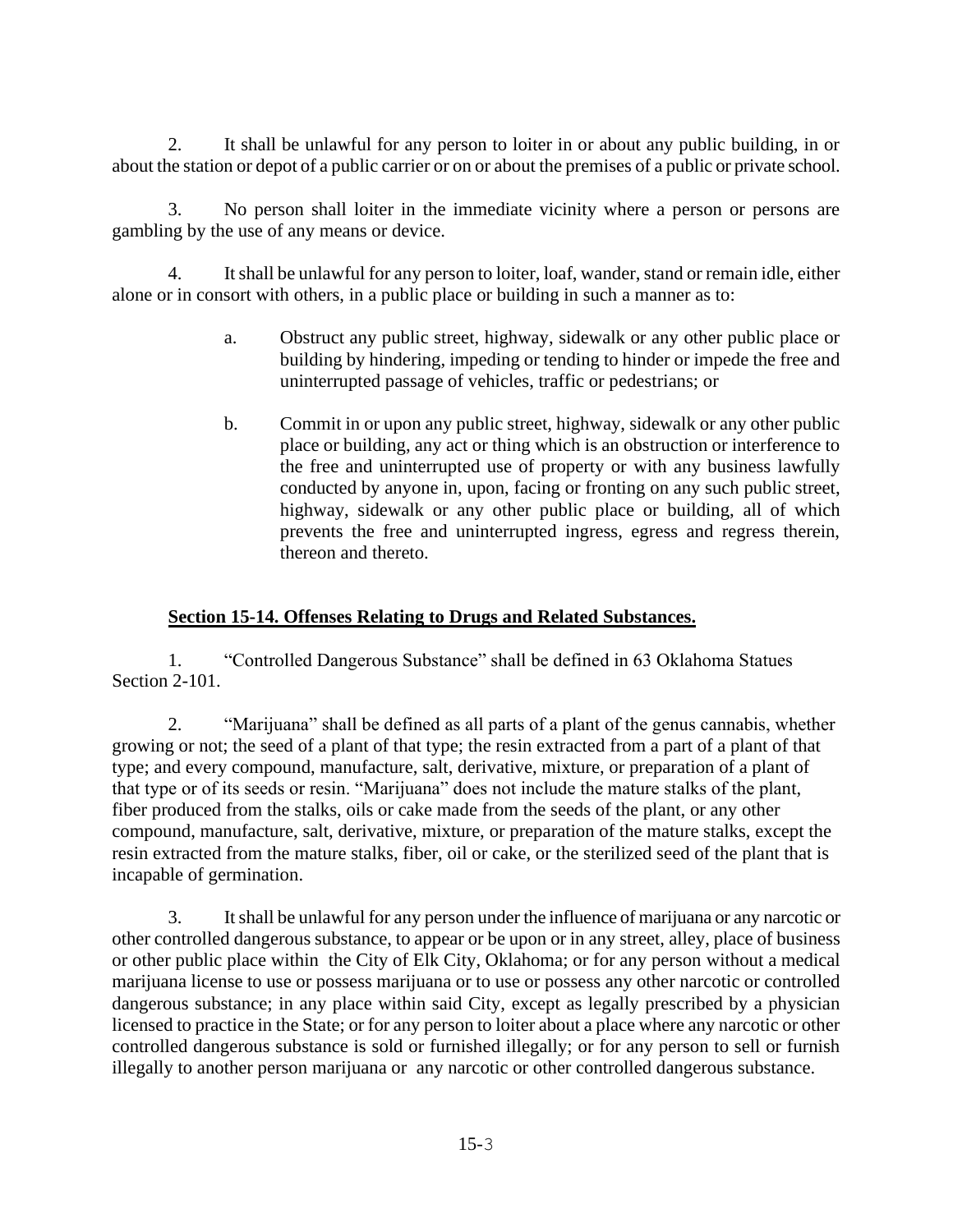4. It is unlawful for any person with an Oklahoma State issued medical marijuana license to knowingly or intentionally possess marijuana in quantities greater than permitted by state law.

5. It shall be unlawful for any person without a license to use medical marijuana or to use or possess drug paraphernalia upon or in any street, alley, place of business or other public place within the City of Elk City, Oklahoma.

6. Any person, firm or corporation who shall violate any provision of this Section shall be guilty of an offense and, upon conviction thereof, shall be punished by fine not to exceed Seven Hundred Fifty Dollars (\$750.00) plus costs and may be imprisoned for any amount of time not to exceed sixty (60) days. Each day such violation is committed or continues to exist shall constitute a separate offense and shall be punishable as such.

## **Section 15-15. Illicit use of Certain Chemical Compounds.**

1. It shall be unlawful for any person to deliberately smell, inhale, breathe, drink or otherwise consume any compound, liquid, chemical, narcotic, drug or any other substance or chemical containing any ketones, aldehydes, organic aldehydes, organic acetones, ether, chlorinated hydrocarbons, such as gasoline, glue, fingernail polish, adhesive cement, mucilage, dope or any other substance or combination thereof containing solvents releasing toxic vapors, with the intent to cause conditions of intoxication, inebriation, excitement, elation, stupefaction, paralysis, irrationality, dulling of the brain or nervous system or any other changing, distorting or disturbing of the eyesight, thinking processes, judgment, balance or coordination of such person.

2. The provisions of this Section shall not pertain to any person who inhales, breathes, drinks or otherwise consumes such material or substance pursuant to the direction or prescription of any licensed doctor, physician, surgeon, dentist or podiatrist, nor to the consumption of intoxicating liquor.

### **Section 15-16. Immoral Conduct, Shows or Exhibitions; Nudity.**

1. It shall be unlawful for any person to conduct himself in a lewd or immoral manner in any public place within the City of Elk City, Oklahoma.

2. It shall be unlawful to show, rent, loan or sell obscene or immoral motion pictures, VCRs, DVDs or other visual reproductions thereof or present any kind of a show or exhibition within the City of Elk City, Oklahoma, which is obscene or immoral.

3. It shall be unlawful for any person to appear in any public place within the City of Elk City, Oklahoma, in a state of total nudity, or for any person to make an indecent public exposure of his or her person.

4. It shall be unlawful to publicly display pornographic magazines or books for sale in any store within the corporate limits of the City of Elk City, Oklahoma.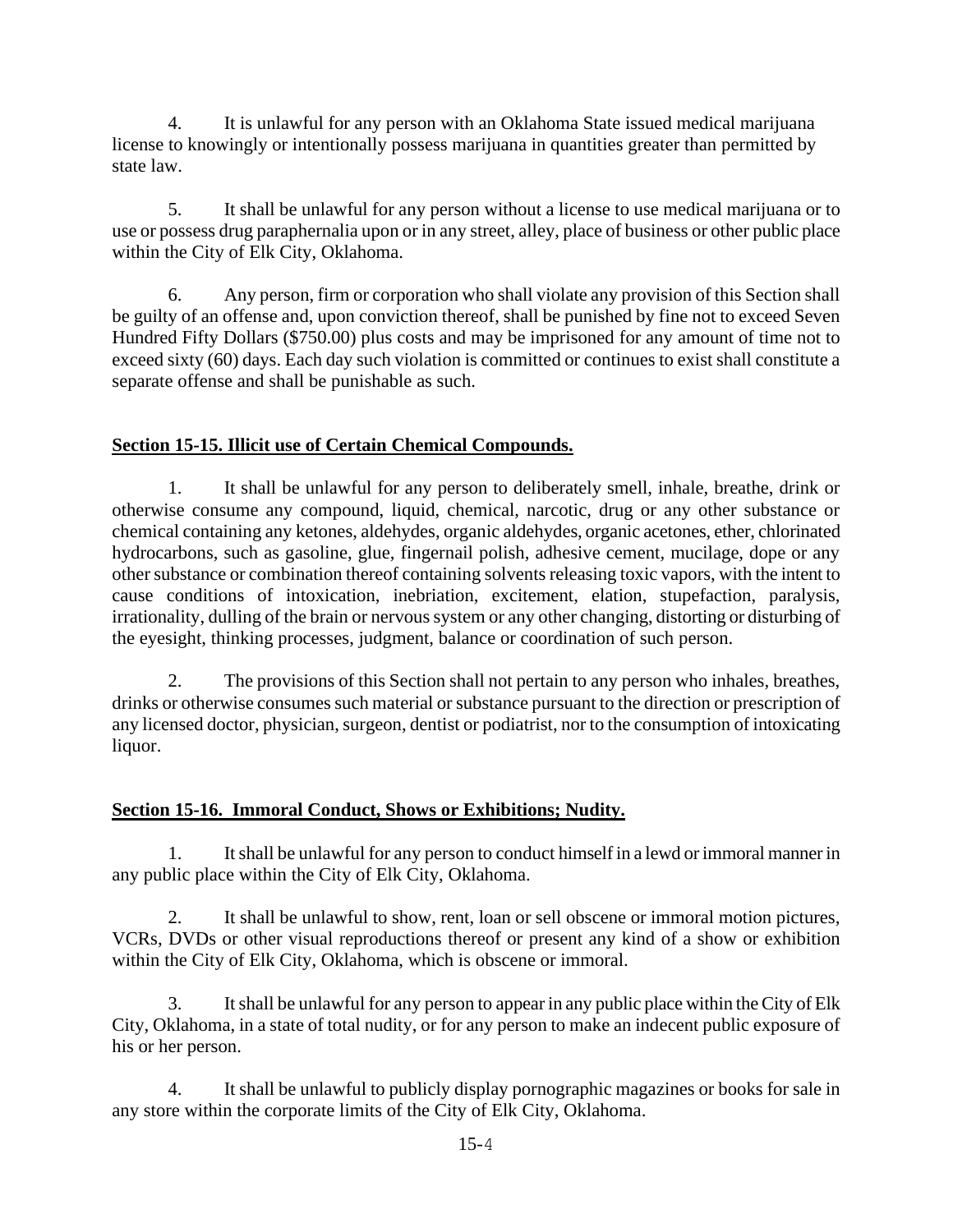5. It shall be unlawful for any person to urinate or defecate in any publicly-exposed place within the corporate limits of the City of Elk City, Oklahoma.

## **Section 15-17. Prostitution; Illicit Sexual Relations.**

1. For the purpose of this Section, "illicit sexual relations" shall mean sexual relations with any person other than one's lawful husband or wife.

2. It shall be unlawful for any person to offer, submit or give himself or herself to a lewd or immoral use, such as illicit sexual relations, or to engage in any lewd or immoral act for money or any other thing of value.

3. It shall be unlawful for any person to engage in illicit sexual relations or any other immoral act, to knowingly consort with a prostitute or other person of immoral vocation, or to consort with another for an immoral purpose, in any public place within the City of Elk City, Oklahoma.

4. It shall be unlawful for any person, firm or corporation, or any agent or employee thereof, to keep, or assist in keeping, a house of prostitution or a house or place within the City Elk City, Oklahoma, where persons meet or assemble for illicit sexual relations or for any other lewd or immoral purpose, or to permit a known prostitute or other person of a known immoral vocation to become or remain a guest in a hotel or rooming house.

5. It shall be unlawful and an offense for any person to act as a procurer for any house or place of prostitution or for any prostitute or other person engaged in an immoral vocation, or to procure, assist in procuring or attempt to procure any person for another for illicit sexual relations or any other immoral purpose.

### **Section 15-18. Certain Conduct Prohibited on or Near School Grounds.**

No person shall engage in any conduct or commit any of the acts enumerated herein, around or on the grounds of, any school in the City of Elk City, Oklahoma, or in any street or alley adjacent to a school:

1. Loitering by any person not having lawful business in connection with the school, an employee thereof or student therein;

- 2. Any conduct that disturbs the orderly conduct of the school;
- 3. Annoying or molesting any student or employee of the school;
- 4. Lewd or wanton conduct; or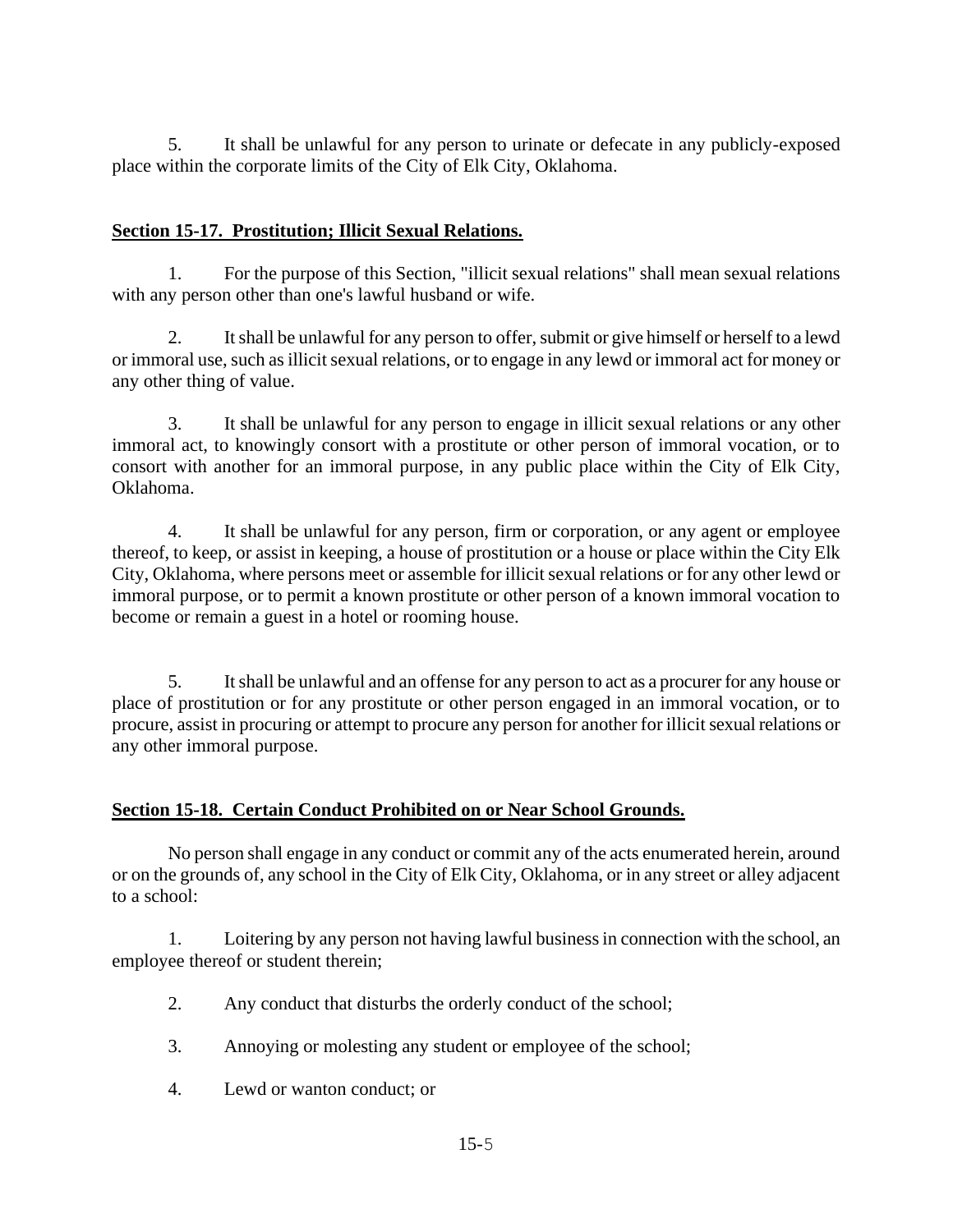5. Moving or parking any vehicle in the vicinity of any school or in any street or alley adjacent thereto, in such a manner as to annoy or molest any student or employee of the school.

## **Section 15-19. Alcoholic or Intoxicating Beverages.**

1. It shall be unlawful for any person under twenty-one (21) years of age to misrepresent his age through false documentation, for the purpose of inducing any person to sell him alcoholic beverages.

2. It shall be unlawful for any person under twenty-one (21) years of age to have in his or her possession any alcoholic beverage.

3. It shall be unlawful for any person to open a retail container or consume alcoholic beverages on the premises of a retail package store.

4. No person drunk or in a state of intoxication shall appear, or be upon or in, any street, alley, place of business or other public place, nor shall any person drink any alcoholic beverage upon or in any street, alley, place of business or other public place within the City of Elk City, Oklahoma.

5. It shall be unlawful for any person to transport in any vehicle upon any street, alley, or other public way within the City of Elk City, Oklahoma any alcoholic beverage except in the original container, which shall not have been opened, the seal of which shall not have been broken, and from which the original cap or cork shall not have been removed, unless the opened container be in the trunk or any closed compartment or other container out of public view and out of reach of the driver or any occupant of the vehicle.

6. It shall be unlawful for any person, firm or corporation to buy, receive, possess, sell, barter, give away, manufacture or use any alcoholic or nonintoxicating beverages in violation of the State Constitution and Laws or Code of Ordinances of the City of Elk City, Oklahoma. (See Chapter 2, this Code of Ordinances.)

## **Section 15-20. Beer.**

1. It shall be unlawful for any person under twenty-one (21) years of age to be, or remain within, any place of business where beer are sold for consumption on the premises.

2. It shall be unlawful for any person under twenty-one (21) years of age to purchase, receive, procure, drink or be in the possession of any beer.

3. It shall be unlawful for any person under twenty-one (21) years of age to work in a place where beer are sold for consumption on the premises, except an eating place where the service of such beverages is incidental to the main business of serving food.

4. It shall be unlawful for any person, whether a minor or of age, to be in possession of, or to drink, any beer while such person is upon any public street, alley, or other public highway, or in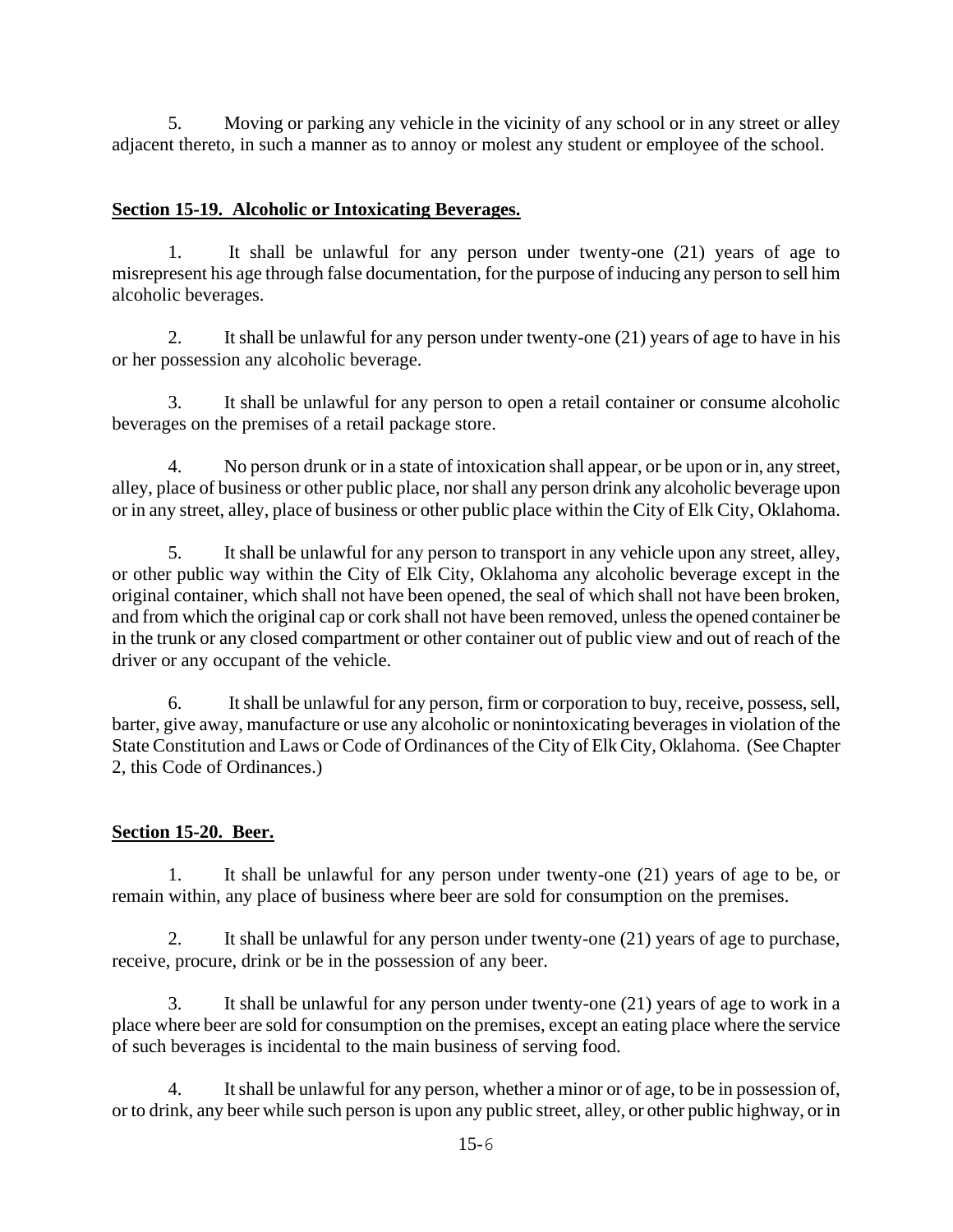any public building or other public place, within the City of Elk City, Oklahoma; provided, that this shall not prohibit a person who is of age from drinking such beverage in a place licensed to sell it for consumption on the premises.

5. It shall be unlawful for any person to knowingly transport in any moving vehicle, upon any public highway, street, alley or roadway within the corporate limits of the City of Elk City, Oklahoma, or in or upon any property owned by said City outside of its corporate limits, any beer, except in the original container which shall not have been opened and from which the original cap or seal shall not have been removed, unless the opened container is in the rear trunk or rear compartment, which shall include the spare tire compartment in a station wagon or panel truck, or any outside compartment which is not accessible to the driver or any other person in the vehicle while it is in motion. (See Chapter 2, this Code of Ordinances.)

### **Section 15-21 Adult Entertainment-Definitions.**

- 1. The following terms are defined as set forth for use in this article:
	- a. **Adult Entertainment**. The term "adult entertainment" encompasses all uses of the term "sexually oriented" herein.
	- b. **Employee.** The word "employee" means a person who performs any service on the premises of a sexually oriented business on a full-time, parttime or contract basis, whether or not the person is denominated an employee, independent contractor, agent or otherwise. Whether or not said person is paid salary, wages, tips or other compensation by the operator or by the customers of said business shall not change the defined status as an "employee". Employee does not include a person exclusively on the premises for repair or maintenance of the premises or equipment on the premises, or for the delivery of goods to or the removal of waste from the premises.
	- c. **Escort.** The word "escort" means a person who, for wage, fee, tip or other consideration, agrees or offers to act as a companion, guide, or date for another person, or who agrees or offers to privately model lingerie or to privately perform a striptease for another person.
	- d. **Escort Agency**. The term "escort agency" means a person or business association who furnished, offers to furnish, or advertise to furnish escorts as one of its primary business purposes for a fee, tip, or other consideration.
	- e. **Establishment.** The word "establishment" means and includes any of the following:

- The opening or commencement of any sexually oriented business as a new business;

- The conversion of an existing business, whether or not a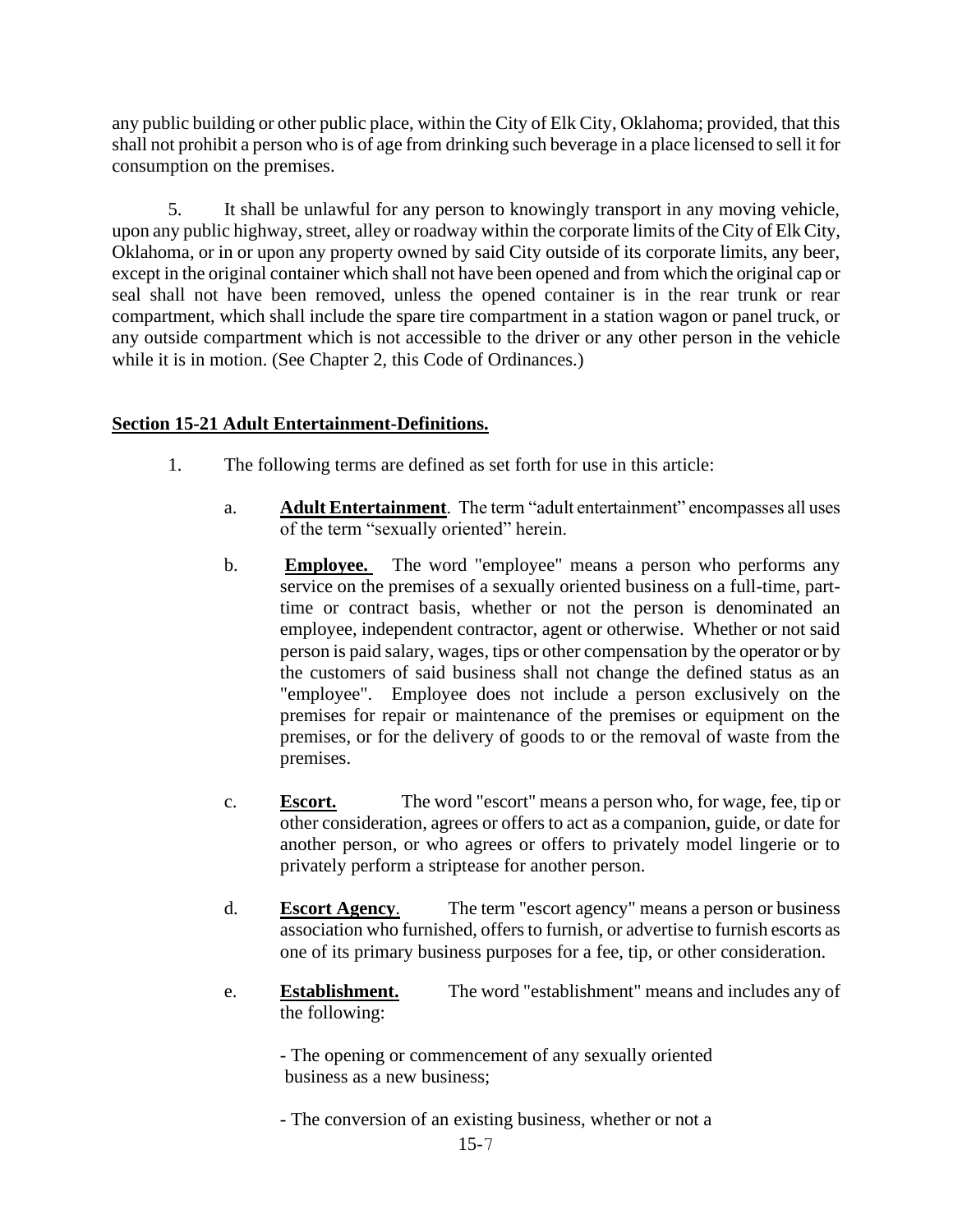sexually oriented business, to any sexually oriented business;

- The addition of any sexually oriented business to any other existing sexually oriented business as defined under this article; or

- The relocation of any sexually oriented business.

- f. **Licensee.** The word "licensee" means a person in whose name a license to operate a sexually oriented business has been issued, as well as the individual listed as an applicant on the application for a license; and in the case of an employee, a person in whose name a license has been issued authorizing employment in a sexually oriented business.
- g. **Nude Model Studio.** The term "nude model studio" means any place where a person who appears in a state of nudity or semi-nudity, or who displays "specified anatomical areas" and is provided to be observed, sketched, drawn, painted, sculptured, photographed, or similarly depicted by other persons who pay money or any form of consideration. Nude model studio shall not include a) a proprietary school licensed by the State of Oklahoma or a college, junior college or university supported entirely or in party by public taxation; b) a private college or university which maintains and operates educational programs in which credits are transferable to a college, junior college, or university supported entirely or partly by taxation; or c) in a structure:

- That has no sign visible from the exterior of the structure and no other advertising that indicates a nude or semi-nude person is available for viewing; and

- Where in order to participate in a class as student must enroll at least three days in advance of the class; and

- Where no more than one nude or semi-nude model is on the premises at any one time.
- h. **Nudity Or A State Of Nudity**. The term "nudity or a state of nudity" means the showing of the human male or female genitals, pubic area, vulva, anus, anal cleft with less than a fully opaque covering, the showing of the female breast with less than a fully opaque covering of any part of the nipple, or the showing of the covered male genitals in a discernibly turgid state.
- i. **Person.** The word "person" means an individual, proprietorship, partnership, corporation, association, or other legal entity.
- j. **Sexually Oriented Arcade.** The terms "sexually oriented arcade" means any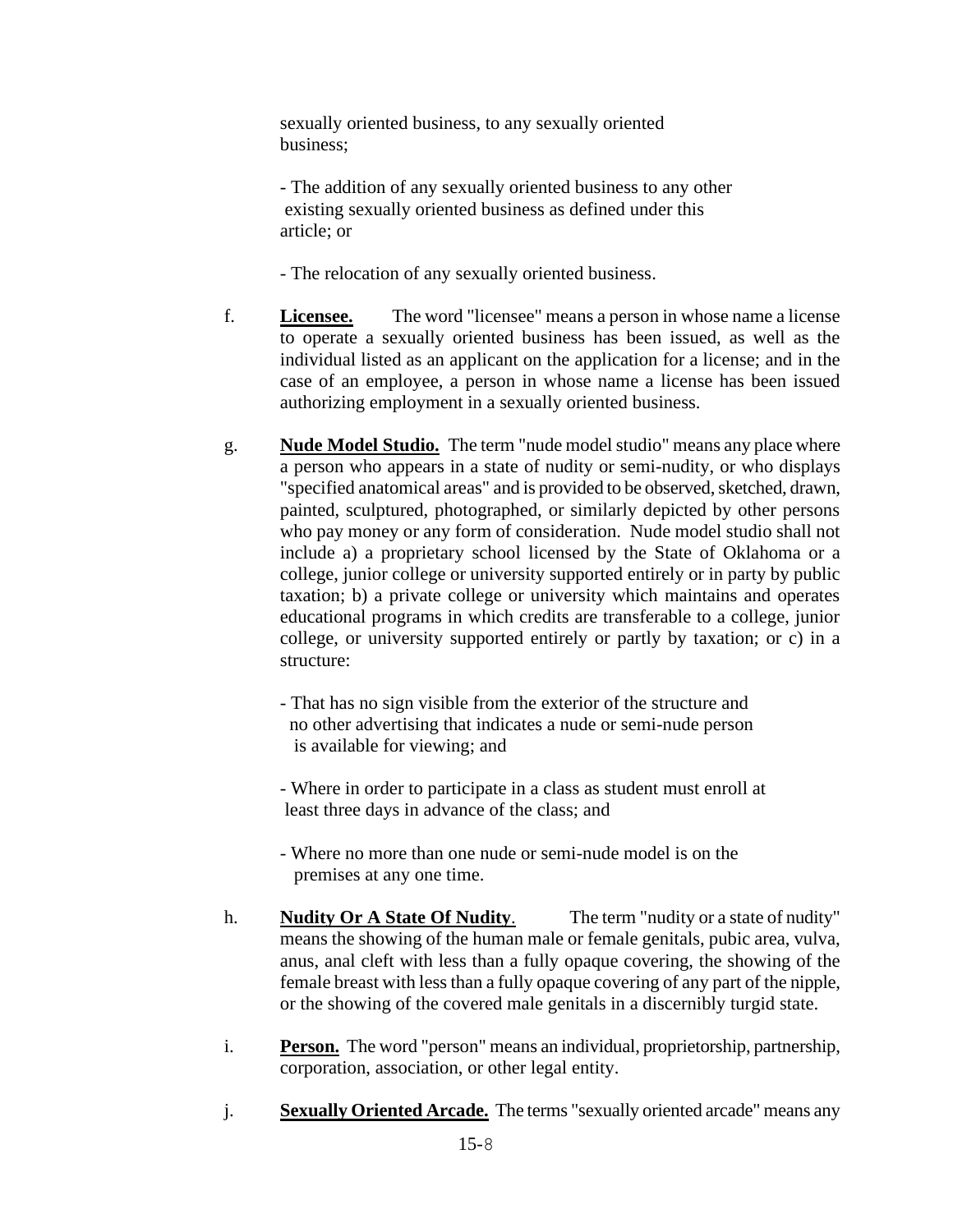place to which the public is permitted or invited wherein coin-operated, token-operated, or for any form of consideration, or electronically, electrically, or mechanically controlled still or motion picture machines, projectors, video or laser disc players, or other image-producing devices are maintained to show images to five or fewer persons per machine at any one time, and where the images so displayed are distinguished or characterized by the depicting or describing of "specified sexual activities" or "specified anatomical areas."

k. **Sexually Oriented Bookstore or Novelty Store.** The term" sexually oriented bookstore or novelty store" means a commercial establishment which, as one of its principal purposes, offers for sale or rental for any form of consideration any one or more of the following:

- Books, magazines, periodicals or other printed matter, or photographs, films, motion pictures, video cassettes or video reproductions, slides, or other visual representations which are characterized by the depiction or description of "specified sexual activities" or "specified anatomical areas"; or

- Instruments, devices, or paraphernalia which are designed for use in connection with "specified sexual activities." A commercial establishment may have other principal business purposes that do not involve the offering for sale or rental material depicting or describing "specified sexual activities" or "specified anatomical areas" and still be categorized as sexually oriented bookstore or novelty store. Such other business purposes will not serve to exempt such commercial establishments from being categorized as an sexually oriented bookstore or novelty store so long as one of its principal business purposes is the offering for sale or rental for consideration the specified materials which are characterized by the depiction or description of "specified sexual activities" or "specified anatomical areas." Provided that if such materials are rented for use on site, the business shall be considered either a sexually oriented arcade or a sexually oriented theater.
- l. **Sexually Oriented Cabaret**. The term "sexually oriented cabaret" means a nightclub, bar, restaurant, auditorium, concert hall, or similar commercial establishment which regularly features:
	- Persons who appear in a state of nudity or semi-nudity; or
	- Live performances which are characterized by the exposure of "specified anatomical areas" or by "specified sexual activities". Provided that the provision of films, motion pictures, video cassettes, slides or other photographic reproductions which are characterized by the depiction or description of "specified sexual activities" or "specified anatomical areas", in addition to live entertainment shall not change this classification of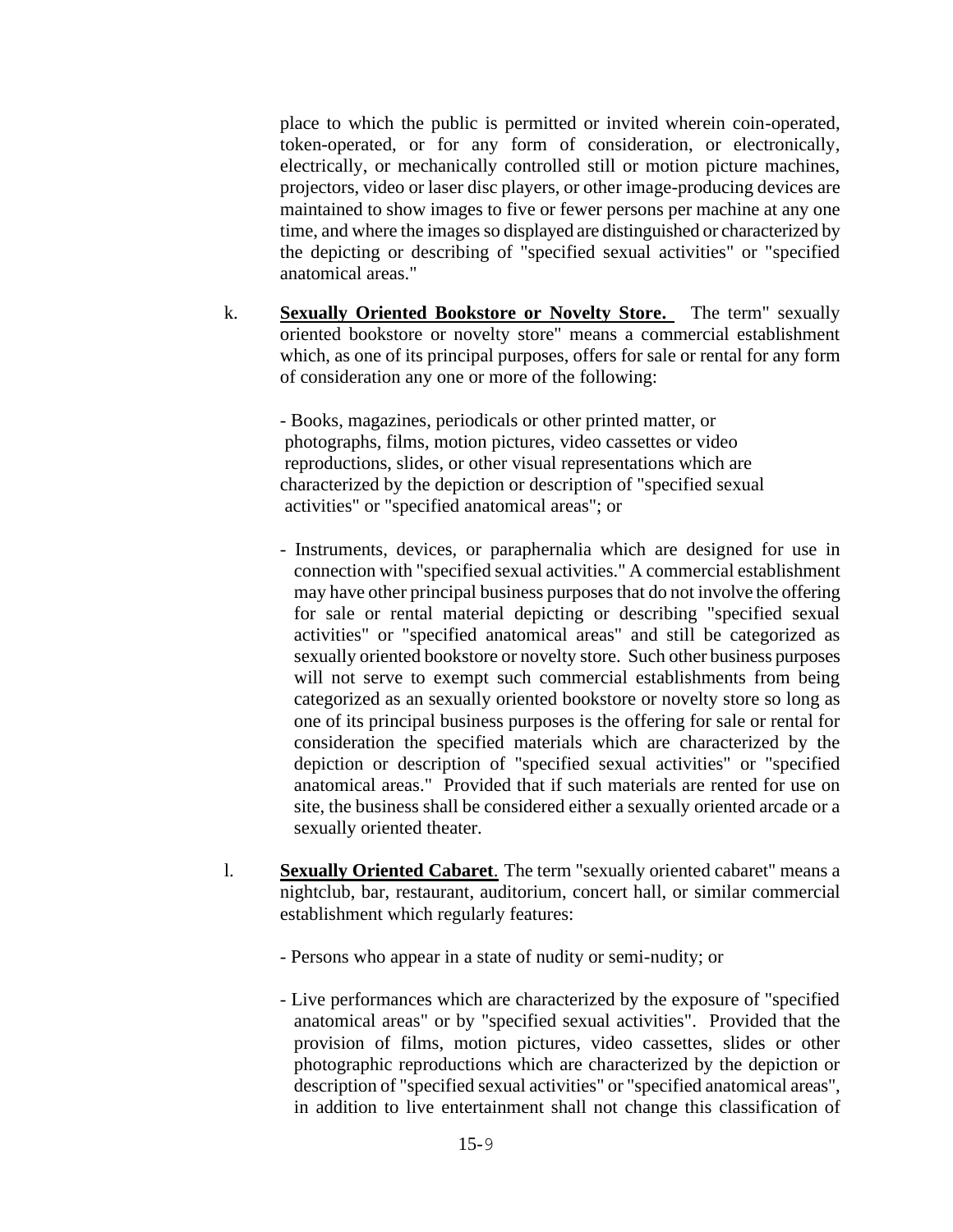business.

- m. **Sexually Oriented Motel.** The term "sexually oriented motel" means a hotel, motel or similar commercial establishment which:
	- Offers accommodations to the public for any form of consideration and 1) provides patrons with closed-circuit television transmissions, films, motion pictures, video cassettes, slides, or other photographic reproductions which are characterized by the depiction or description of "specified sexual activities" or "specified anatomical areas"; and 2) has a sign visible from the public right-of-way which advertises the availability of this adult of graphic reproductions: or

- Offers a sleeping room for rent for a period of time that is less than ten hours; or

- Allows a tenant or occupant of a sleeping room to sub-rent the room for a period of time that is less than ten hours.

- n. **Sexually Oriented Theatre**. The term "sexually oriented theatre" means a commercial establishment designed to accommodate audiences of more than five persons where, for any form of consideration, films, motion pictures, video cassettes, slides or similar photographic reproductions are regularly shown which are characterized by the depiction or description of "specified sexual activities" or "specified anatomical areas."
- o. **Sexual Encounter Center.** The term "sexual encounter center" means a business or commercial enterprise that, as one of its principal business purposes, offers for any form of consideration:
	- Physical contact in the form of wrestling or tumbling between persons of the opposite sex; or
	- Contact activities between male and female persons and/or persons of the same sex when one or more of the persons is in a state of nudity.
- p. **Sexually Oriented Business**.The term "sexually oriented business" means any arcade, bookstore, novelty store, video store, cabaret, motel, theatres, escort agency, nude model studio, or sexual encounter center where live performances or recorded media in any form, or various devices are used or made available, for any consideration, to patrons for use in or viewing of specified criminal activity or specified sexual activity.
- q. **Specified Anatomical Areas**. The term "specified anatomical areas" means: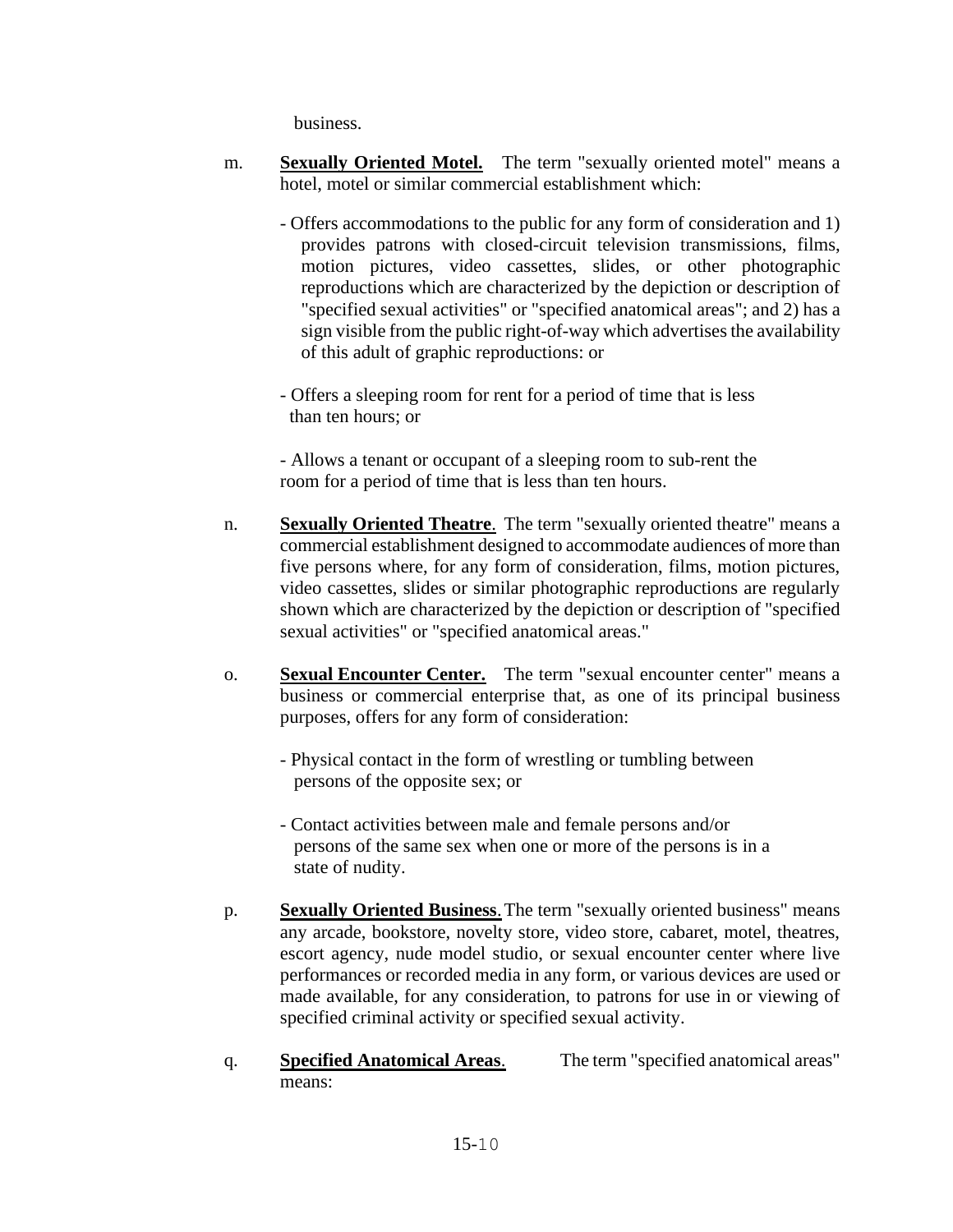- The human male genitals in a discernibly turgid state, even if completely and opaquely covered; or

- Less than completely and opaquely covered human genitals, pubic area, vulva, anus or anal cleft.

r. **Specified Criminal Activity.**The term "specified criminal activity" means any of the following offenses:

- Prostitution or promotion of prostitution; dissemination of obscenity; sale, distribution or display of harmful material to a minor, sexual performance by a child; possession or distribution of a child pornography; public lewdness; indecent exposure; indecency with a child; engaging in organized criminal activity; sexual assault; molestation of a child; regardless of how dominated, any offense for which a convicted person must register as a sex offender; gambling; or distribution of a controlled substance; or any similar offenses to those described above under the criminal or penal code of other cities, states or countries;

- For which:

Less than five years have elapsed since the date of conviction or the date of release from confinement imposed for the conviction, whichever is the later date, if the conviction is of a misdemeanor or an offense; Less than ten years have elapsed since the date of conviction of the date of release from confinement for the conviction, whichever is the later date, if the conviction is of a felony offense; or

Less than ten years have elapsed since the date of the last conviction or the date of release from confinement for the last conviction, whichever is the later date, if the convictions are of a) two or more misdemeanors or b) any offenses or combination of misdemeanor offenses occurring within any 24-month period.

- The fact that a conviction is being appealed shall have no effect on the disqualification of the applicant or a person residing with the applicant.
- s. **Specified Sexual Activities**. The term "specified sexual activities" means any of the following:
	- The fondling or other erotic touching of human genitals,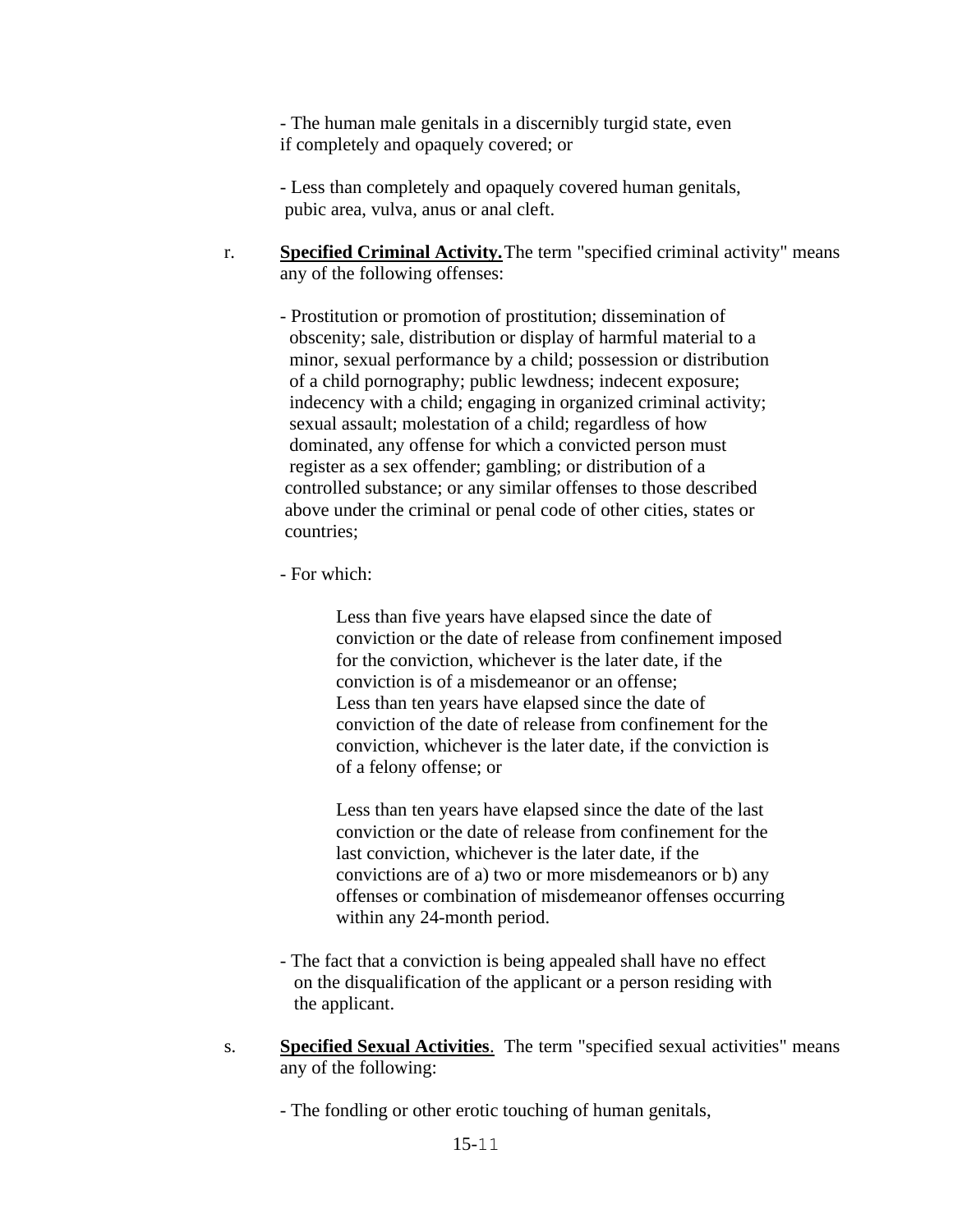pubic area, buttocks, anus, vulva or female breasts;

- Sexual acts, normal or perverted, actual or simulated, including intercourse, oral copulation, masturbation, or anal copulation; or
- Excretory functions as part of or in connection with any of the activities set forth above.
- t. **Substantial Enlargement.** The term "substantial enlargement" of a sexually oriented business means the increase in floor areas occupied by the business by more than 25 percent, as the floor areas exist on the date this article takes effect or the date of the most recent permit.
- u. **Transfer Of Ownership Or Control Of A Sexually Oriented Business.** The term "transfer of ownership or control of a sexually oriented business" means and includes any of the following:
	- The sale, lease, or sublease of the business;
	- The transfer of securities which constitute a controlling interest in the business, whether by sale, exchange, or similar means; or
	- The establishment of a trust, gift, or other similar legal device which transfers the ownership or control of the business, except for transfer by bequest or other operation of law upon the death of the person possessing the ownership or control.

#### **Section 15-22.Adult Entertainment - Licensing, Fees and Inspection.**

- 1. It is unlawful:
	- a. For any person to operate a sexually oriented business without a valid sexually oriented business license issued by the city.
	- b. For any person who operates a sexually oriented business to employ a person to work for the sexually oriented business who is not licensed by the city as a sexually oriented business employee.
	- c. For any person to obtain employment with a sexually oriented business without having secured a sexually oriented business employee license pursuant to this article.
- 2. An application for a license must be made on a form provided by the city.
- 3. All applicants must be qualified according to the provisions of this article. The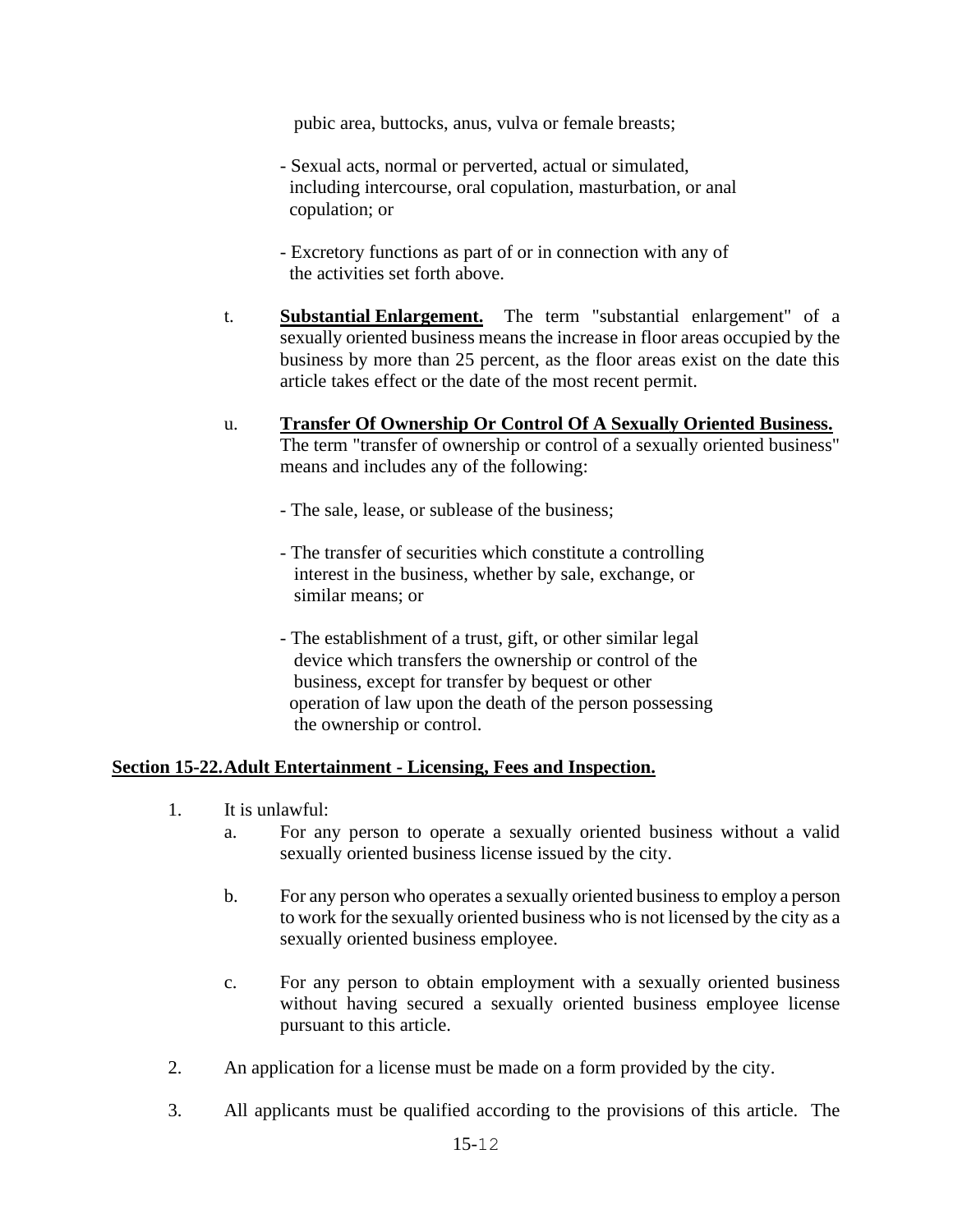application may request and the applicant shall provide such information (including fingerprints) as to enable the city to determine whether the applicant meets the qualifications established in this article.

4. Any person, who wishes to operate a sexually oriented business, must sign the application for a license as an applicant. If a person other than an individual wishes to operate a sexually oriented business, all persons legally responsible for the operations of the sexually oriented business or who have power to control or direct its operations must each sign the application for a license as applicant. Such persons include, but are not limited to, general partners, corporate offices, corporate directors, and controlling shareholder(s). Each application must be qualified under the following section and each applicant shall be considered a licensee if a license is granted.

5. The completed application for a sexually oriented business license shall contain the following information and shall be accompanied by the following documents:

- a. If the applicant is:
	- An individual, the individual shall state his/her legal name and any aliases and submit proof that he/she is 18 years of age;.

- A partnership, the partnership shall state its complete name, and the names of all partners, whether the partnership is general or limited, and a copy of the partnership agreement, if any;

- A corporation, the corporation shall state its complete name, the date of its incorporation, evidence that the corporation is in good standing and entitled to do business under the laws of Oklahoma, the names and capacity of all officers, directors and controlling stockholders, and the name of the registered corporate agent and the address of the registered officer for service of process.

- b. If the applicant intends to operate the sexually oriented business under a name other than that of the applicant; her or she must state 1) the sexually oriented business's fictitious name and 2) submit the required registration documents.
- c. Whether the applicant, or a person residing with the applicant, has been convicted of a specified criminal activity as defined in this article, and, if so, the specified criminal activity involved, the date, place, and jurisdiction of each conviction. If the applicant does not specify whether the offense was a felony or a misdemeanor the city shall not treat the conviction as it most likely be defined in Oklahoma. Misdemeanors under the state law and offenses under municipal law shall all be considered to be misdemeanors.
- d. Whether the applicant, or a person residing with the applicant, has had a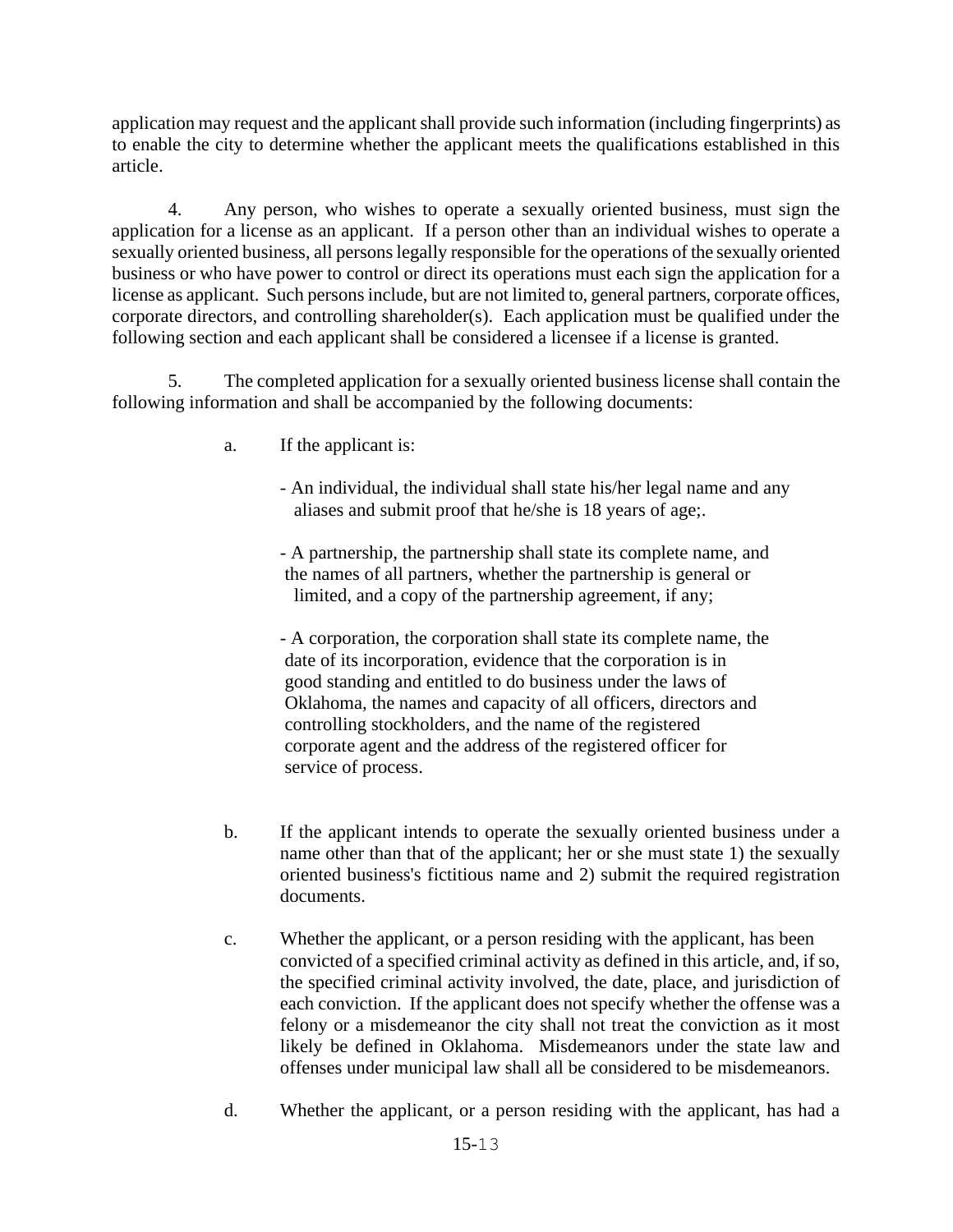previous license under this article or other similar sexually oriented business ordinances from another city or county denied, suspended or revoked; in these events, applicant shall identify the name and location of the sexually oriented business for which the permit was denied, suspended or revoked, as well as the date of the denial, suspension or revocation.

- e. Whether the applicant or a person residing with the applicant has been a partner in a partnership or an officer, director or principal stockholder of a corporation that is licensed under this article whose license has previously been denied, suspended or revoked, including the name and location of the sexually oriented business for which the permit was denied, suspended or revoked as well as the date of denial, suspension or revocation.
- f. Whether the applicant, or a person residing with the applicant, holds any other licenses under this article or other similar sexually oriented business article form another city or county and, if so, the names and location of such other licensed businesses.
- g. The type of sexually oriented business (as defined herein) for which the applicant is applying.
- h. The location of the proposed sexually oriented business, including a legal description of the property, street address, and telephone number(s), if any.
- i. The applicant's mailing address and residential address.
- j. A recent photograph of the applicant(s).
- k. The applicant's driver's license number.
- l. A sketch or diagram showing the configuration of the premises, including a statement of total floor space occupied by the business. The sketch or diagram need not be professionally prepared, but it must be drawn to a designated scale or drawn with marked dimensions of the interior of the premises to an accuracy of plus or minus three inches.
- m. A current certificate and straight-line drawing prepared within 30 days prior to the application by a registered land surveyor depicting the property lines and the structures containing any existing sexually oriented businesses within 1,000 feet of the property to be certified; the property lines of any established place of public worship, school, public park, or recreation area within 1,000 feet of the property to be certified. For purposes of this section, a use shall be considered existing or established if it is in existence at the time an application is submitted.
- n. If an applicant wishes to operate a sexually oriented business, other than a sexually oriented motel, which shall exhibit on the premises, in a viewing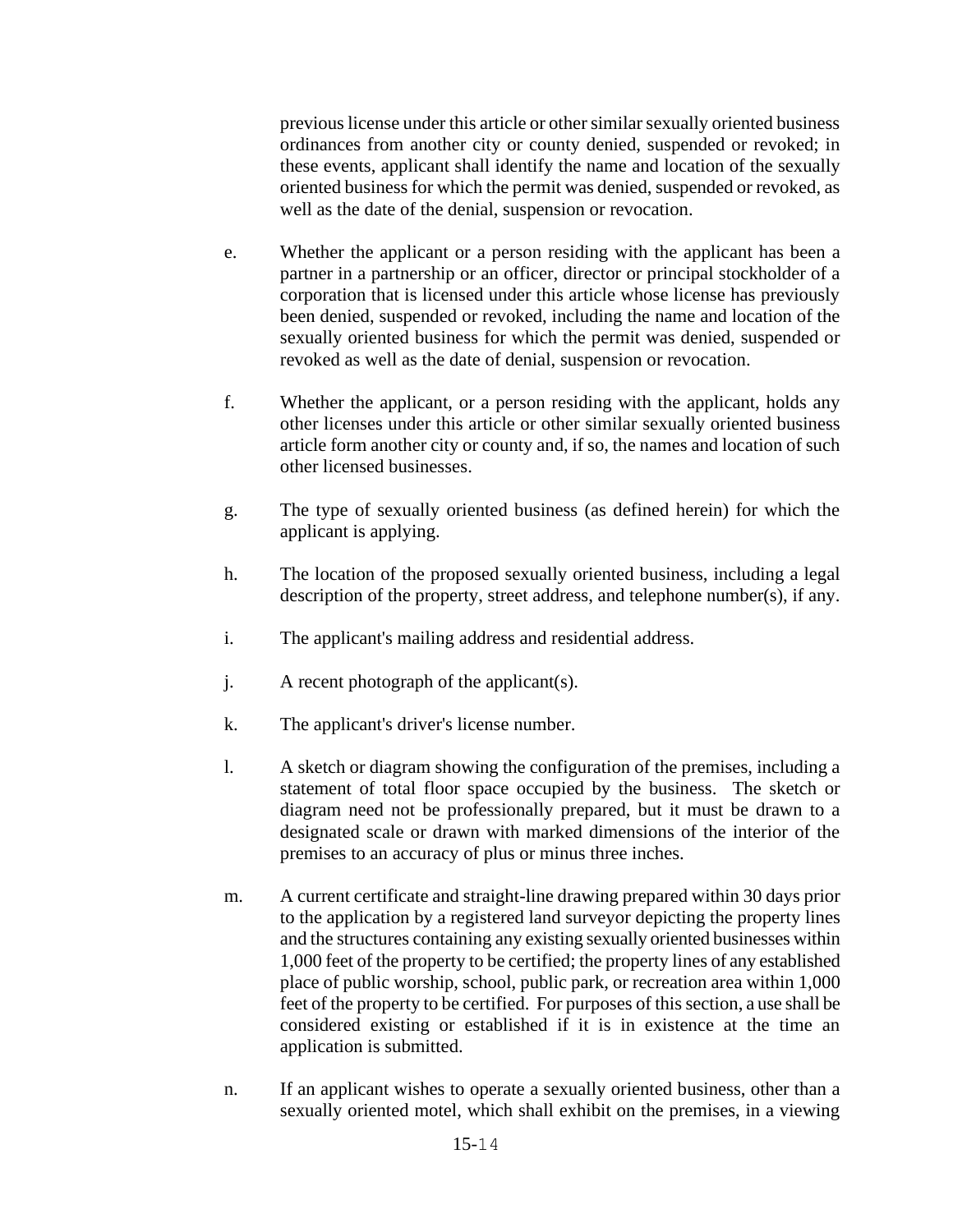room or booth of less than 150 square feet of floor space, films, video cassettes, other video reproductions, or live entertainment which depict specified sexual activities or specified anatomical areas, then the applicant shall comply with the application requirements set forth herein.

6. Before any applicant may be issued a sexually oriented business employee license, the applicant shall submit on a form to be provided by the city the following information;

- a. The applicant's name or any other name (including "stage" names) or aliases used by the individual;
- b. Age, date, and place of birth;
- c. Height, weight, hair and eye color;
- d. Present residence address and telephone number;
- e. Present business address and telephone number;
- f. Date, issuing state and number of driver's permit or other identification card information; and
- g. Proof that the individual is at least 18 years of age.

7. Attached to the application form for a sexually oriented business employee license as provided above, shall be the following:

- a. A color photograph of the applicant clearly showing the applicant's face, and the applicant's fingerprints on a form provided by the police department. Any fees for the photographs and fingerprints shall be paid by the applicant.
- b. A statement detailing the license history of the applicant for the five years immediately preceding the date of the filing of the applicant, including whether such applicant previously operated or is seeking to operate, in this or any other city, state or county has ever had a license, permit, or authorization to do business denied, revoked, or suspended. In the event of any such denial, revocation, or suspension, state the name, the name of the issuing or denying jurisdiction, and describe in full the reason for the denial, revocation, or suspension. A copy of any order of denial, revocation, or suspension shall be attached to the application.
- c. A statement whether the applicant has been convicted of a specified criminal activity as defined in this article and, if so, the specified criminal activity involved, the date, place and jurisdiction of each conviction, and the sentence imposed.

8. Upon the filing of said application for a sexually oriented business employee license, the city shall issue a temporary license to said applicant, which shall be valid for 30 days. The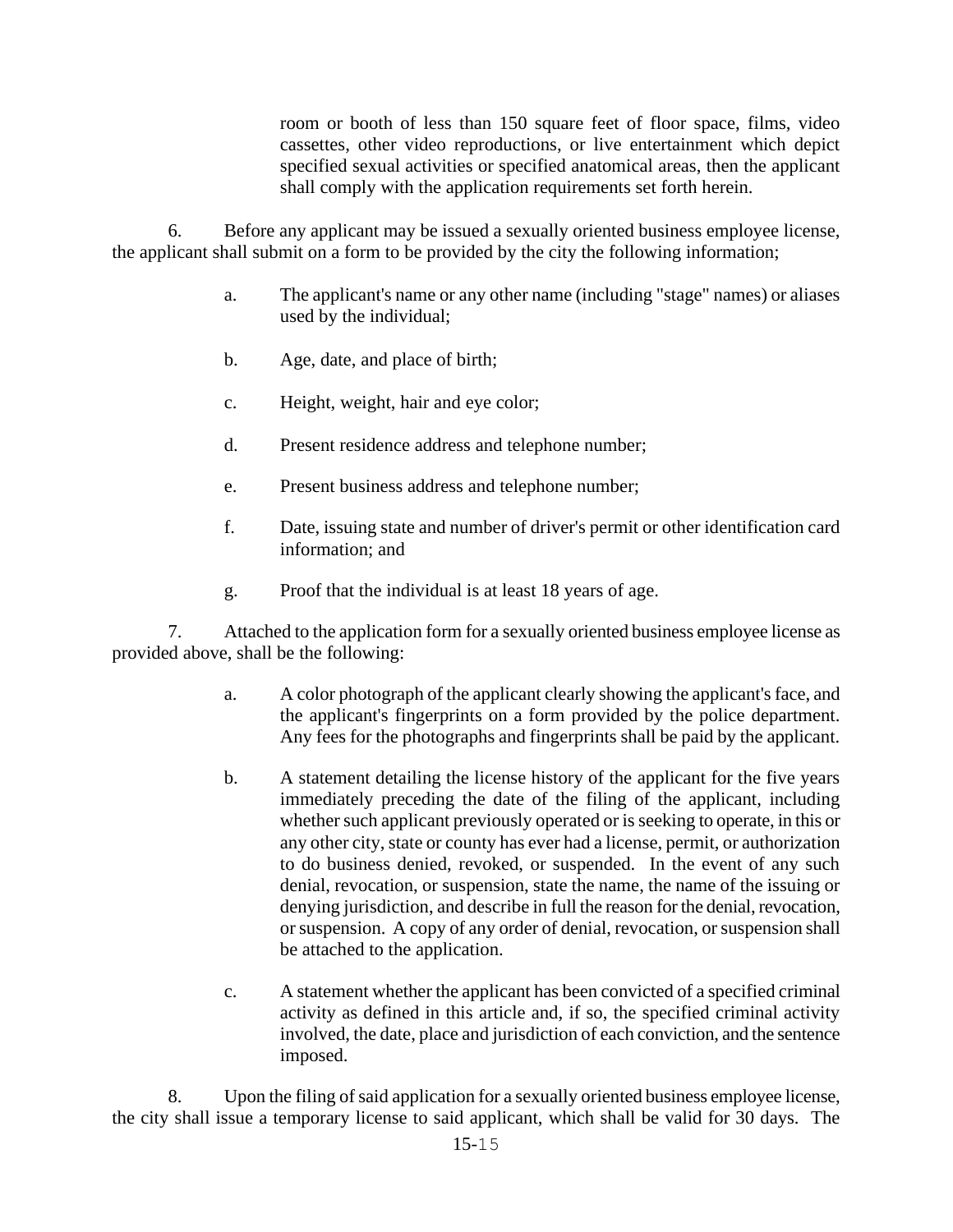application shall then be referred to the appropriate city departments for an investigation to be made on such information as is contained on the application. The application process shall be completed within 30 days from the date the completed application is filed. After the investigation, the city shall issue a license, unless it is determined by a preponderance of the evidence that one or more of the following findings is true:

- a. The applicant has failed to provide accurate information reasonably necessary for issuance of the license or has falsely answered a question or request for information on the application form;
- b. The applicant is under the age of 18 years;
- c. The applicant has been convicted of a "specified criminal activity" as defined in this article within the time frames set forth above;
- d. The applicant is under some form of probation or parole as a result of "specified criminal activity" or must register as a sex offender.
- e. The sexually oriented business employee license is to be used for employment in a business prohibited by local or state law, statute, rule or regulation, or prohibited by a particular provision of this article; or
- f. The applicant has had a sexually oriented business employee license revoked by the city within five years of the date of the current application. If the sexually oriented business employee license is denied, the temporary license previously issued is immediately deemed null and void. Denial, suspension, or revocation of a license issued pursuant to this subsection shall be subject to appeal as set forth herein.

9. A license granted shall be subject to annual renewal upon the written application of the applicant and a finding by the city that the applicant has not been convicted of any specified criminal activity as defined in this article or committed any act during the existence of the previous license, which would be grounds to deny the initial license application. The renewal of the license shall be subject to the payment of the fee as set forth herein.

10. Within 30 days after receipt of a completed sexually oriented business application, the city shall approve or deny the issuance of a license to an applicant. The city shall approve the issuance of a license to an applicant unless it is determined by a preponderance of the evidence that one or more of the following findings is true:

- a. An applicant is under 18 years of age.
- b. An applicant who is overdue in payment to the city of taxes, fees, fines, or penalties assessed against or imposed upon him/her in relation to any business.
- c. An applicant has failed to provide accurate information reasonably necessary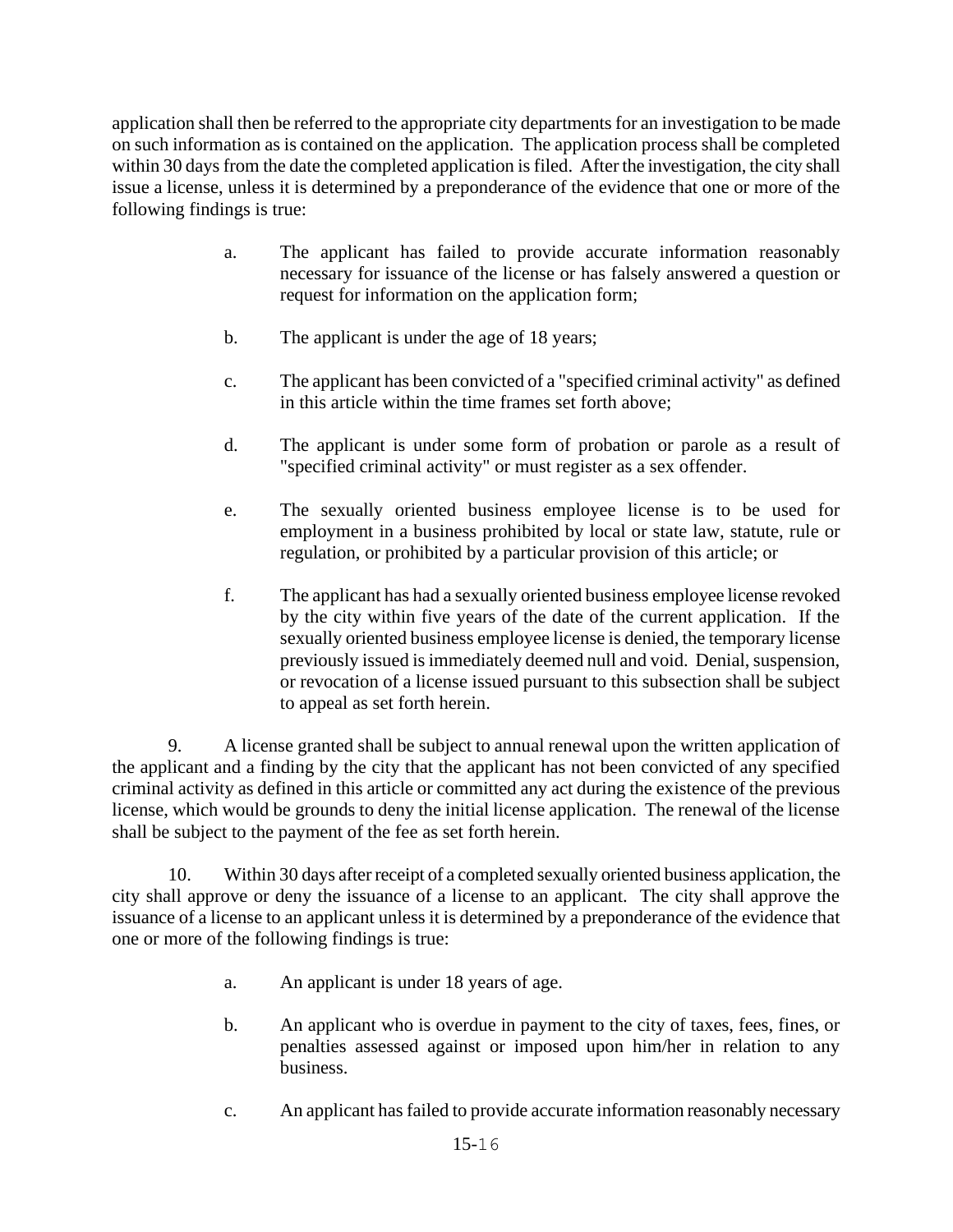for issuance of the license or has falsely answered a question or request for information on the application form.

- d. An applicant or a person with whom the applicant is residing has been denied a license by the city to operate a sexually oriented business within the preceding 24 months or whose license to operate a sexually oriented business has been revoked within the preceding 24 months.
- e. An applicant or a person with whom the applicant is residing has been convicted of a specified criminal activity defined in this article and within the time frames set forth above.
- f. An applicant or a person with whom the applicant is residing is under some form of probation or parole as a result of "specified criminal activity" or must register as a sex offender.
- g. The premises to be used for the sexually oriented business have not been approved by the health department, fire department, and the inspection department as being in compliance with applicable laws and ordinances.
- h. The license fee required by this article has not been paid.
- i. An applicant of the proposed establishment is in violation of or is not in compliance with any of the provisions of this article.

11. The license, if granted shall state on its face the name of the person or persons to who it is granted, the expiration date, the address of the sexually oriented business and the type of sexually oriented business (as defined herein) for which the license is issued. All business licenses shall be posted in a conspicuous place at or near the entrance to the sexually oriented business so that they may be easily read at any time. All employees' licenses shall be kept by the employee with a copy provided to and maintained by the on-premises manager.

12. The health department, fire department, and the inspection department shall complete their certification that the premises is in compliance or not in compliance within 20 days of receipt of the application by the city.

13. A sexually oriented business license shall issue for only one type of sexually oriented business (as defined herein).

14. Every application for a sexually oriented business license (whether for a new license or for renewal of an existing license) shall be accompanied by a \$1,000.00 non-refundable application and investigation fee.

> a. In addition to the application and investigation fee required above, every sexually oriented business that is granted a license (new or renewal) shall pay to the city an annual non-refundable license fee of \$500.00 within 30 days of license issuance or renewal.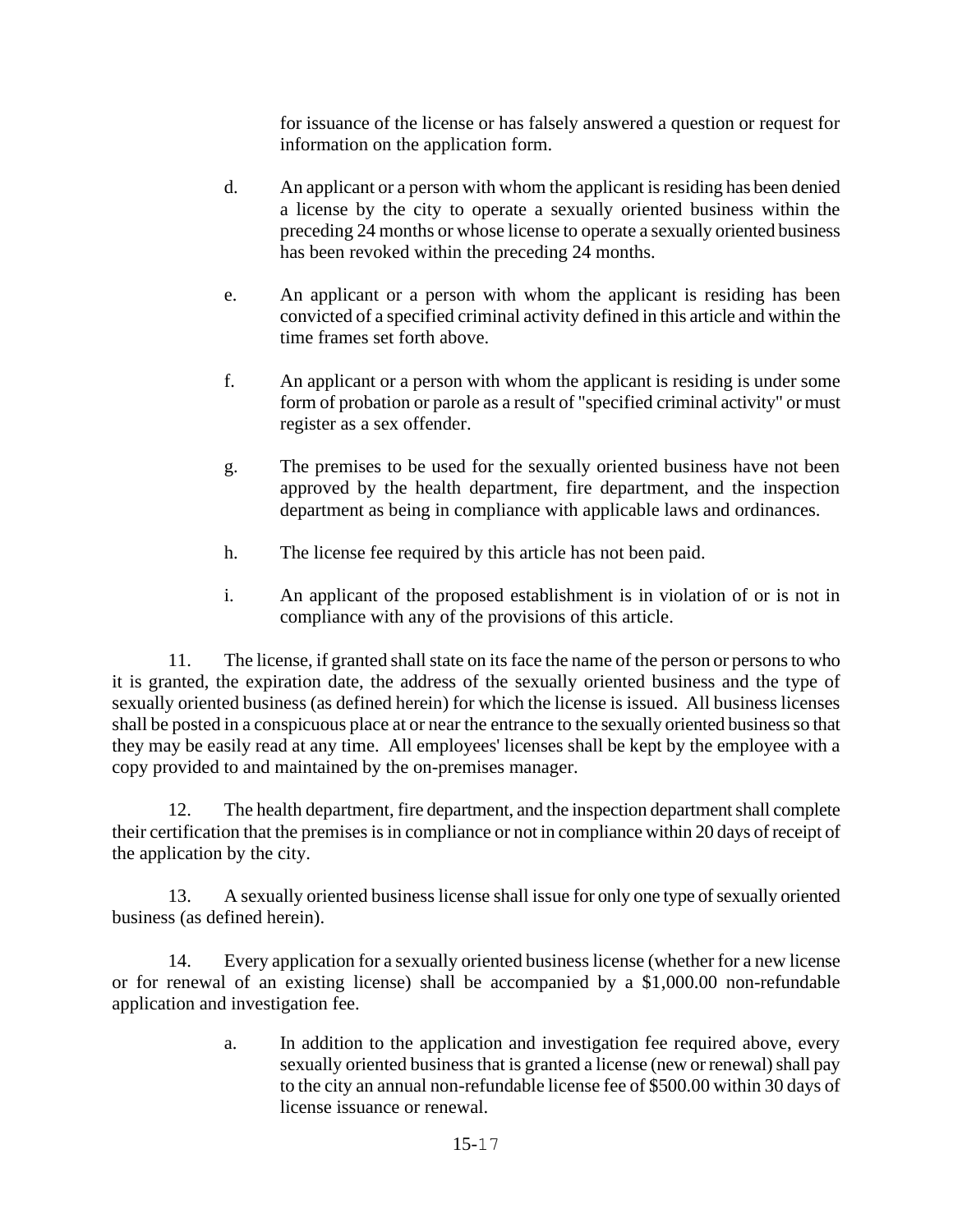- b. Every application for a sexually oriented business employee license (whether for a new license or for renewal of an existing license) shall be accompanied by an annual \$150.00 non-refundable application, investigation, and license fee.
- c. All license applications and fees shall be submitted to the city clerk of the city.

15. An applicant or licensee shall permit representative of the police department, health department, fire department, planning and zoning department, and inspection department or other city agencies to inspect the premises of a sexually oriented business for the purpose of insuring compliance with the law, at any time it is occupied or open for business. A person who operates a sexually oriented business or his agent or employee commits a misdemeanor if he refuses to permit such lawful inspection of the premises or of the employee licenses at any time the business is open.

16. Each license shall expire one year from the date of issuance and may be renewed only by making application as provided herein. Application for renewal shall be made at least 30 days before the expiration date, and when made less than 30 days before the expiration date, the expiration of the license will not be affected. When the city denies renewal of a license, the applicant shall not be issued a license for one year from the date of denial. If, subsequent to denial, the city finds that the basis for denial of the renewal license has been corrected or abated, the applicant may be granted a license if at least 90 days have elapsed since the date denial became final.

17. A licensee shall not transfer his/her license to another, nor shall a licensee operate a sexually oriented business under the authority of a license at any place other than the address designated in the application.

### **Section 15-23. Adult Entertainment - Suspension, Revocation, Location.**

1. The city shall suspend a license for a period not to exceed 30 days if it determines that a licensee or an employee of a licensee has:

- a. Violated or is not in compliance with any section of this article;
- b. Refused to allow an inspection of the sexually oriented business premises as authorized by this chapter.

2. The city shall revoke a license if cause for suspension occurs and the license has been suspended within the preceding 12 months. The city shall revoke a business license if three or more employees are found to have been employees in the business without first obtaining an employee license within any 24 consecutive month period.

- 3. The city shall revoke a license if it determines that:
	- a. A licensee gave false or misleading information in the material submitted during the application process.
	- b. A licensee has knowingly allowed possession, use, or sale of controlled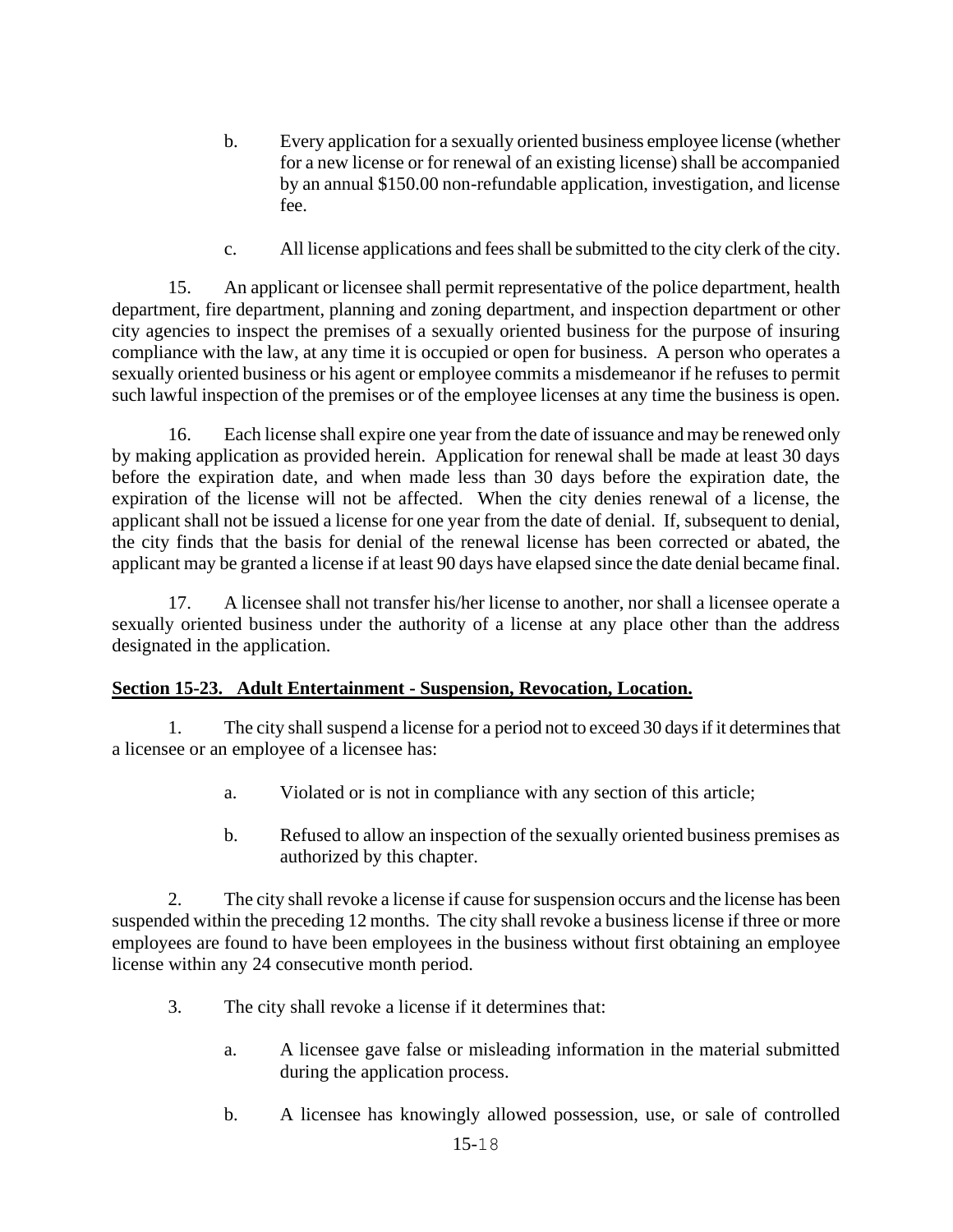substances on the premises;

- c. A licensee has knowingly allowed prostitution or sexual assault on the premises;
- d. A licensee knowingly operated the sexually oriented business during a period of time when the licensee's license was suspended;
- e. Except in the case of a sexually oriented motel, a licensee has knowingly allowed any act of sexual intercourse, anal copulation, oral copulation, masturbation, or other sex act to occur in or on the licensed premises; or
- f. A licensee is delinquent in payment to the city, county, or state for any taxes or fees past due.

4. When the city revokes a license, the revocation shall continue for two years, and the license shall not be issued a sexually oriented business license for two years from the date the revocation became effective. If, subsequent to revocation, the city finds that the basis for the revocation has been corrected or abated, the applicant may be granted a license if at least 90 days have elapsed since the date the revocation became effective.

5. After denial of an application, or denial of a renewal of an application, or suspension or revocation of any license, the applicant or licensee may seek prompt judicial review of such administrative action in any court of competent jurisdiction. The administrative action shall be promptly reviewed by the court.

6. A person commits an offense if that person operates of causes to be operated a sexually oriented business in any zoning district other than C-3 General Commercial District, as defined and described in the Elk City Zoning Code.

7. A person commits an offense if the person operates or causes to be operated a sexually oriented business within 1,000 feet of:

- a. A place of public religious worship;
- b. A public or private educational facility including but not limited to child day care facilities, nursery schools, preschools, kindergartens, elementary schools, private schools, intermediate schools, junior high schools, middle schools, high schools, vocational schools, secondary schools, continuation schools, special education schools, junior colleges, and universities; a school includes the school grounds, but does not include facilities used primarily for another purpose such as offices and vehicle maintenance facilities and only incidentally used by students;
- c. A boundary of a residential district as defined in the Elk City Zoning Code;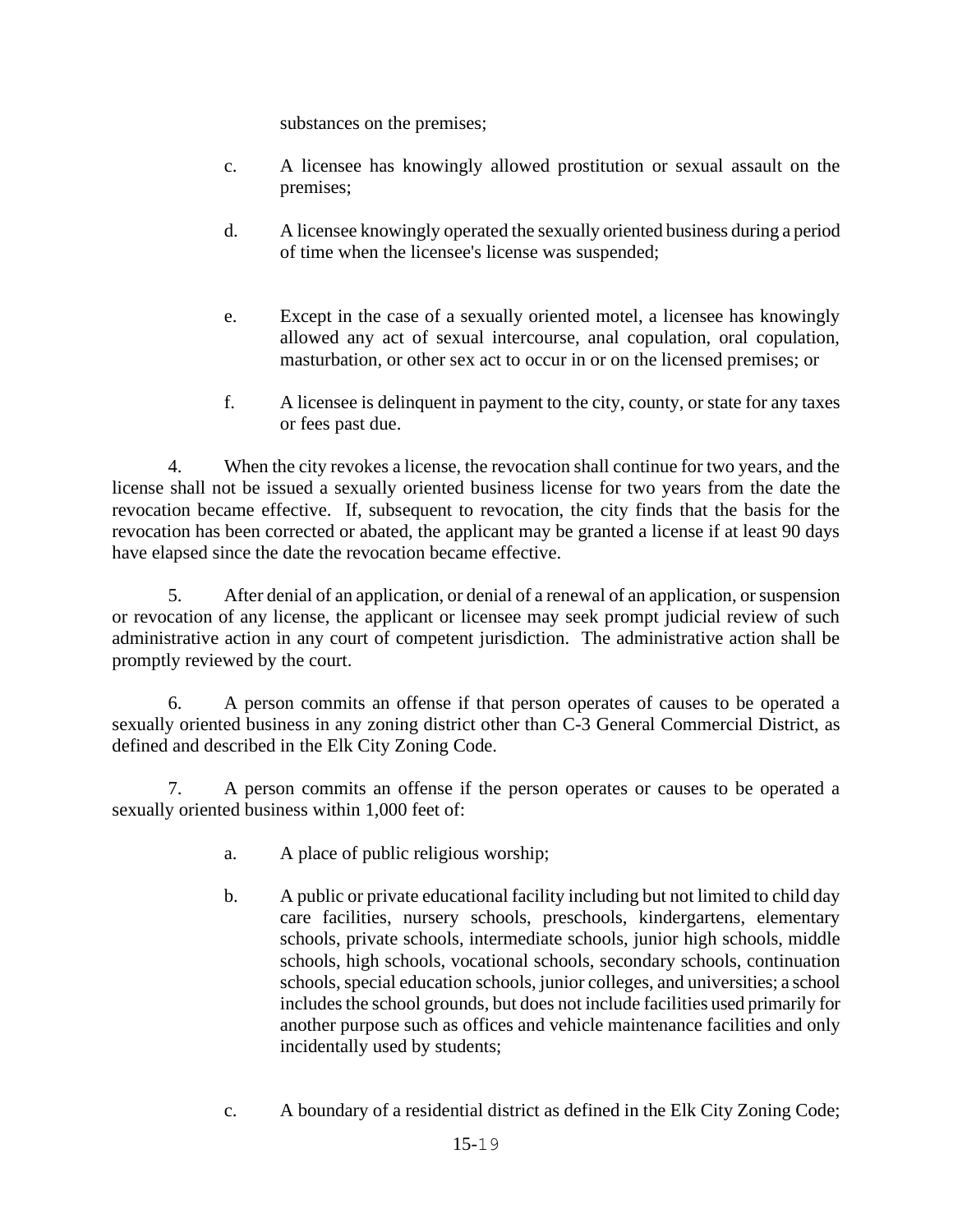- d. A public park or recreational area which has been designated for park or recreational activities including but not limited to a park, playground, nature trail, swimming pool, reservoir, athletic field, golf course, basketball or tennis courts, wilderness area, or other similar public land within the city which is under the control, operation, or management of the parks department or any public trusts, provided that a recreation area as used in this article shall not be interpreted as including turnpikes and highways that also contain jogging or bicycle paths;
- e. The property line of a lot actually devoted to a residential use as defined in the Elk City Zoning Code.
- f. An entertainment business which is oriented primarily towards the children or family entertainment; or
- g. A premises licensed pursuant to the alcoholic beverage control regulations of the state where any beverage containing alcohol is sold, distributed or served. The distance between a sexually oriented business and any use names above shall be measured in a straight line, without regard to the intervening structures, objects or political boundaries, from the nearest exterior boundary of the parcel or the premises where a sexually oriented business is conducted, to the nearest property boundary of the premises of a listed use.

8. A person commits an offense if that person causes or permits the operation, establishment, substantial enlargement, or transfer of ownership or control of a sexually oriented business within 1,000 feet of another sexually oriented business. The distance between any two sexually oriented businesses shall be measure in a straight line, without regard to the intervening structures or objects or political boundaries, from the nearest exterior walls of the structures in which each business is located.

9. A person commits an offense if that person causes or permits the operation, establishment, or maintenance of more than one sexually oriented business in the same building, structure, or portion thereof, or the increase of floor area of any sexually oriented business in any building, structure, or portion thereof containing another sexually oriented business.

### **Section 15-24. Adult Entertainment -Other Regulations.**

1. Evidence that a sleeping room in any hotel, motel, or a similar commercial establishment has been rented and vacated two or more times in a period of less than ten hours creates a rebuttable presumption that the establishment is an adult motel as that term is defined in this article.

2. A person commits an offense if, as the person in control of a sleeping room in a hotel, motel, or similar commercial establishment that does not have a sexually oriented license, he rents or sub-rents a sleeping room to a person and, within ten hours from the time the same room is rented or sub-rented again.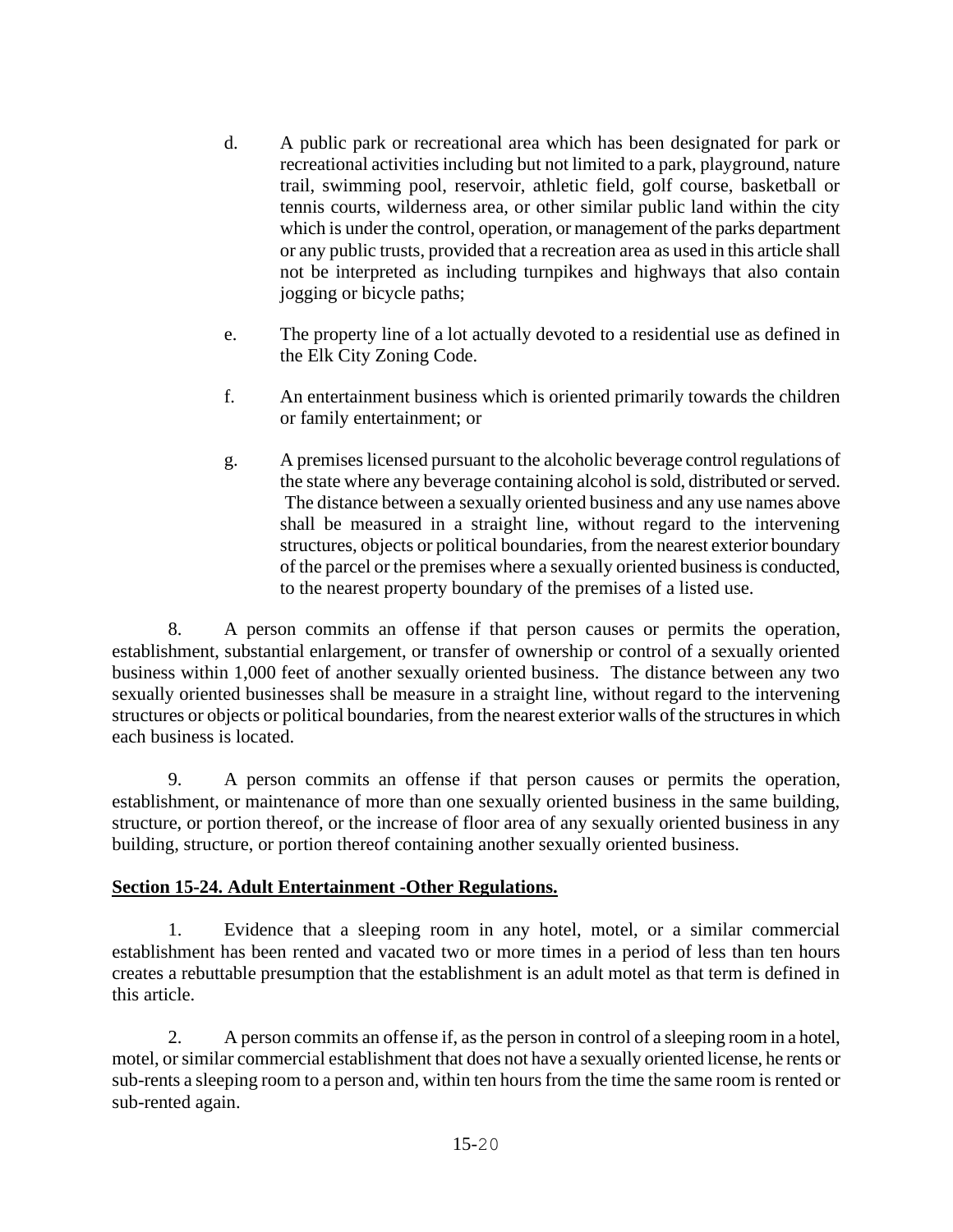3. For purposes of subsection (b) of this section, the terms "rent" or "sub-rent" mean the act of permitting a room to be occupied for any form of consideration.

4. A person who operates or causes to be operated a sexually oriented business, other than an sexually oriented motel, which exhibits on the premises in a viewing room of less than 150 square feet of floor space, a film, video cassette, live entertainment, or other video reproduction which depicts specified sexual activities or specified anatomical areas, shall comply with the following requirements:

- a. Upon application for a sexually oriented license, the application shall be accompanied by a diagram of the premises showing a plan thereof specifying the location of one or more manager's stations and the location of all overhead lighting fixtures and designating any portion of the premises in which patrons will not be permitted.. A manager's station may not exceed 32 square feet of floor area. A professionally prepared diagram in the nature of an engineer's or architect's blueprint under seal shall be required. Each diagram should be oriented to the north or to some designated street or object and should be drawn to a designated scale or with marked dimensions sufficient to show the various internal dimensions of all areas of the interior of the premises to an accuracy of plus or minus three inches. The city may waive the foregoing diagram for renewal applications if the applicant adopts a diagram that was previously submitted and certifies that the configuration of the premises has not been altered since it was prepared.
- b. The application shall be sworn to be true and correct by the applicant.
- c. No alteration in the configuration or location of a manger's station may be made without the prior approval of the city.
- d. It is the duty of the licensee of the premises to ensure that at least one licensed employee is on duty and situated in each manager's station at all times that any patron is present inside the premises.
- e. The interior of the premises shall be configured in such a manner that there is an unobstructed view from a manager's station of every area of the premises to which any patron is permitted access for any purpose, excluding restrooms. Restrooms may not contain exhibition equipment nor live entertainment. If the premises has two or more manager's stations designated, then the interior of the premises shall be configured in such a manner that there is an unobstructed view of each area of the premises to which any patron is permitted access for any purpose from at least one of the manager's stations. The view required in this subsection must be by direct line of sight from the manager's station.
- f. It shall be the duty of the licensee to ensure that the view area specified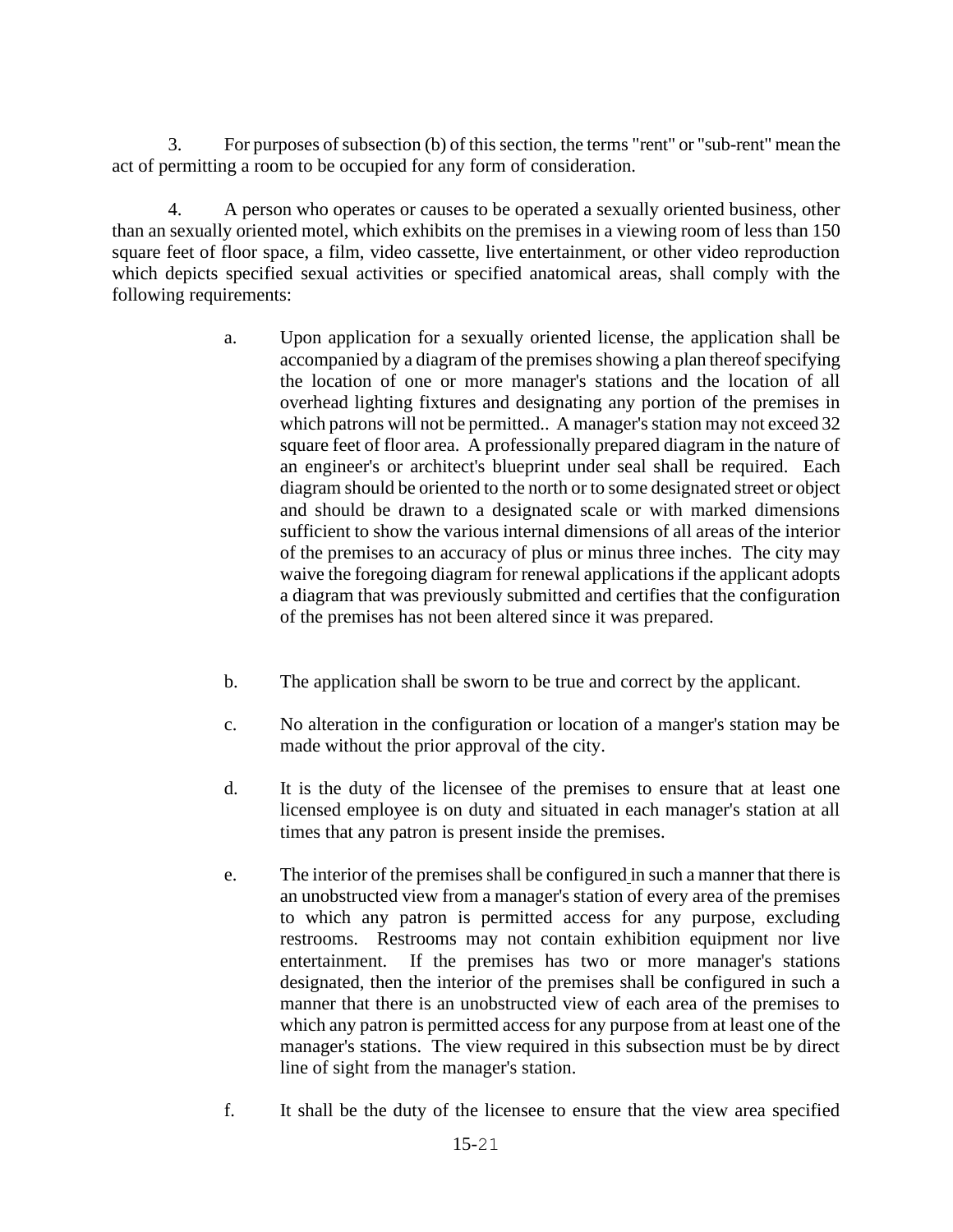herein remains unobstructed by any doors, curtains, partitions, walls, merchandise, display racks or other materials and, at all times, to ensure that no patron is permitted access to any area of the premises which has been designated as an area in which patrons will not be permitted.

- g. It shall be the duty of the employee on duty at the manager's station to ensure that no violations of law involving specified criminal activity, or specified sexual activity, or the distribution of controlled substances occur inside the business premises.
- h. The premises shall be equipped with overhead lighting fixtures of sufficient intensity to illuminate every place to which patrons are permitted access at an illumination of not less than five (5.0) foot-candles as measured at the floor level.
- i. It shall be the duty of the licensee to ensure that the illumination described above is maintained at all times that any patron is present on the premises.
- j. No licensee shall allow openings of any kind to exist in the walls or partitions between viewing rooms or booths.
- k. No person shall make or attempt to make an opening of any kind between viewing booths or rooms.
- l. The licensee shall, during each business day, regularly inspect the walls between the viewing booths to determine if any openings or holes exist.
- m. The licensee shall cause all floor coverings in viewing booths to be nonporous, easily cleanable surfaces, with no rugs or carpeting.
- n. The licensee shall cause all wall surfaces and ceiling surfaces in viewing booths to be constructed of, or permanently covered by, nonporous, easily cleanable material. No wood, plywood, composition board or other porous material shall be used within 48 inches of the floor.

5. A person having a duty under subsection a. through o. of paragraph 4 above commits an offense if he knowingly fails to fulfill that duty.

6. An escort agency shall not employ any person under the age of 18 years.

7. A person commits an offense if the person acts as an escort or agrees to act as an escort for any person under the age of 18 years.

- 8. A nude model studio shall not employ any person under the age of 18 years.
- 9. A person under the age of 18 years commits an offense if the person appears in a state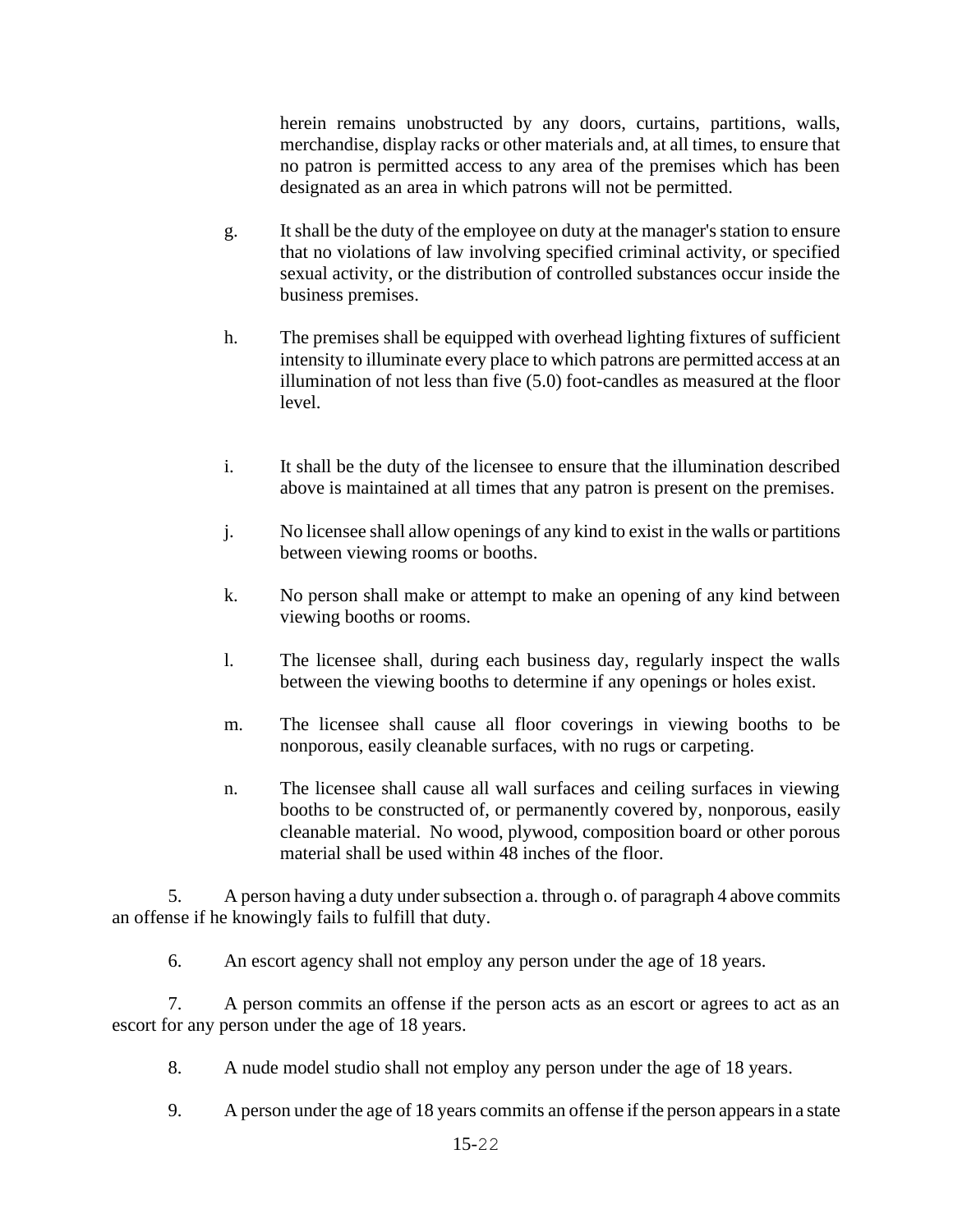of nudity or semi-nudity in or on the premises of a nude model studio. It is a defense to prosecution under this subsection if the person under 18 years was in a restroom not open to the public view or visible to any other person.

10. A person commits an offense if the person appears in a state of nudity, or knowingly allows another to appear in a state of nudity in an area of a nude model studio premises, which can be viewed from the public right of way.

11. A nude model studio shall not place or permit a bed, sofa, or mattress in any room on the premises, except that a sofa may be placed in a reception room open to the public.

12. It shall be an offense for a person who knowingly and intentionally, in a sexually oriented business, appears in a state of nudity or depicts specified sexual activities.

13. It shall be an offense for a person who knowingly or intentionally in a sexually oriented business appears in a semi-nude condition unless the person is an employee who, while semi-nude, shall be at least five feet from any patron or customer and on a state raised at least two feet higher than the adjacent floor.

14. It shall be an offense for an employee, while semi-nude in a sexually oriented business, to solicit any pay or gratuity from any patron or customer or for any patron or customer to pay or give any gratuity directly to any employee while said employee is semi-nude in a sexually oriented business.

15. It shall be an offense for an employee, while semi-nude, to touch a customer or the clothing of a customer.

16. A person commits an offense if the person knowingly allows a person under the age of 18 years on the premises of a sexually oriented business.

## **Section 15-25. Adult Entertainment - Hours of Operation, Exemptions.**

1. No sexually oriented business, except for a sexually oriented motel, may remain open at any time between the hours of eleven o'clock (11:00) p.m. and nine o'clock (9:00) a.m. on weekdays and Saturdays. No sexually oriented business except a sexually oriented motel may remain open at any time on Sundays.

2. It is a defense to prosecution that a person appearing in a state of nudity did so in a modeling class operated:

- a. By a proprietary school, licensed by the State of Oklahoma; a college, junior college, or university supported entirely or partly by taxation;
- b. By a private college or university which maintains and operates educational programs in which credits are transferable to a college, junior college, or university supported entirely or partly by taxation; or
- c. In a structure: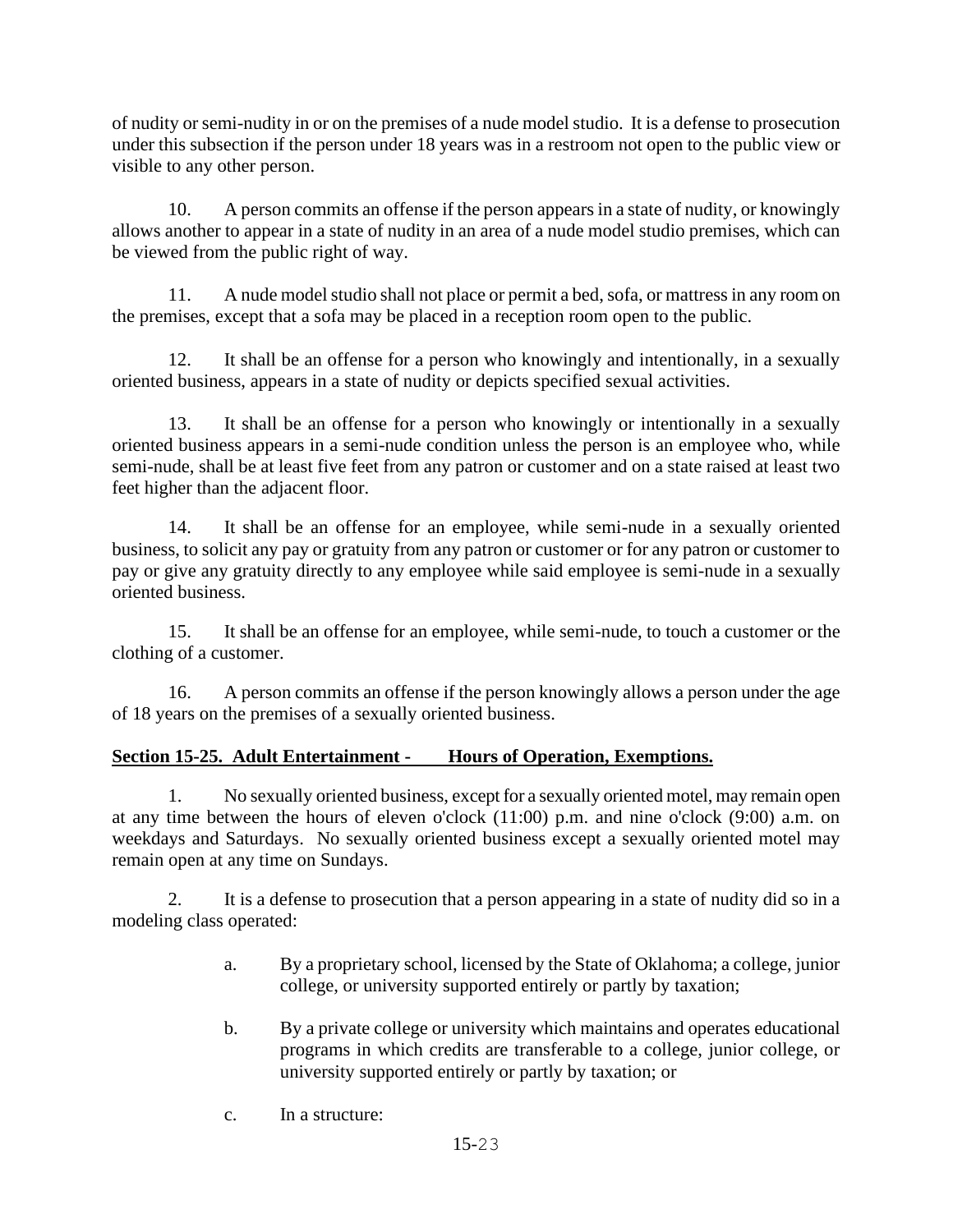- Which has no sign visible from the exterior of the structure and no other advertising that indicates a nude person is available for viewing; and

- Where, in order to participate in a class a student must enroll at least three days in advance of the class; and

- Where no more than one nude model is on the premises at any one time.

### **Section 15-26. City Owned/Operated Property to be Tobacco-Free; Definitions.**

All City owned or operated property shall be tobacco-Free. The following words, terms and phrases, when used in this article, shall have the meanings ascribed to them in this section, except where the context clearly indicates a different meaning:

### 1. Definitions.

Indoor area. The term "indoor area" means any indoor city-owned/operated property. An indoor area includes work areas, employee lounges, restrooms, conference rooms, classrooms, employee cafeterias, hallways, any other spaces used or visited by employees or the public, and all space between a floor and ceiling that is predominantly or totally enclosed by walls or windows, regardless of doors, doorways, open or closed windows, stairways, or the like. The provisions of this section shall apply to such indoor areas at any given time, whether or not work is being performed.

Outdoor area. The term "outdoor area" means any covered area, partially covered area or area open to the sky that is on a property owned or operated by the city.

Recreational area. The term "recreational area" means any area that is owned, controlled or used by the City of Elk City and open to the general public for recreational purposes, regardless of any fee or age requirement. The term "recreational area" includes but is not limited to parks, picnic areas, playgrounds, sports fields, golf courses, walking paths, gardens, hiking trails, bike paths, riding trails, swimming pools, roller- and ice-skating rinks, beaches surrounding lakes and skateboard parks.

Tobacco Product. The term "tobacco product" means any product that contains or is derived from tobacco and is intended for human consumption excluding drugs or devices approved for cessation by the United States Food and Drug Administration. This includes e-cigarettes and vapor products, with or without nicotine.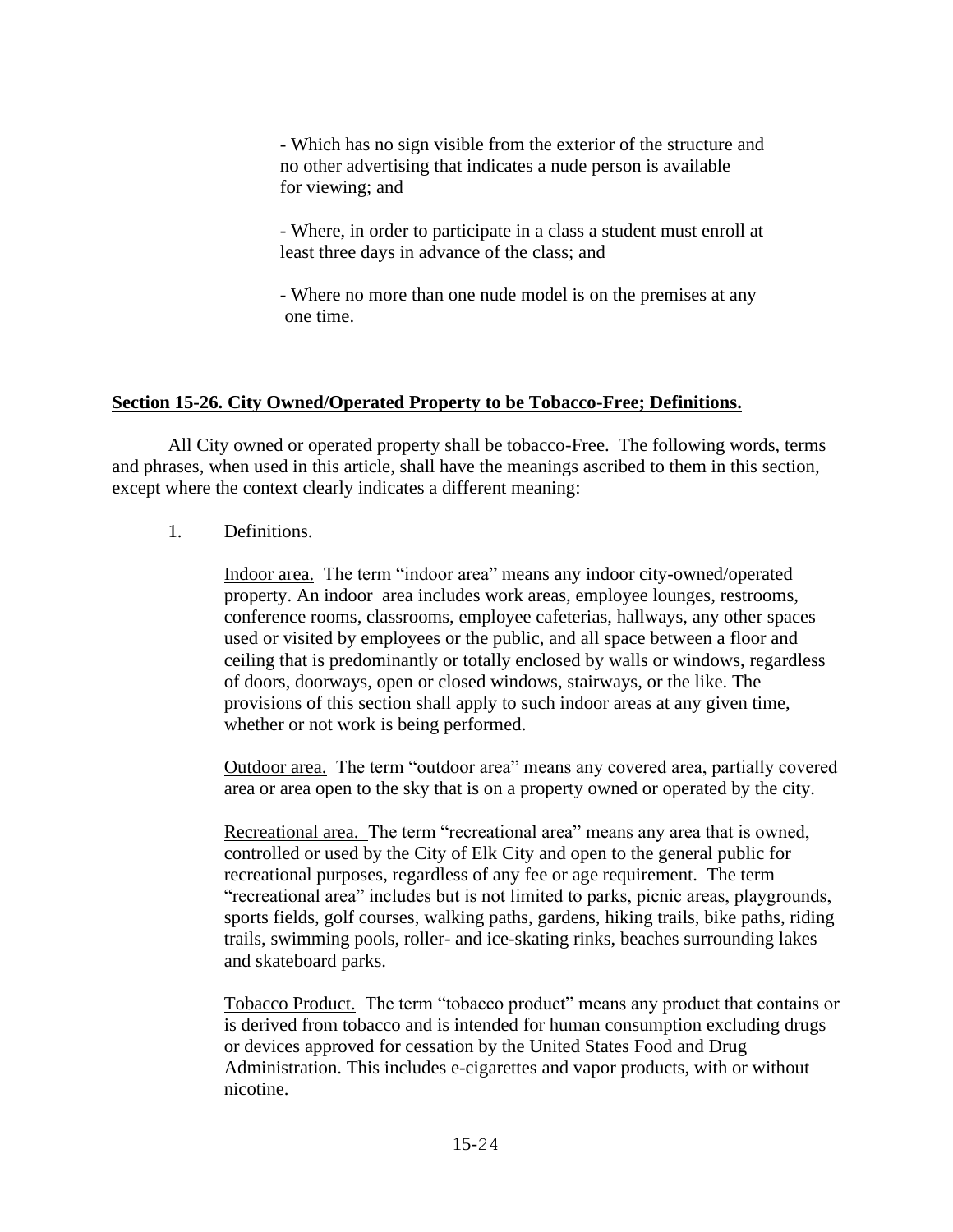Tobacco-free. This term means to prohibit the use of any tobacco product by anyone, anywhere, at any time.

Vapor product. This term shall mean noncombustible products, that may or may not contain nicotine, that employ a mechanical heating element, battery, electronic circuit, or other mechanism, regardless of shape or size, that can be used to produce a vapor in a solution or other form. "Vapor products" shall include any vapor cartridge or other container with or without nicotine or other form that is intended to be used with an electronic cigarette, electronic cigar, electronic cigarillo, electronic pipe, or similar product or device. "Vapor products" do not include any products regulated by the United States Food, Drug and Cosmetic Act.

- 2. Prohibition.
	- a. The possession of lighted tobacco in any form is a public nuisance and dangerous to public health and is hereby prohibited when such possession is in any indoor or outdoor areas owned or operated by this city.
	- b. All buildings and other properties, including indoor and outdoor areas, owned or operated by this city, shall be entirely tobacco free to include all forms of tobacco products including vapor products.
	- c. All indoor and outdoor recreational areas owned or operated by this city, shall be entirely tobacco free to include all forms of tobacco products including vapor products.
- 3. Posting.
	- a. The City of Elk City shall be responsible for posting a sign or decal, at least four inches by two inches in size, at each entrance of city owned/operated property indicating the property is tobacco-free.
	- b. The posting of signs or decals is the responsibility of the manager and/or supervisor of the city owned/operated facility.
	- c. Any person who knowingly violates this article is guilty of a misdemeanor, and upon conviction thereof, shall be punished by a fine as set by the city.
- 4. Violation and Penalty.

Any person who knowingly violates this Section is guilty of a misdemeanor and upon conviction thereof, shall be punished by a fine as set forth by the city.

5. Enforcement.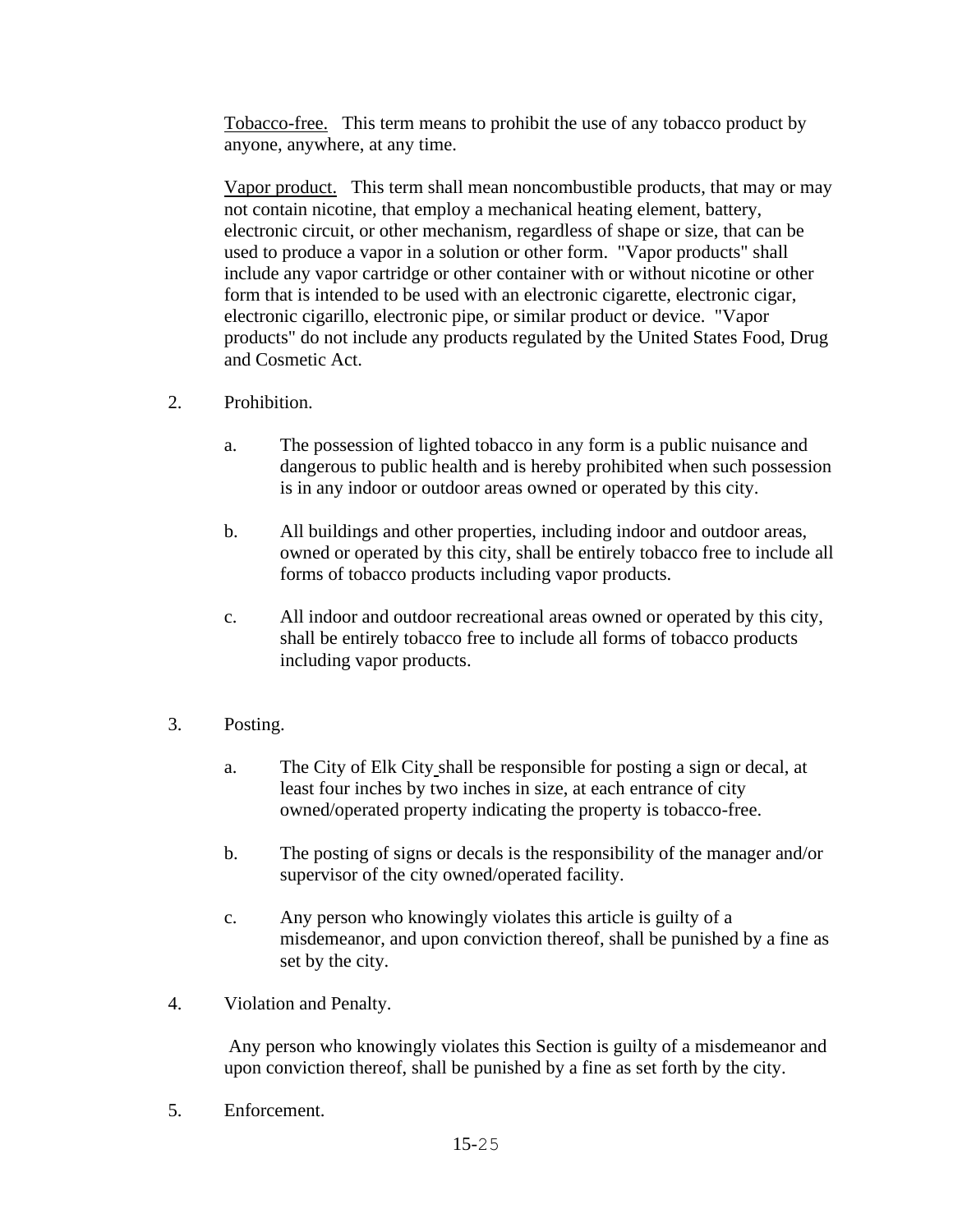The State or local governmental agency shall, at a minimum, do the following in order to prevent tobacco and vapor product use in city owned/operated places:

- a. Post signs at entrances to city owned/operated places which state that tobacco use is prohibited; and
- b. Ask tobacco users to refrain from using any form of tobacco products, including vapor products upon observation of anyone violating the provisions of this act.

#### **Sections 15-27 through 15-29. (Reserved for future use.)**

#### **Article 3. Offenses Against the Peace**

#### **Section 15-30. Carrying Concealed Weapons.**

It shall be unlawful for any person to carry concealed upon or about his person any pistol, revolver, knife, dagger, metal knuckle or other dangerous or deadly weapon or instrument, except when doing so in the line of duty or may be permitted by law.

#### **Section 15-31. Discharging Firearms.**

It shall be unlawful for any person to discharge a firearm within the corporate limits of the City of Elk City, Oklahoma, except when doing so in the line of duty, when lawfully doing so in defense of oneself or of another person or property, when otherwise authorized by law or ordinance, when doing so for the preservation of the peace, health or safety of residents or the abatement of nuisances, or when engaged in authorized hunting or other related activities; it shall also be unlawful to discharge an air rifle or BB gun within the City of Elk City, Oklahoma, in such a manner as to harm or damage persons or property.

#### **Section 15-32. Unlawful Assembly.**

It shall be unlawful for two (2) or more persons to assemble together without authority of law and in such a manner as is adapted to disturb the public peace, or excite public alarm.

#### **Section 15-33. Permits Required for Purchase of Pistols.**

1. The words "pistol" or "revolver", as used in this Section shall be construed as meaning any firearm with a barrel less than twelve (12) inches long.

2. It shall be unlawful and an offense for any person to purchase, receive or accept in any manner any revolver, pistol, or other like firearm within the City of Elk City, Oklahoma, without first having obtained a written permit from the Chief of Police of the City of Elk City, Oklahoma, authorizing such person to receive or accept such revolver, pistol or other like firearm.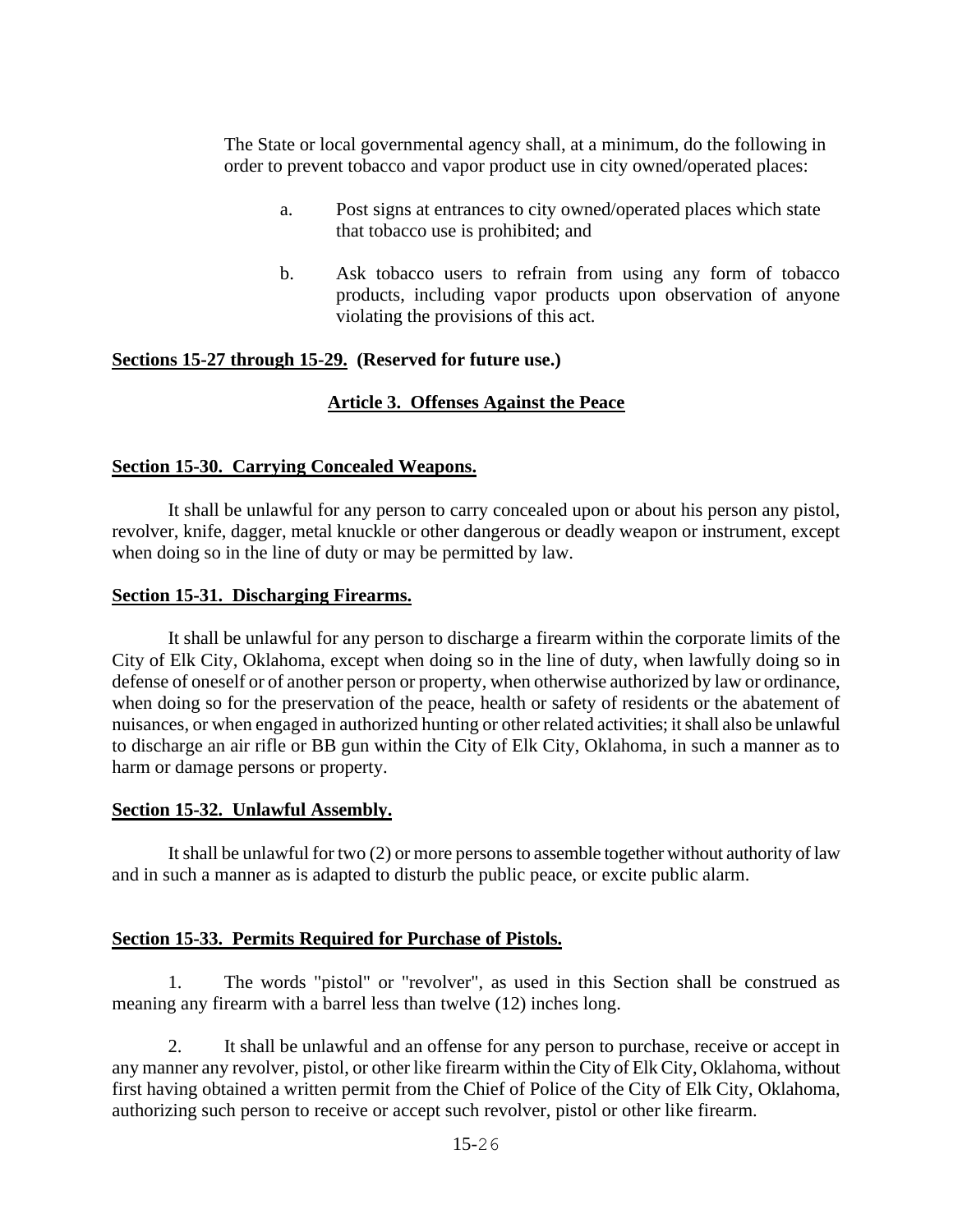3. No person, firm or corporation shall sell, deliver, barter, give or otherwise transfer a pistol, revolver or other like firearm within the City of Elk City, Oklahoma, to any person to purchase or receive, who is not a holder of a written permit from the Chief of Police of the City of Elk City, Oklahoma, authorizing such person to purchase, receive or accept such revolver, pistol or other like firearms, and in no case shall any person, firm or corporation deliver a pistol or revolver or other like firearm to the person to whom it is to be sold or transferred until approved by, or transferred by the Chief of Police of the City of Elk City, Oklahoma, in the manner provided herein.

## **Section 15-34. Disturbing Lawful Assemblies.**

It shall be unlawful for any person to disturb any lawful gathering, by making noise, by rude, indecent or improper behavior, by profane, improper or loud language, or in any other manner, either within the place of assembly or within hearing distance thereof.

## **Section 15-35. Disturbing the Peace; Obscene Gestures and Phone Calls.**

1. It shall be unlawful for any person to disturb the peace of another or others by violent or improper conduct, by loud or unusual noise, by unseemly, obscene, insulting offensive or abusive language, or by conducting oneself in a disorderly manner.

- 2. It shall be unlawful for any person to use a telephone to:
	- a. Make any obscene, lewd, lascivious, filthy or indecent comment, suggestion or proposal;
	- b. Make a telephone call without disclosing his identity and with intent to annoy, abuse, threaten or harass any person at the called number;
	- c. Knowingly permit any telephone under his control to be used for any purposes prohibited in this Subsection; or
	- d. In conspiracy or concerted action with other persons, make repeated or continuous calls solely to harass any person at the called number.

3. It shall be unlawful for any person to make, demonstrate or otherwise symbolize any obscene gesture by use of said person's extremities, toward any other human being or object within the corporate limits of the City of Elk City, Oklahoma.

### **Section 15-36. Operating Vehicle Emitting Excessive Music Volume.**

1. It shall be unlawful for any person to operate a vehicle located upon any public street or other right-of-way and to be playing or operating, or permitting the playing, use or operation, of any radio, musical instrument, phonograph, or other machine or device for the producing or reproducing of sound if such is for the purpose of entertainment or is used for that purpose and can be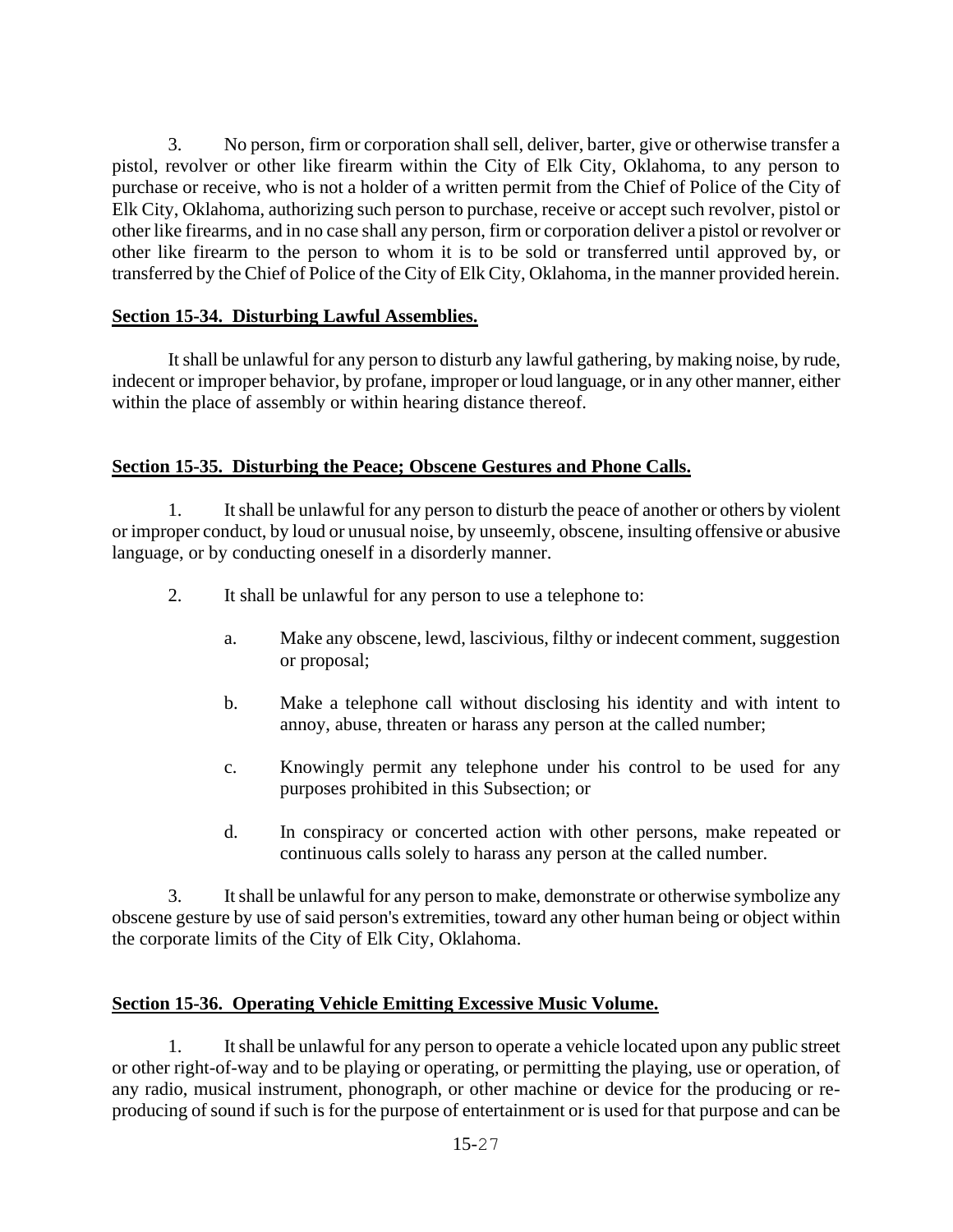heard from the distance of fifty (50) feet or more when the source of such sound is located upon any public right-of-way, and/or

2. It shall be unlawful if said source is located upon any public right-of-way and can be heard inside a structure or in a motor vehicle other than the source of said noise and if the receiving motor vehicle which is located a distance of fifty (50) feet or more from source of the noise all doors and windows are closed.

3. Any person convicted of violating any provision in this Section shall be punished by a fine of not less than fifty dollars (\$50.00) and not more than two hundred dollars (\$200.00), plus court costs.

### **Sections 15-37 through 15-39. (Reserved for future use.)**

## **Article 4. Offenses Against Persons**

#### **Section 15-40. Assault and Battery.**

1. An assault is any willful and unlawful attempt or offer with force or violence to do a corporal hurt to another.

2. A battery is any willful and unlawful attempt or offer with force or violence upon the person of another.

3. It shall be unlawful to commit an assault or any assault and battery within the City of Elk City, Oklahoma.

4. Any person, firm or corporation who shall violate any provision of this Section shall be guilty of an offense and, upon conviction thereof, shall be punished by fine not to exceed Seven Hundred Fifty Dollars (\$750.00) plus costs and may be imprisoned for any amount of time not to exceed sixty (60) days. Each day such violation is committed or continues to exist shall constitute a separate offense and shall be punishable as such.

### **Sections 15-41 through 15-49. (Reserved for future use.)**

### **Article 5. Offenses Against Property.**

### **Section 15-50. Petty Larceny.**

1. Petty Larceny is the taking of personal property of value not to exceed Fifty Dollars (\$50.00), accomplished by fraud, stealth, or with intent to deprive another thereof when the property is not taken from the person of another.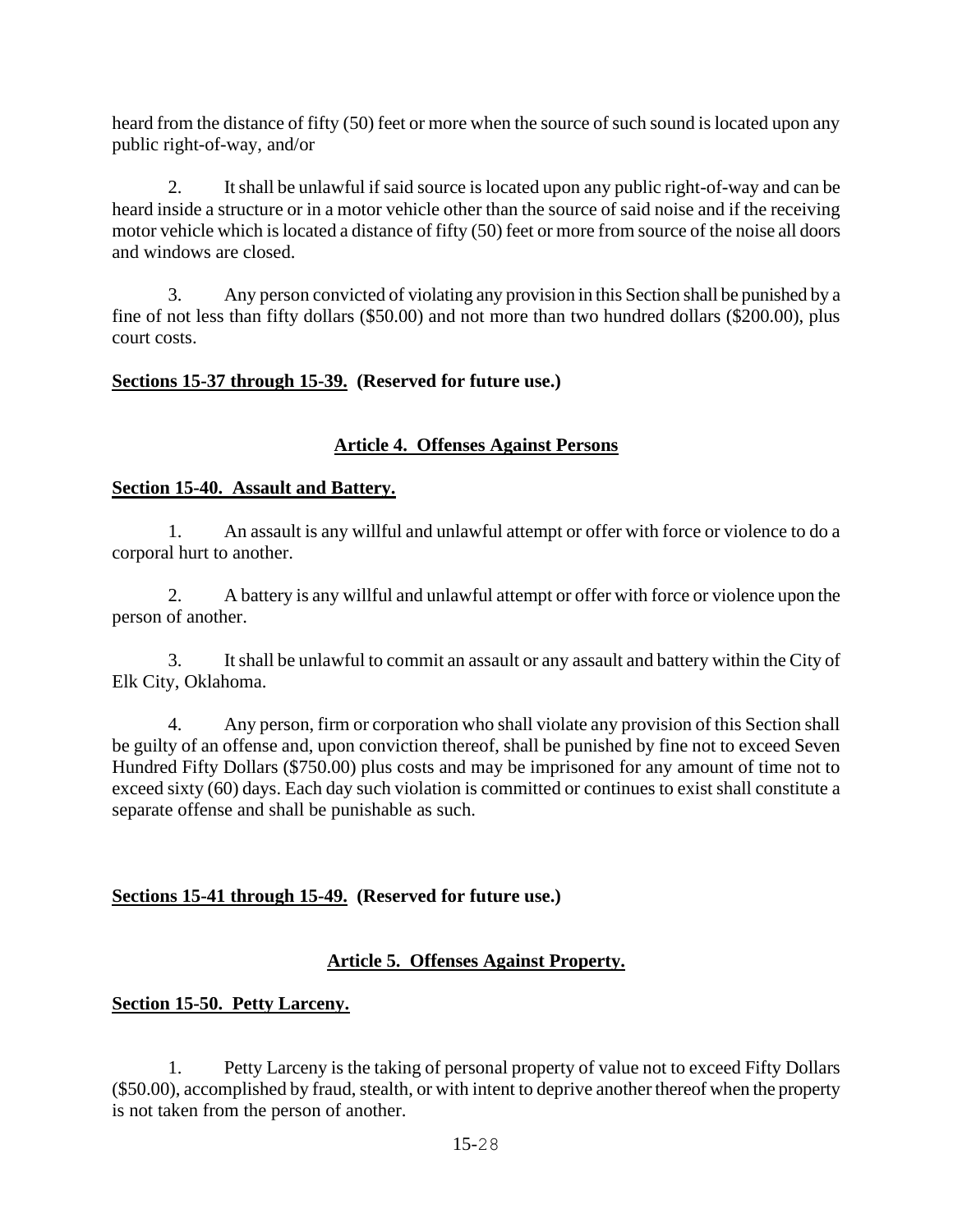2. Any person, firm or corporation who shall violate any provision of this Section shall be guilty of an offense and, upon conviction thereof, shall be punished by fine not to exceed Seven Hundred Fifty Dollars (\$750.00) plus costs and may be imprisoned for any amount of time not to exceed sixty (60) days. Each day such violation is committed or continues to exist shall constitute a separate offense and shall be punishable as such.

### **Section 15-51. Receiving Stolen Property.**

It shall be unlawful for any person to buy, receive or to bring into the City of Elk City, Oklahoma, any property which he knows has been stolen.

## **Section 15-52. Damages or Destroying Property.**

1. It shall be unlawful for any person to destroy, injure, deface, besmear or molest any structure, building, outbuilding, fence or any other property, real or personal, public or private, belonging to another, including automobiles or other vehicles, to use any such property wrongfully to the detriment of the owner or other person entitled to its use, or to interfere wrongfully with the use of any such property by its owners or any other person entitled to its use.

2. Any person, firm or corporation who shall violate any provision of this Section shall be guilty of an offense and, upon conviction thereof, shall be punished by fine not to exceed Seven Hundred Fifty Dollars (\$750.00) plus costs and may be imprisoned for any amount of time not to exceed sixty (60) days. Each day such violation is committed or continues to exist shall constitute a separate offense and shall be punishable as such.

## **Section 15-53. Unlawful Entry.**

1. It shall be unlawful for any person to enter upon the property of another or into an area or structure on such property (whether such property, area or structure is public or private), when such entrance is plainly forbidden by signs or otherwise, or when the property, area or structure is enclosed, except when such entrance is in line of duty, with the expressed or tacit consent of the owner or person in charge, or otherwise by authority of law or ordinance.

2. Any person, firm or corporation who shall violate any provision of this Section shall be guilty of an offense and, upon conviction thereof, shall be punished by fine not OT exceed five hundred dollars (\$500.00) plus costs and may be imprisoned for any amount of time not to exceed sixty (60) days. Each day such violation is committed or continues to exist shall constitute a separate offense and shall be punishable as such.

### **Section 15-54. Unlawful Intrusion Upon Land.**

Every person who intrudes or squats upon any lot or piece of land within the City of Elk City, Oklahoma, without a license or authority from the owner thereof, or who erects or occupies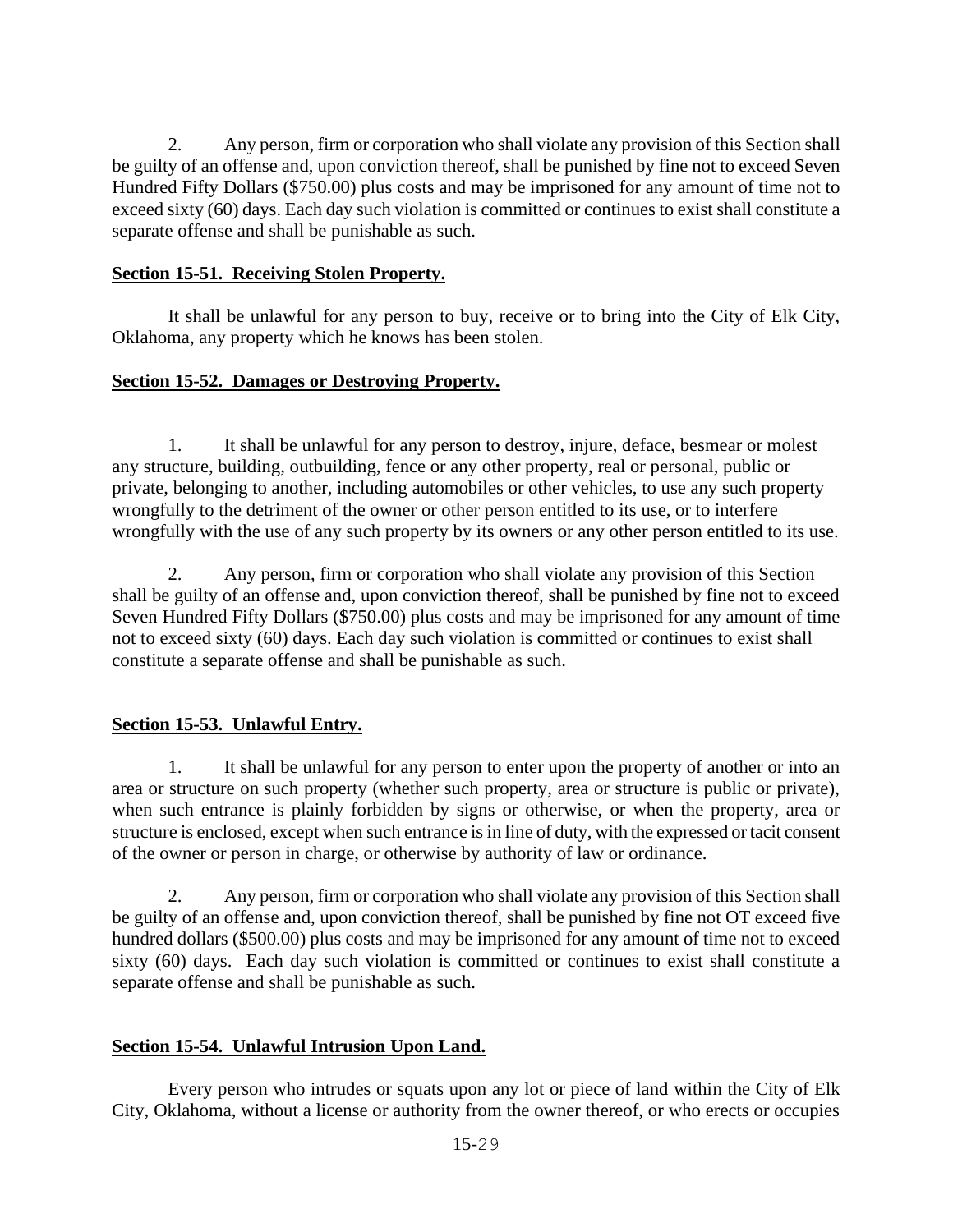thereon any hut or other structure without such license or authority, and every person who places, erects or occupies within the bounds of any street, alley or avenue of the City, any hut or other structure whatever, shall be guilty of an offense.

### **Section 15-55. Unlawful Posting of Advertising Matter.**

It shall be unlawful for any person to place, post, paint, mark, write or print any sign, poster, picture, announcement, advertisement, device or inscription upon any public or private building, fence, sidewalk, bridge, automobile, other vehicle or other property of another, without the consent of the owner or person in charge thereof.

## **Section 15-56. Damaging Utility Poles.**

It shall be unlawful for any person to make, write, print, paint upon, or otherwise make any signs or marks, by indentation or otherwise, or by posting signs or posters, upon any telephone, television, electric or power pole, either wood, concrete, steel or of any other substance, within the corporate limits of the City of Elk City, Oklahoma. The word "pole" shall be construed to mean any pole supporting telephone, television, electric or power lines or braces, and any device used to support or brace such a pole.

2. This Section shall not apply to the owners of such poles who may make such necessary or authorized marks or signs thereon.

## **Section 15-57. Unlawful Throwing or Shooting of Objects.**

It shall be unlawful for any person to throw or shoot any stone, shot or other object into or across any street or alley, or in any place where he is likely to hit another person wrongfully or to injure property, or to throw or shoot any stone, shot or other object at any person, vehicle, structure, electric light or other property of another, whether public or private, except in the case where such is done in defense of oneself, of another person or of property.

## **Section 15-58. Littering.**

1. For the purpose of this Section, "litter" is defined to be any garbage, refuse, rubbish, ashes, street cleanings, dead animals, abandoned automobiles, paper, wrappings, cigarette butts, cardboard, tin cans, yard clippings, leaves, wood, grass, bedding or crockery and similar materials commonly referred to as rubbish or trash.

2. No person shall throw or deposit litter in or upon any open or vacant property within the City of Elk City, Oklahoma, irrespective of the ownership of such property.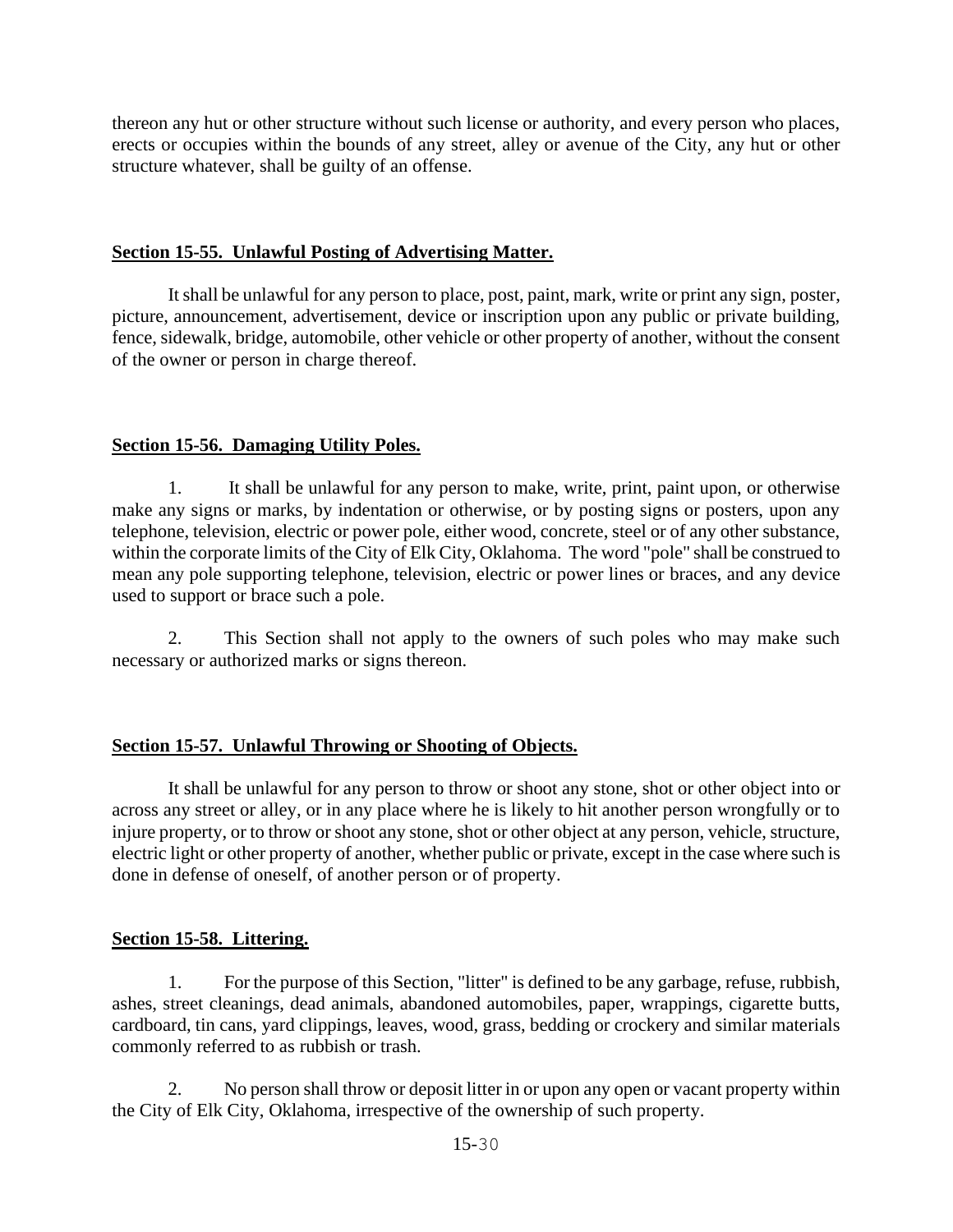3. No person shall throw or deposit litter in or upon any street, alley, sidewalk or other public place within the City of Elk City, Oklahoma, except in public receptacles, authorized private receptacles or in the Municipal Sanitary Landfill.

4. No person shall sweep into, or deposit in, any gutter, street or other public place within the City, the accumulation of litter from any building or lot, or from any public or private sidewalk or driveway; persons owning or occupying property shall keep the sidewalk in front of their premises free of litter.

5. No person shall drive or move any truck or other vehicle within the City, unless such vehicle is so constructed or loaded as to prevent any load as to prevent any load, contents or litter from being blown or deposited upon any street, alley or other public place; nor shall any person drive or move any vehicle or truck within the City, the wheels or tires of which carry onto, or deposit in, any street, alley or other public place, mud, dirt, sticky substances, litter or foreign matter of any kind, in excessive or damaging amounts.

6. No person shall throw or deposit any commercial or non- commercial handbill on or upon any sidewalk, street or other public place within the City; no person shall hand out, distribute or sell commercial handbills in public places.

7. No person shall throw or deposit any commercial or non- commercial handbill in or upon any vehicle; however, it shall not be unlawful, in any public place, for a person to hand out or distribute, without charge to the receiver, a non-commercial handbill to any occupant of a vehicle who is willing to accept it.

8. No person shall throw or deposit any commercial or non- commercial handbill in or upon any private premises which are temporarily or continuously vacant.

9. No person shall throw, deposit or distribute any commercial or non-commercial handbill upon any private premises, if requested not to do so or if signs are posted bearing the words "no trespassing," "no peddlers or agents," "no advertisement," or similar notice, indicating that the occupants do not desire to have their privacy disturbed.

10. No person shall throw, deposit or distribute any commercial or non-commercial handbill in or upon private premises which are inhabited, except by transmitting them directly to the owner, occupant or persons present upon such private premises; in cases of inhabited private premises which are not posted, handbills must be placed securely, to prevent them from blowing on sidewalks or other public places.

11. The provisions of Subsection 10 (above) shall not apply to the distribution of mail by the United States, nor to newspapers, except that newspapers shall be placed on private property so as to prevent being carried or deposited upon any street, sidewalk or public place, or on other private property.

12. No person in an aircraft shall throw out, drop or deposit within City, any litter, handbill or any other object.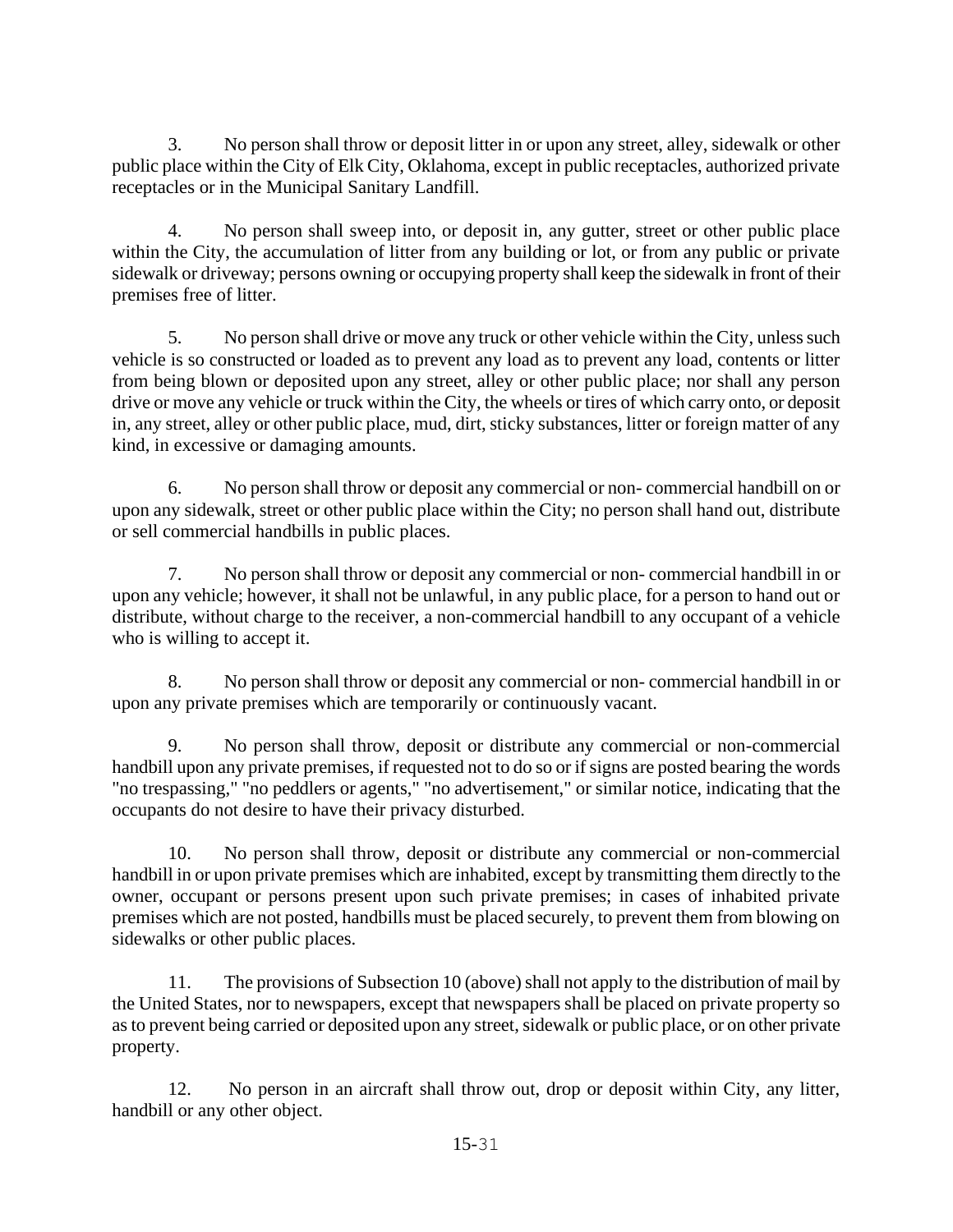#### **Section 15-59. Junk Automobiles.**

1. It shall be unlawful for any person, firm, corporation or other entity to permit an inoperative automobile or other vehicle, or a junk automobile or other vehicle to be parked upon any street, alley or highway within the corporate limits of the City of Elk City, Oklahoma.

2. It shall be unlawful to keep, or allow to be kept, an inoperative automobile or other vehicle, or a junk automobile or other vehicle to be parked, maintained or otherwise kept on any private property within the City of Elk City, Oklahoma, closer than fifty (50) feet to the traveling surface of any street, alley or highway in said municipality.

#### **Sections 15-60 through 15-69. (Reserved for future use.)**

### **Article 6. Offenses Against Public Authority**

#### **Section 15-70. Resisting Arrest.**

1. It shall be unlawful for any person knowingly or willfully to resist, oppose or obstruct the Chief of Police, any policeman, the Municipal Judge or other municipal officer or employee in the discharge of his official duties; or, by threats or otherwise, to intimidate, or attempt to intimidate, any such officer or employee from the discharge of his official duties; or to assault, beat, revile, abuse, be disrespectful to or use abusive or indecent language toward or about, any such officer or employee, while such officer or employee is in the discharge of his official duties.

2. Any person, firm or corporation who shall violate any provision of this Section shall be guilty of an offense and, upon conviction thereof, shall be punished by fine not OT exceed five hundred dollars (\$500.00) plus costs and may be imprisoned for any amount of time not to exceed sixty (60) days. Each day such violation is committed or continues to exist shall constitute a separate offense and shall be punishable as such.

### **Section 15-71. Impersonating Municipal Officer or Employee.**

It shall be unlawful for any person to impersonate any municipal officer or employee, or exercise, or attempt to exercise, any of the duties, functions or powers of any municipal officer or employee, without being duly authorized to do so.

### **Section 15-72. False Representation to Municipal Officials.**

It shall be unlawful for any person knowingly to make any material misrepresentation to any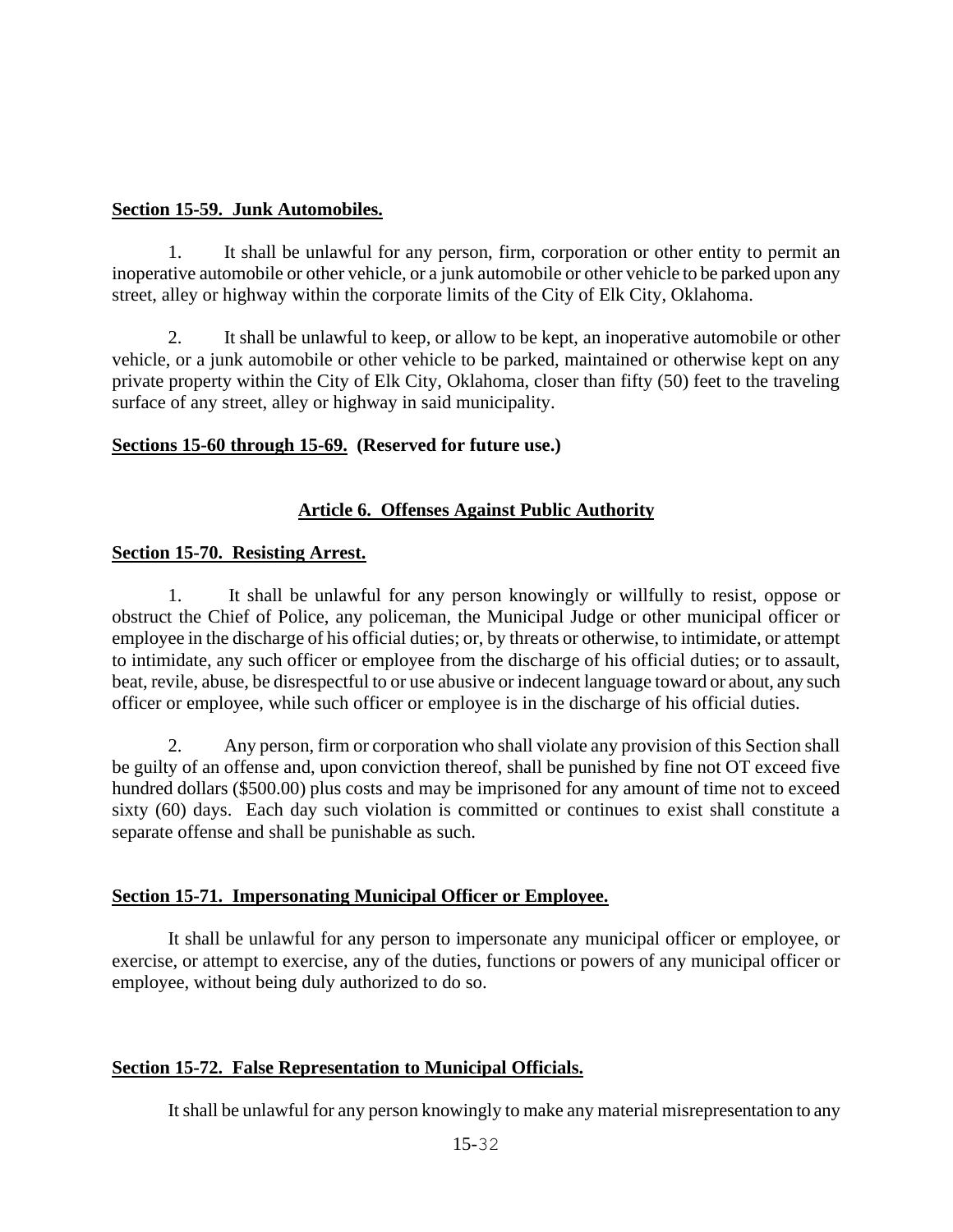municipal officer, employee or agency in any official application to, or official dealing or negotiation with, such officer or agency, or to commit perjury before any tribunal or office of the City.

## **Section 15-73. Escape of Prisoners.**

1. It shall be unlawful for any person confined in the Municipal Jail or other place of confinement by the City, working upon the streets or other public places of the City in pursuance of any judgment, or otherwise held in legal custody by authority of the City, to escape, or attempt to escape, from any such Municipal Jail, prison or custody.

2. Any person, firm or corporation who shall violate any provision of this Section shall be guilty of an offense and, upon conviction thereof, shall be punished by fine not OT exceed five hundred dollars (\$500.00) plus costs and may be imprisoned for any amount of time not to exceed sixty (60) days. Each day such violation is committed or continues to exist shall constitute a separate offense and shall be punishable as such.

# **Section 15-74. Assisting Prisoners to Escape.**

1. It shall be unlawful for any person, in any unlawful manner, to set at liberty, rescue or attempt to set at liberty or rescue, any prisoner from any officer or employee of the City of Elk City, Oklahoma, having legal custody of such prisoner, or from the Municipal Jail or other place of confinement by the City, or to assist such prisoner in any manner to escape from such prison or custody, or to give such prisoner any weapon or object which might be used as a weapon or instrument to assist him in escape, or to give such prisoner any alcoholic beverages, narcotics or other controlled dangerous substances.

2. Any person, firm or corporation who shall violate any provision of this Section shall be guilty of an offense and, upon conviction thereof, shall be punished by fine not OT exceed five hundred dollars (\$500.00) plus costs and may be imprisoned for any amount of time not to exceed sixty (60) days. Each day such violation is committed or continues to exist shall constitute a separate offense and shall be punishable as such.

# **Section 15-75. Removal of Barricades.**

1. No person, unless authorized by proper authority, shall remove any barricade or obstruction placed by authority of the City of Elk City, Oklahoma, to keep traffic off any pavement, street, curb, sidewalk or other area.

2. Any person, firm or corporation who shall violate any provision of this Section shall be guilty of an offense and, upon conviction thereof, shall be punished by fine not OT exceed five hundred dollars (\$500.00) plus costs and may be imprisoned for any amount of time not to exceed sixty (60) days. Each day such violation is committed or continues to exist shall constitute a separate offense and shall be punishable as such.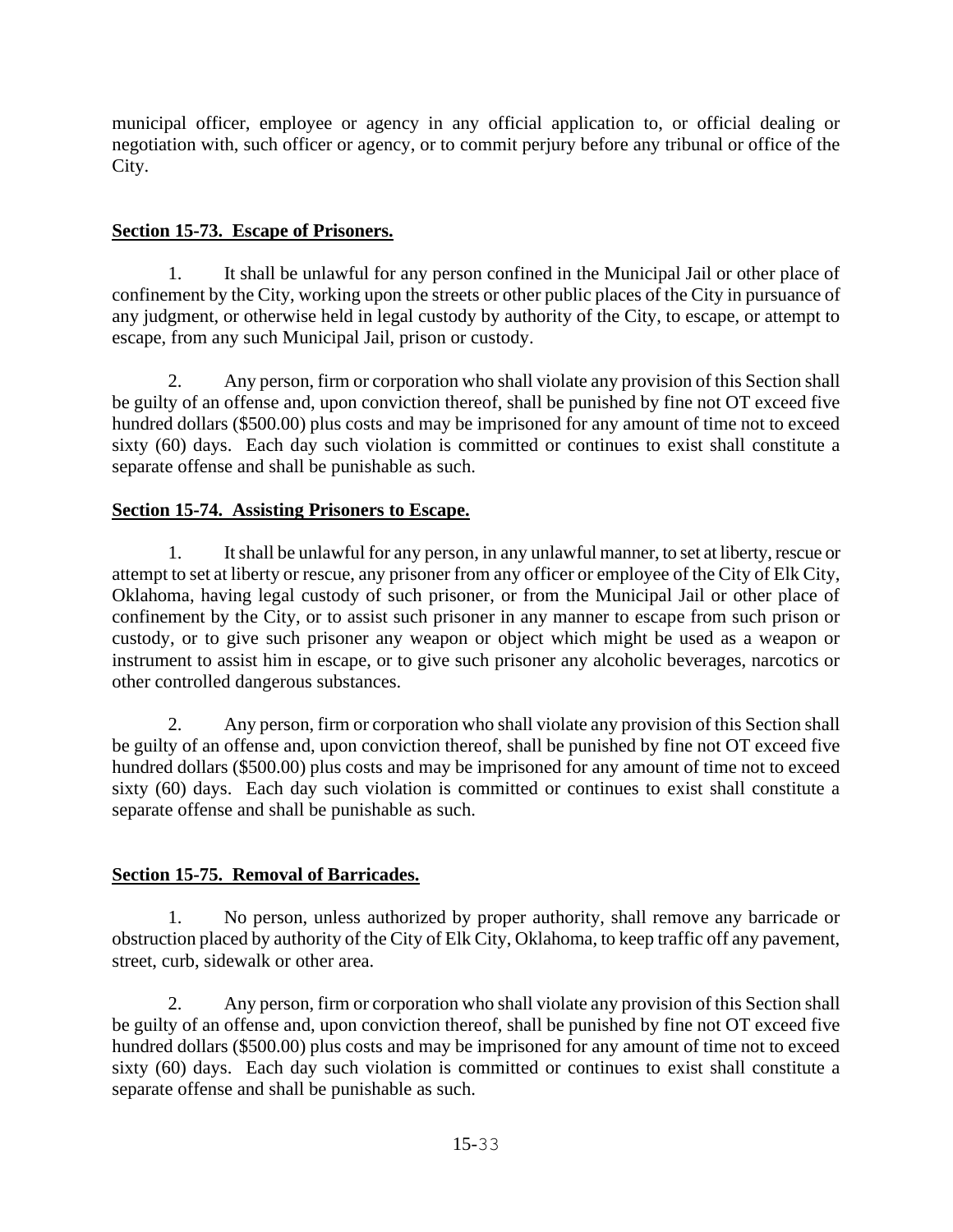## **Section 15-76. Flight From An Officer.**

A person commits the offense of flight from an Officer, if:

1. He is the operator of a vehicle and refuses to stop his vehicle as soon as is safely possible, when signaled to do so by a law enforcement officer; or, upon stopping his vehicle at the signal of a law enforcement officer, abandons said vehicle and leaves, or attempts to leave the immediate area without the permission of the law enforcement officer; or

2. He is a passenger in a vehicle and abandons the vehicle after a law enforcement officer has signaled the vehicle to stop, or, after the vehicle has stopped, leaves the immediate area without the permission of the law enforcement officer; or

3. He is a pedestrian and leaves, or attempts to leave, the immediate area after being directed by a law enforcement officer to stop, or to remain in said area for a reasonable length of time.

## **Section 15-77. Refusing or Failing to Assist a Policeman.**

1. Any policeman of the City of Elk City, Oklahoma making or about to make an arrest, or executing or about to execute a warrant or other process, in accordance with the Code of Ordinances of said municipality or with State or Federal Law, or suppressing or about to suppress a riot, affray or unlawful assembly, may call upon a person or persons to assist him in making such arrest, executing such process or suppressing such riot, affray or unlawful assembly.

2. No person lawfully called upon thus to assist any policeman of the City of Elk City, Oklahoma, shall refuse or fail to do so, whenever such assistance is reasonably possible.

### **Section 15-78. False Fire Alarms.**

1. No person shall turn in a false fire alarm, or in any manner shall deceive or attempt to deceive the Fire Department or any officer or employee with reference to any fire alarm or reported fire, or knowingly shall cause the Fire Department or its officers or employees to make a useless run.

2. Any person, firm or corporation who shall violate any provision of this Section shall be guilty of an offense and, upon conviction thereof, shall be punished by fine not OT exceed five hundred dollars (\$500.00) plus costs and may be imprisoned for any amount of time not to exceed sixty (60) days. Each day such violation is committed or continues to exist shall constitute a separate offense and shall be punishable as such.

### **Section 15-79 through 15-88. (Reserved for future use.)**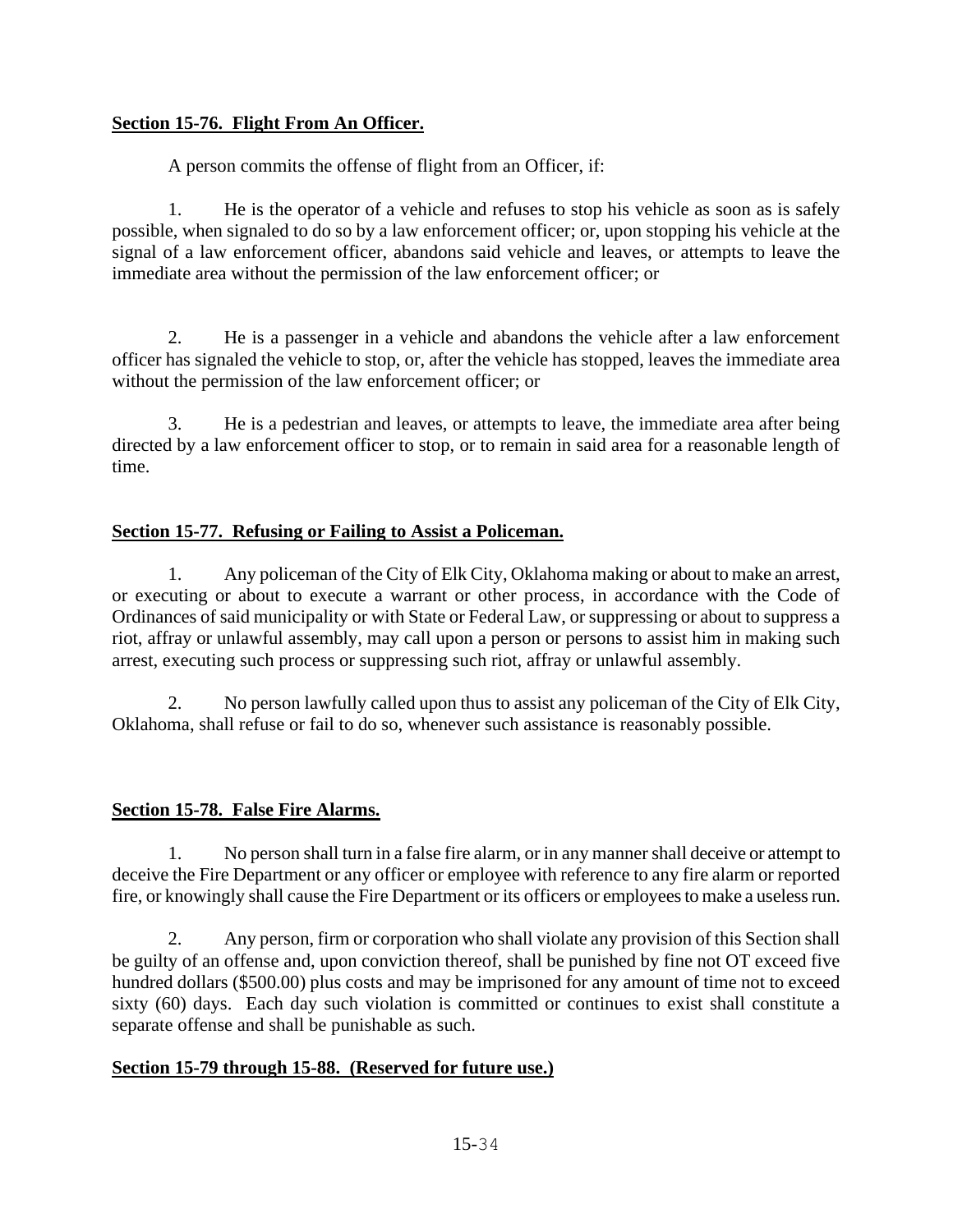## **Article 7. Juvenile Crime Act**

#### **Section 15-89. Purpose; Definitions.**

The purpose is to curb the increasing problem of juvenile crime; to educate and reform juvenile offenders; to punish juvenile offenders; and to create an environment whereby adults and juveniles take responsibility for the actions of juveniles. It is intended to hold neglectful or careless parents to a reasonable community standard of parental responsibility through an objective test. It shall not be a defense to the commission of any offense that a parent, guardian or any other person whose responsibility it is to exercise control over a minor, was completely unaware or indifferent to the activities, conduct or whereabouts of such minor.

1. **Definitions.** For the purposes of this Act, the following terms, phrases, words and their derivations shall have the meaning given herein. When not inconsistent with the context, words used in the present tense include the future, words in the plural include the singular and words in the singular include the plural. The word "shall" is always mandatory and not merely directory. The word "may" is always directory and not mandatory.

- a. **Parent.** Any person having legal custody of a minor (I) as a natural or adoptive parent; (ii) as a legal guardian; (iii) as a person who stands in loco parentis; or (iv) as a person to whom legal custody has been given by order of a court.
- b. **Public place in public view.** Any public street, highway, road, alley, parking lot, park, playground, public building, parkway, sidewalk, vacant lot, yard, driveway, automobile or cycle in public view.
- c. **Remain.** To stay behind, to tarry and stay unnecessarily upon a public place in public view.
- d. **Minor.** Any person under the age of eighteen (18) years of age, or in equivalent phrasing, any person of the age of seventeen (17) years old or younger. The term "minor" shall be synonymous with the term "juvenile".
- e. **Time of night.** The prevailing local standard of time at the date in question, whether Central Standard Time, or Central Daylight Savings Time, as observed by the public. The time maintained by the Elk City Police Department shall be prima facie evidence of the time of day for continued implementation of this division.
- f. **Years of age.** This term means the time from one birthday, such as seventeenth to the next, but not including the day of the next birthday. Thus upon a person's eighteenth birthday, he or she will cease to be a minor regulated by this ordinance.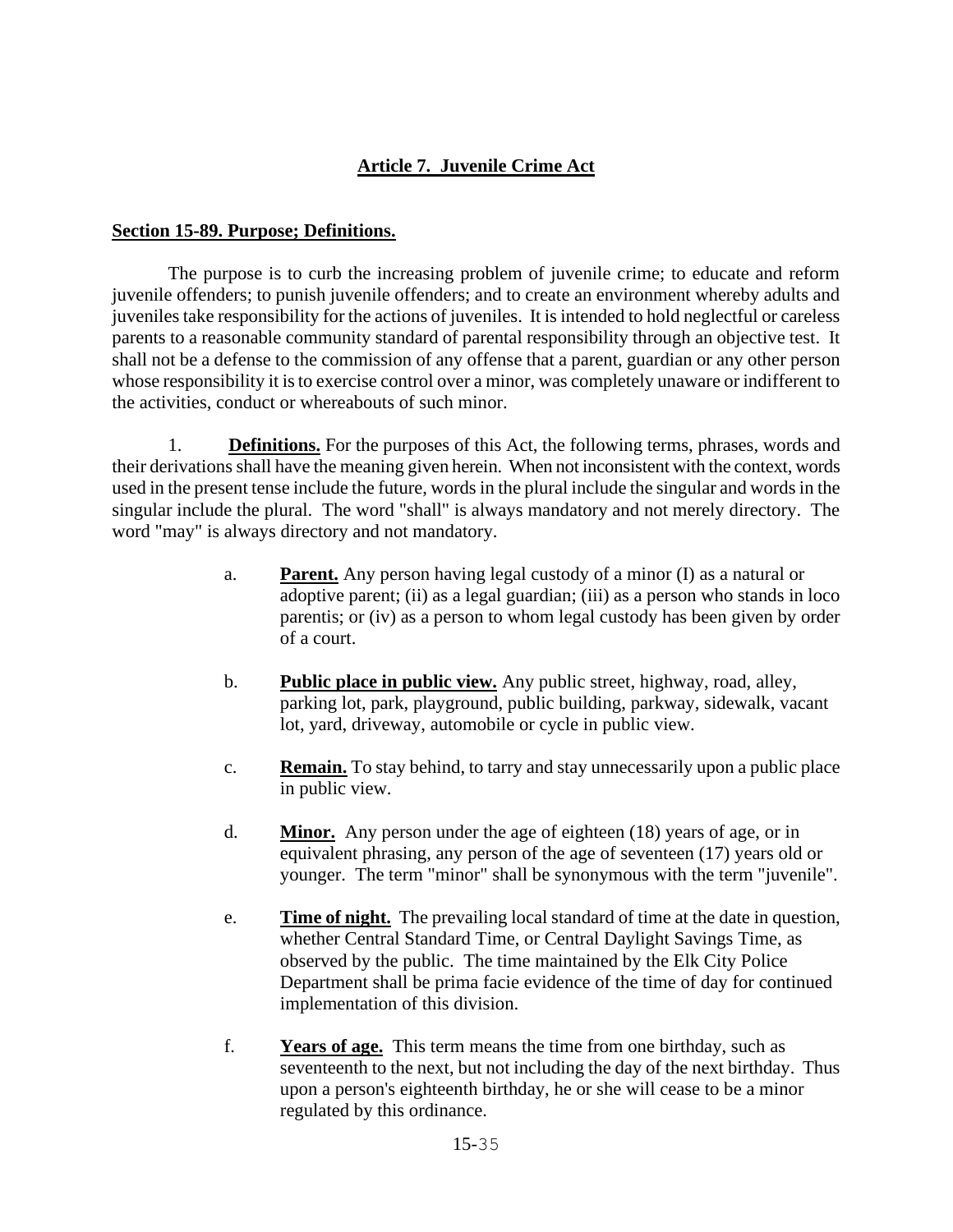### **Section 15-90. Curfew for Minors.**

1. **Curfew for Minors.** It shall be unlawful for any person seventeen (17) years old or younger be or remain in or upon any public place in public view within the City of Elk City between the hours of 11:00 p.m. and 6:00 a.m. Sunday through Thursday and between the hours of 12:00 midnight and 6:00 a.m. Friday and Saturday.

2. **Exceptions.** This section is intended as a clear general guide for minors, their parents, and enforcement officials. In the following exceptional cases, a minor in or upon any public place in public view shall not be deemed in violation of this division:

- a. When the minor is accompanied by his parent.
- b. When exercising First Amendment rights protected by the United States Constitution, such as the free exercise of religion, freedom of speech and the rights of assembly. It shall be deemed a bona fide exercise of such rights if the assembly, whether parade or demonstration, has been permitted by the City of Elk City or other bona fide religious, social or school activities involving the right to assemble.
- c. When engaged in performing an errand or other legitimate business at the direction of a parent including travel to and from such location by a direct route.
- d. When the minor is engaged in employment activities, such as, but not restricted to, newspaper delivery.
- e. All of the above cited exceptions to the Curfew Ordinance include travel to and from such activity by a direct route, and this division is in no way to be construed as a limitation upon normal travel by a minor engaged in interstate movement.
- f. Each of the foregoing exceptions are severable and in addition other possible exceptions may be added hereto in the future as warranted by experience as illuminated by the views of student government associations, school personnel, citizens, neighborhood spokesmen, parents, officers and persons in authority concerned positively with minors as well as juvenile delinquency.

3. **Parental responsibility.** It shall be unlawful for a parent knowingly to permit or by insufficient control to allow a minor to be or remain in any public place in public view other than for the exceptions set forth above during curfew hours. The term "knowingly" includes knowledge which a parent should reasonably be expected to have concerning the whereabouts of a minor. It shall be prima facie evidence of violation of this section if a responsible parent has no knowledge of a minors' whereabouts during the hours of curfew established by this division.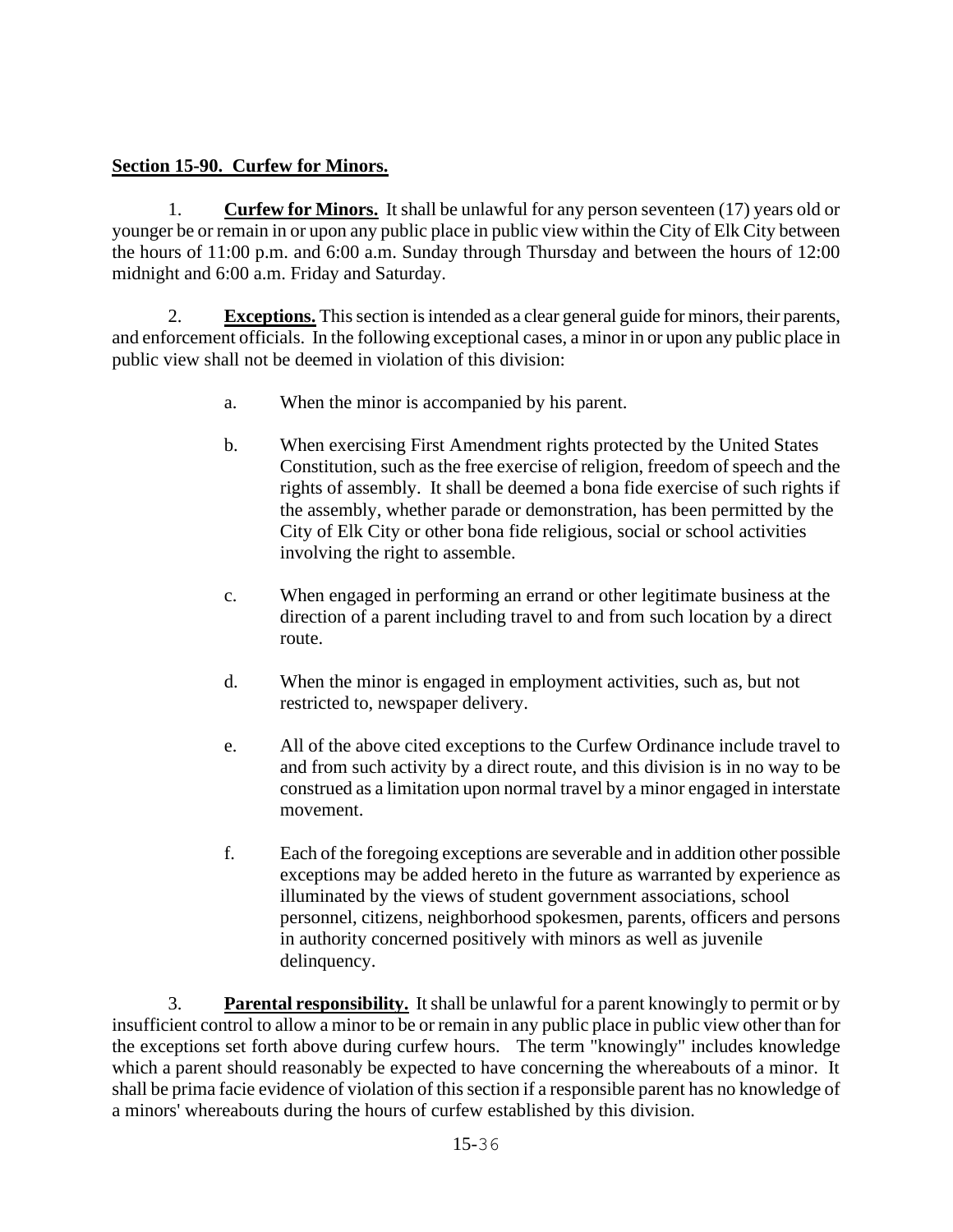4. **Police procedures.** A police officer of the city, upon finding or having attention called to any minor in prima facie violation of the Curfew Ordinance, may take the minor to the city police station, where a parent shall immediately be notified to come for such minor, whereupon the parent may be questioned. This is intended to permit ascertainment, under constitutional safeguards, of relevant facts, and to centralize responsibility in the personnel then on duty for accurate, effective, fair, impartial and uniform enforcement, and recording, thus making available experienced supervisory personnel, the best of facilities and access to information and records. In the absence of convincing evidence such as a birth certificate or driver's license a police officer on the street shall use his best judgment in determining age.

- a. Police procedure shall constantly be refined in the light of experience and may provide that the police officer may deliver to a parent thereof a minor, under appropriate circumstances.
- b. In any event such police officer shall within twenty-four (24) hours file a written report with the chief of police, or shall participate to the extent of the information for which he is responsible; said report shall be treated for purposes of juvenile records in accordance with state statutes.
- c. When a parent, immediately called, has come to take charge of the minor, and the appropriate information has been recorded, the minor shall be released to the custody of such parent. If the parent cannot be located, or fails to take charge of the minor, then the minor may be released to the juvenile authorities, except to the extent that in accordance with police regulations, approved in advance by juvenile authorities, the minor may temporarily be entrusted to a relative, neighbor or other person who will on behalf of a parent assume the responsibility of caring for the minor pending the availability or arrival of a parent. However, the police department shall have the discretion to refuse to turn the child over to persons other than natural parents or legal guardians, if circumstances warrant such refusal in their opinion.

## 5. **Penalty.**

- a. If a parent violates the parental responsibility section, this shall be treated as an offense by the parent. The penalty upon a plea of guilty, nolo contendere, or finding of a guilt shall be a fine of not less than fifty dollars (\$50.00) and not more than two hundred dollars (\$200.00), plus costs, or by imprisonment for not more than thirty (30) days, or by both such fine and imprisonment; and/or parental counseling classes, and/or community service, and/or restitution when damages are a result of/or are involved in the violation.
- b. Any minor who shall violate any of the provisions of this Curfew more than one time may be reported to the District Juvenile Court for the treatment, supervision and rehabilitation of such minor.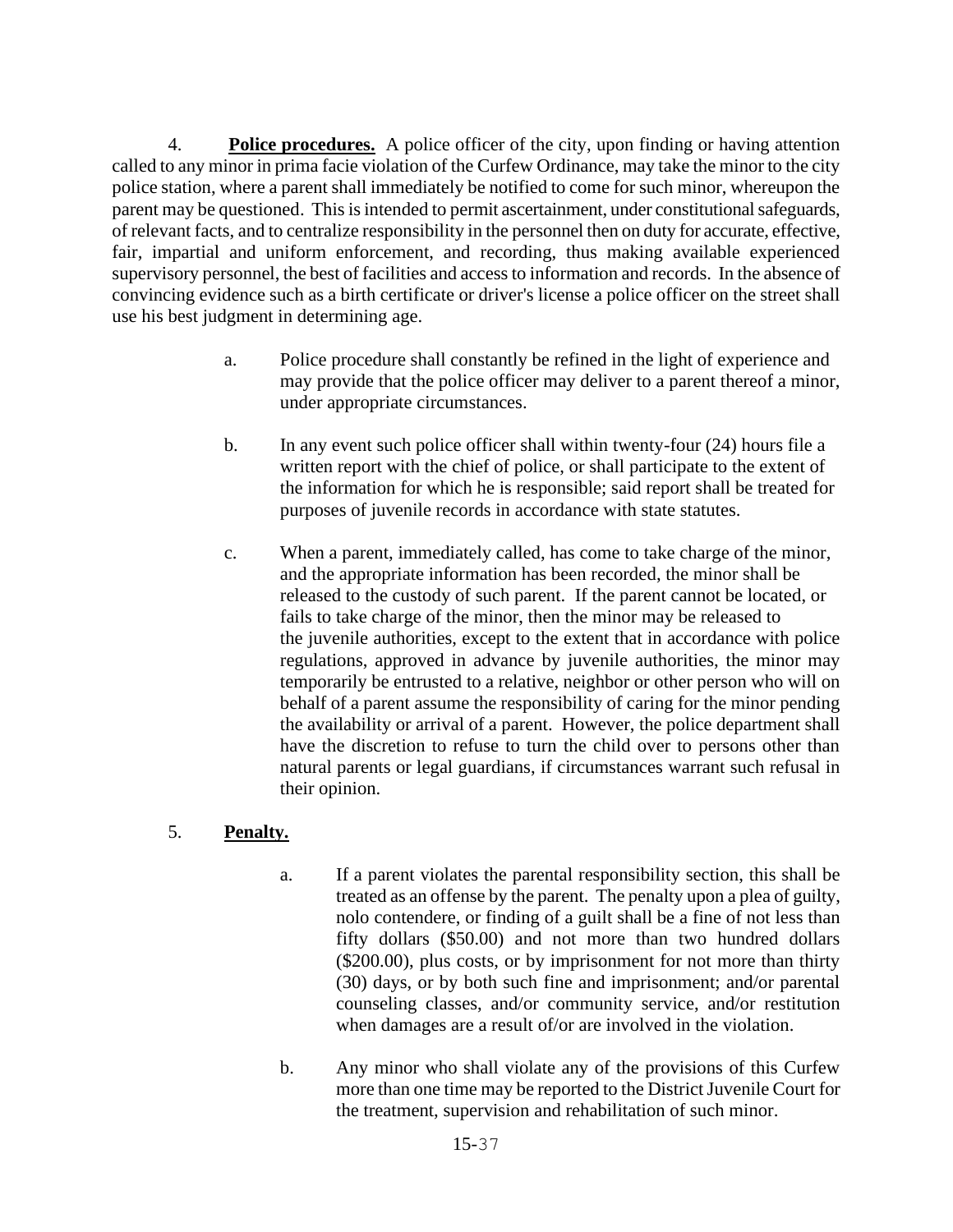## **Section 15-91. Original jurisdiction of municipal court in certain juvenile cases.**

The municipal court of Elk City may elect to have and possess original jurisdiction to hear and determine any offenses committed by persons under the age of eighteen (18) years of age and penalize juveniles found guilty as allowed by Title 10 of the Oklahoma Statutes, Section 7303-1.2 (E).

### **Section 15-92. Allowing or encouraging a minor to commit offenses; Penalty.**

1. It shall be unlawful for any person to knowingly or willfully aid, abet, allow, encourage or, by omission of a duty, encourage or assist a minor to commit any municipal, state or federal offense.

2. Any person convicted of violating any provision in this section shall be punished by a fine of not less than one hundred dollars (\$100.00) and not more than two hundred dollars (\$200.00), plus costs, or by imprisonment for not more than thirty (30) days, or by both such fine and imprisonment.

## **Section 15-93. Parental responsibility; Failure to control; Penalty.**

1. It shall be unlawful for any parent to fail to control a minor that is under the parent's supervision by, after notification of a prior offense committed by the minor, failing to prevent the minor from committing the same offense or more than one other offenses within one (1) year of the date the minor committed the first offense.

2. Any person convicted of violating any provision in this section shall be punished by a fine of not less than one hundred dollars (\$100.00) and not more than two hundred dollars (\$200.00), plus costs, or by imprisonment for not more than thirty (30) days, or by both such fine and imprisonment.

### **Section 15-94. Commission of a crime in the presence of minors; Penalty.**

1. It shall be unlawful for any person to commit any municipal, state or federal offense in the presence of any person under eighteen (18) years of age.

2. Any person convicted of violating any provision in this section shall be punished by a fine of not less than one hundred dollars (\$100.00) and not more than two hundred dollars (\$200.00), plus costs, or by imprisonment for not more than thirty (30) days, or by both such fine and imprisonment.

### **Section 15-95. Permitting crimes or disorderliness on premises; Penalty.**

1. No owner, operator, proprietor, manager or employee of any place shall permit minors who have congregated on the premises to commit any offense, or to carouse, make unnecessary noises, disturb, disrupt or annoy the people residing or carrying on business in the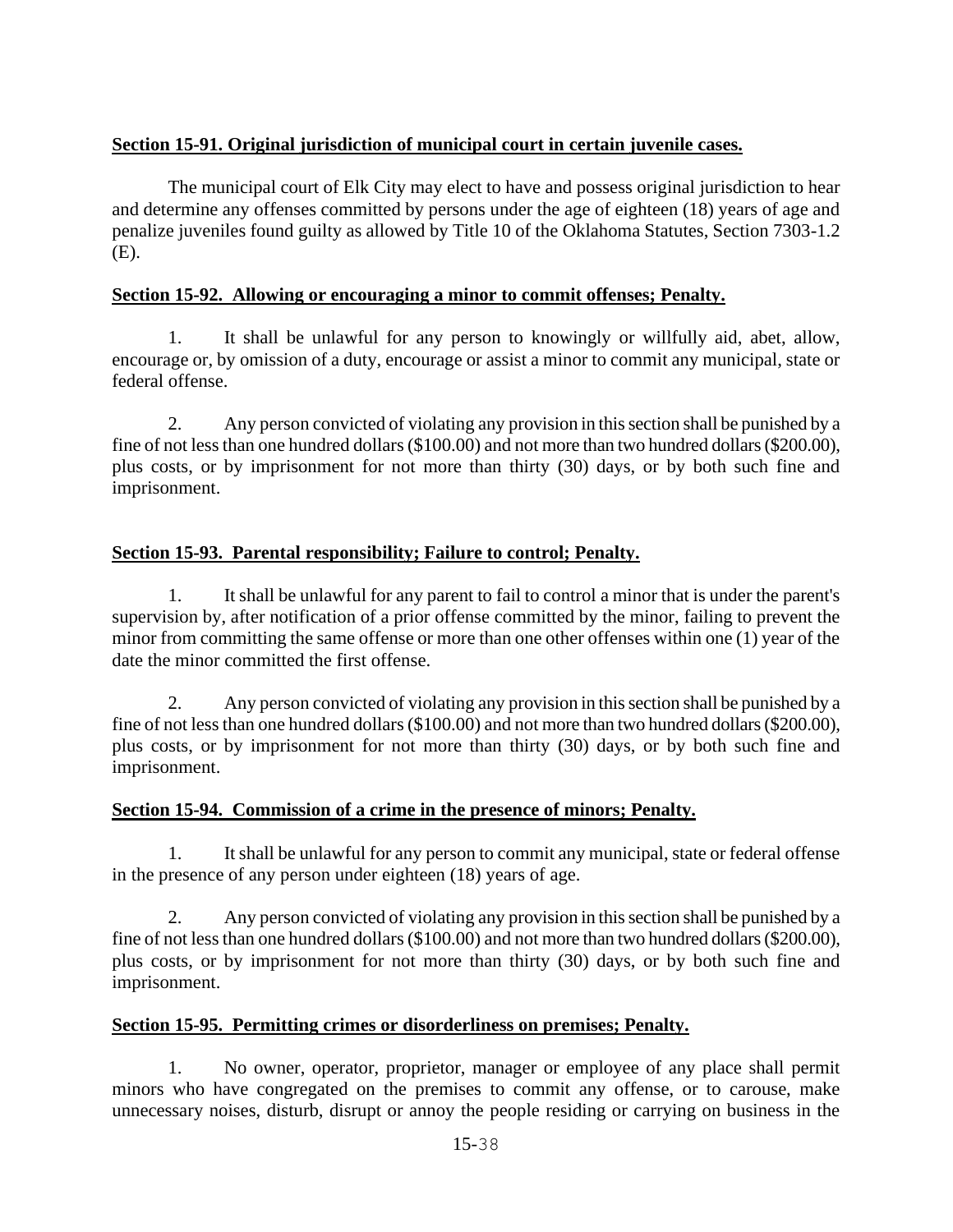immediate neighborhood or so as to disturb the peace.

- 2. Definitions. For purposes of this Section, the following definitions shall apply:
	- a. AAlcohol@ means ethyl alcohol, hydrated oxide of ethyl, or spirits of wine, from whatever source or by whatever process produced.
	- b. AAlcoholic beverage@ includes alcohol, spirits, liquor, wine, beer, and every liquid or solid containing alcohol, spirits, wine, or beer, and which contains one half of one (1) percent or more of alcohol by volume and which is fit for beverage purposes whether alone or when diluted, mixed, or combines with other substances. This term includes intoxicating beverages and low point beer as defined herein.
	- c. AGathering@ is a party, gathering, or event, where a group of three or more persons have assembled or are assembling for a social occasion or social activity.
	- d. AIntoxicating Beverage@ includes beverage containing more than three and two-tenths percent (3.2%) alcohol by weight.
	- e. ALegal Guardian@ means (1) a person who, by court order, is the guardian of the person of a minor; or (2) a public or private agency with whom a minor has been placed by the Court.
	- f. ALow Point Beer@ means and includes beverages containing more than one-half of one percent (2 of 1%) alcohol by volume, and not more than three and two-tenths percent (3.2%) alcohol by weight, including but not limited to beer or cereal malt beverages obtained by the alcoholic fermentation of an infusion of barley or other grain, malt or similar products.
	- g. AMinor@ means any person under twenty-one years of age.
	- h. AParent@ means a person who is a natural parent, adoptive parent, foster parent, or stepparent of another person.
	- i. APremises@ means any residence or other private property, place, or premises, including any commercial or business premises.
- 3. Except as permitted by state law, it is unlawful for any minor to:
	- a. consume any alcoholic beverage at any public place or any place open to the public; or
	- b. consume any alcoholic beverage at any place not open to the public,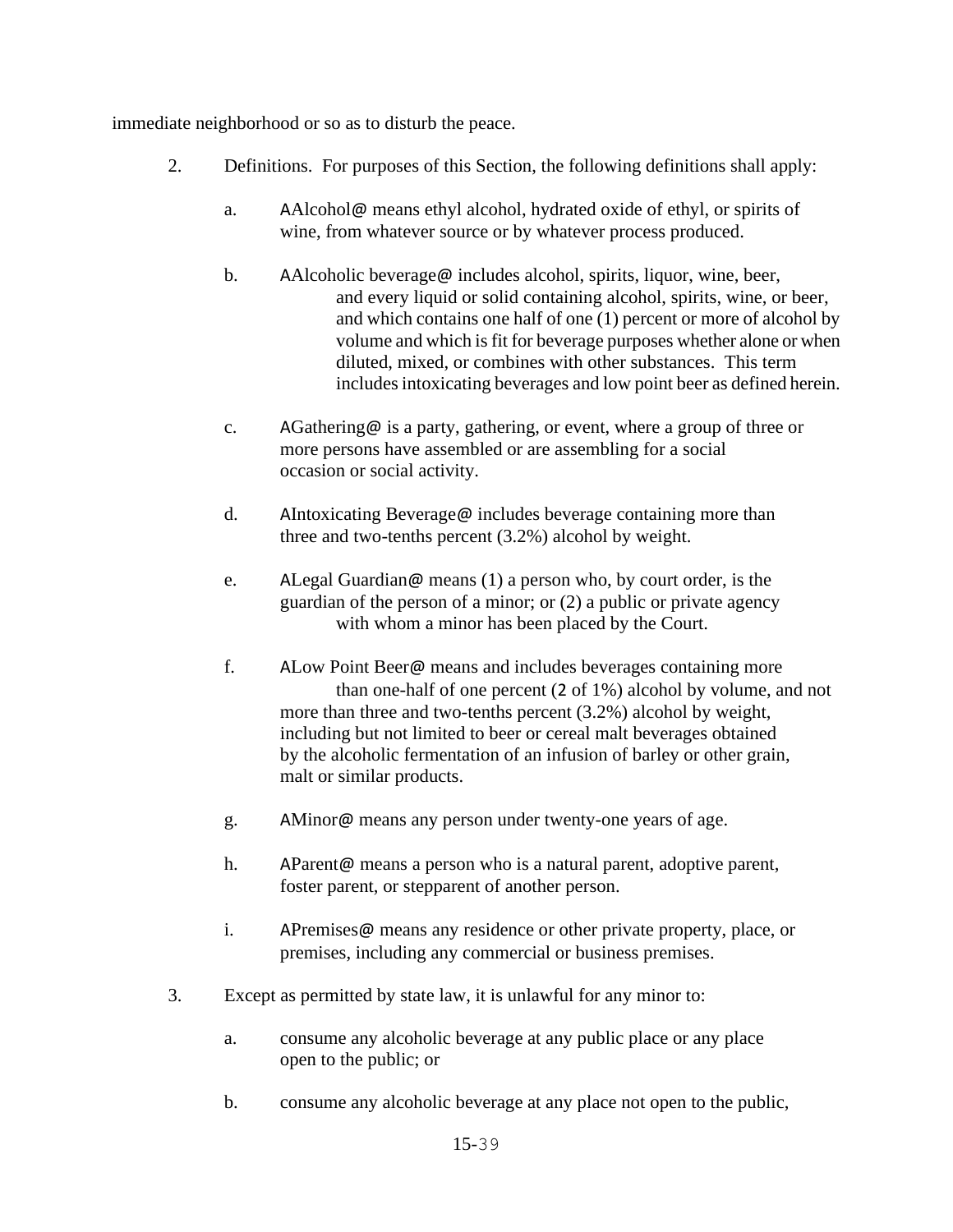unless in connection with the consumption of the alcoholic beverage that minor is being supervised by his or her parent or legal guardian.

4. It is the duty of any person having control of any premises, who knowingly hosts, permits, or allows a gathering at said premises to take all reasonable steps to prevent the consumption of alcoholic beverages by any minor at the gathering. Reasonable steps are controlling access to alcoholic beverages at the gathering; controlling the quantity of alcoholic beverages present at the gathering; verifying the age of the persons attending the gathering by inspecting drivers= licenses or other government-issued identification cards to ensure that minors do not consume alcoholic beverages while at the gathering; and supervising the activities of minors at the gatherings.

5. It is unlawful for any person having control of any premises, who knowingly hosts, permits, or allows a gathering to take place at said premises where at least one minor consumes an alcoholic beverage, whenever the person having control of the premises either knows a minor has consumed an alcoholic beverage or reasonably should have known that a minor consumed an alcoholic beverage had the person taken all reasonable steps to prevent the consumption of an alcoholic beverage by a minor as set forth in subsection (4) of this Section.

6. This Section shall not apply to conduct involving the use of alcoholic beverages that occurs exclusively between a minor and his or her parent or legal guardian.

7. This Section shall not apply to any premises licensed by the State of Oklahoma to dispense alcoholic beverages.

8. Any person convicted of violating any provision in this section shall be punished by a fine of not less than fifty dollars (\$50.00) and not more than two hundred dollars (\$200.00), plus costs, or by imprisonment for not more than thirty (30) days, or by both such fine and imprisonment*.@*

### **Section 15-96. Truancy; Penalty.**

1. It shall be unlawful for a parent of a minor who is over the age of six (6) years and under the age of eighteen (18) years, to neglect or refuse to cause or compel such minor to attend and comply with the rules of a public, private or other school of the parent's choosing in which the minor is enrolled.

2. It shall be unlawful for any minor who is over the age of six (6) and who has not finished four (4) years of high school work, to neglect or refuse to attend and comply with the rules of some public, private or other school, or receive an education by other means for the full term the schools of the district in which the minor attends are in session.

Provided, that this section shall not apply:

a. If any such minor is prevented from attending school by reason of mental or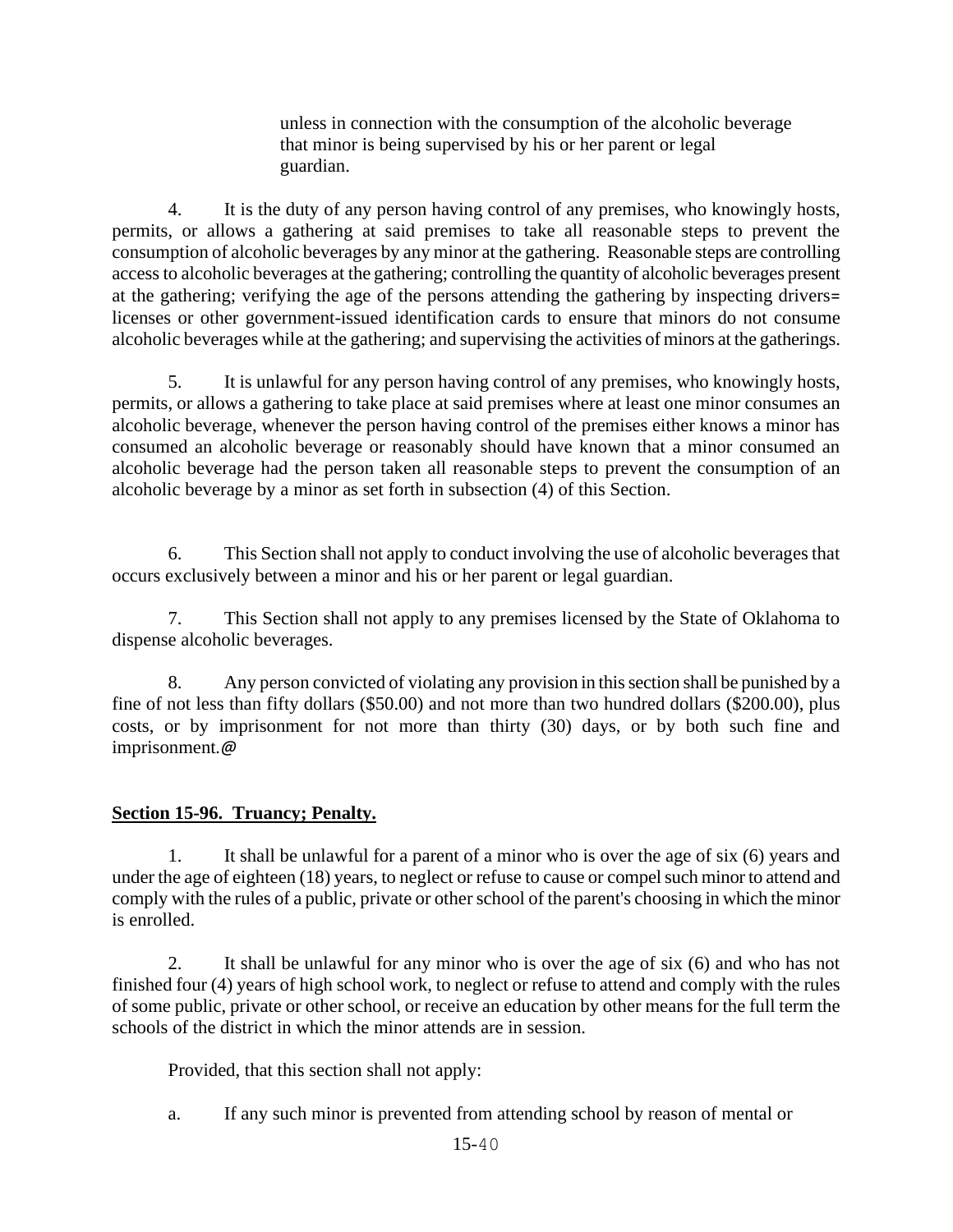physical disability, as determined by the Board of Education of the district upon a certificate of the school physical or public health physician or, if no such physician is available, a duly licensed and practicing physician;

- b. If any such minor is excused from attendance at school, due to an emergency, by the principal of the school in which the minor is enrolled, at the request of the parent of the minor;
- c. If any such minor is excused from attending school by:
	- (1) The administrator of the school or district where the minor attends school, and
	- (2) The parent of the minor. Provided, further, that no minor shall be excused from attending school by such joint agreement between a school administrator and the parent of the minor unless and until it has been determined that such action is in the best interest of the minor and/or the community, and that said minor shall thereafter be under the supervision of the parent until the minor has reached the age of eighteen (18) years; or
- d. If any such minor is observing religious holy days and, prior to the absence, the parent of the minor submits a written request for the absence.

3. Any adult person convicted of violating any provision in this section shall be punished by a fine of not less than one hundred dollars (\$100.00) and not more than two hundred dollars (\$200.00), plus costs, or by imprisonment for not more than thirty (30) days, or by both such fine and imprisonment. Each separate day of violation shall constitute a separate offense.

4. Any minor convicted of violating any provision in this section shall be punished on the first offense by a fine of not more than fifty dollars (\$50.00); on the second offense by a fine of not more than one hundred dollars (\$100.00); and on every subsequent offense by a fine of not more than two hundred dollars (\$200.00); plus costs. Each separate day of violation shall constitute a separate offense.

## Section 15-97. Prevention of Youth Access to Tobacco; Penalties.

1. Definitions.

The following words, terms and phrases, when used in this article, shall have the meanings ascribed to them in this section, except where the context clearly indicates a different meaning:

a. "Cigarette" means any product that contains nicotine, is intended to be burned or heated under ordinary conditions of use, and costs of or contains: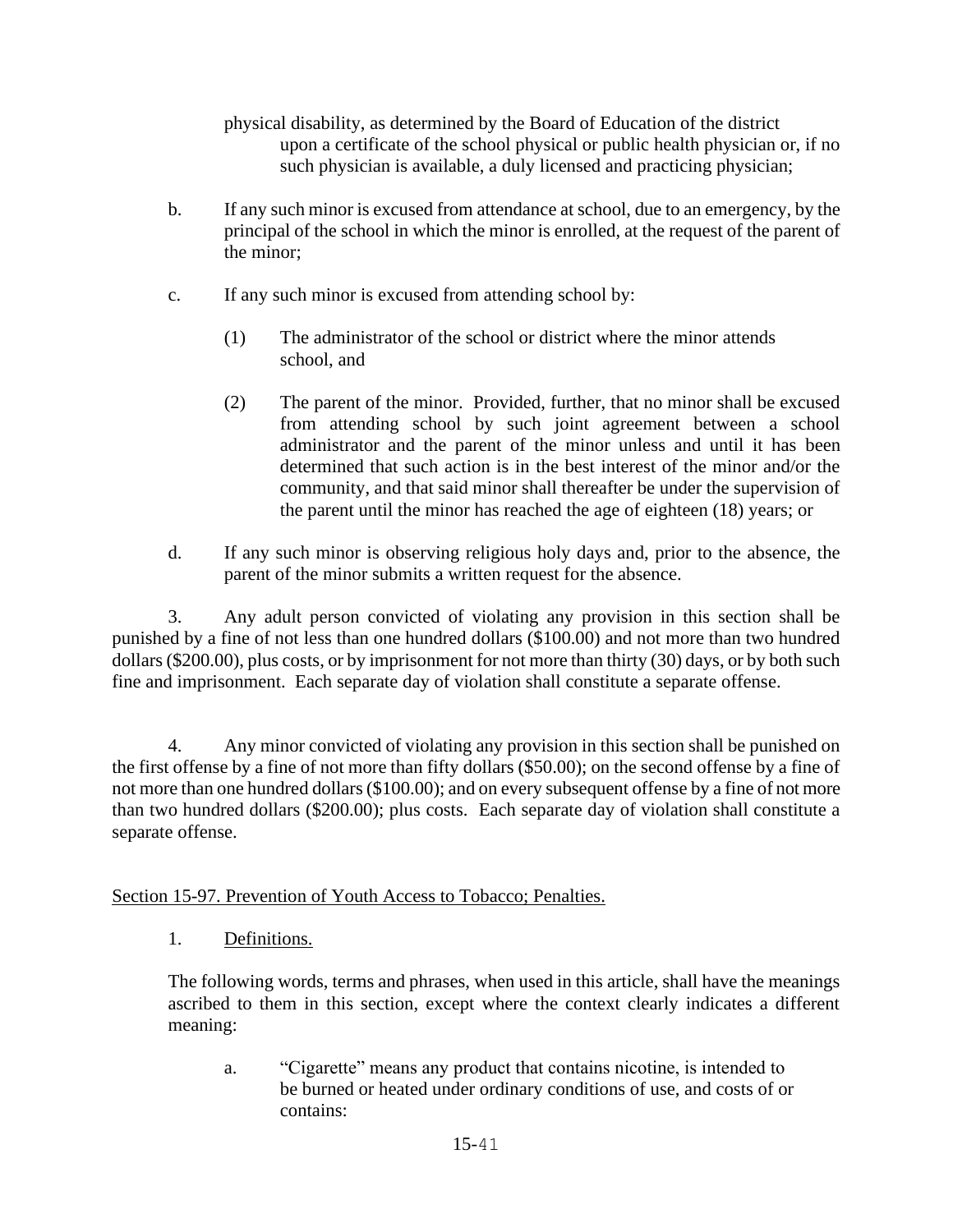- (1) any roll of tobacco wrapped in paper or in any substance not containing tobacco,
- (2) tobacco, in any form, that is functional in the production, which because of its appearance, the type of tobacco used in the filter, or its packaging and labeling, is likely to be offered to, or purchased by, consumers as a cigarette.

The term "cigarette" includes "roll-your-own" (i.e. any tobacco which, because of its appearance type, packaging, or labeling is suitable for use and likely to be offered to, or purchased by, consumers as tobacco for making cigarettes.) For purposes of this definition of cigarette, nine one-hundredths (0.09) of an ounce of "roll-your-own" tobacco shall constitute one individual "cigarette".

- b. "Person" means any individual, firm, fiduciary, partnership corporation, trust, or association, however formed;
- c. "Proof of age" means a driver license, license for identification only, or other generally accepted means of identification that describes the individual as eighteen (18) years of age or older and contains a photograph or other likeness of the individual and appears on its face to be valid;
- d. "Sample" means a tobacco product or vapor product distributed to members of the public at no cost for the purpose of promoting the product;
- e. "Sampling" means the distribution of samples to members of the public in a public place;
- f. "Tobacco product" means any product that contains tobacco and is intended for human consumption excluding drugs or devices approved for cessation by the United States Food and Drug Administration. This includes e-cigarettes and vapor products, with or without nicotine;
- g. "Transaction scan" means the process by which a seller checks, by means of a transaction scan device, the validity of a driver license or other government-issued photo identification; and
- h. "Transaction scan device" means any commercial device or combination of devices used at a point of sale or entry that is capable of deciphering in an electronically readable format the information encoded on the magnetic strip or bar code of a driver license or other government-issued photo identification.
- i. Vapor product: shall mean noncombustible [products, that may or may not contain nicotine, that employ a mechanical heating element,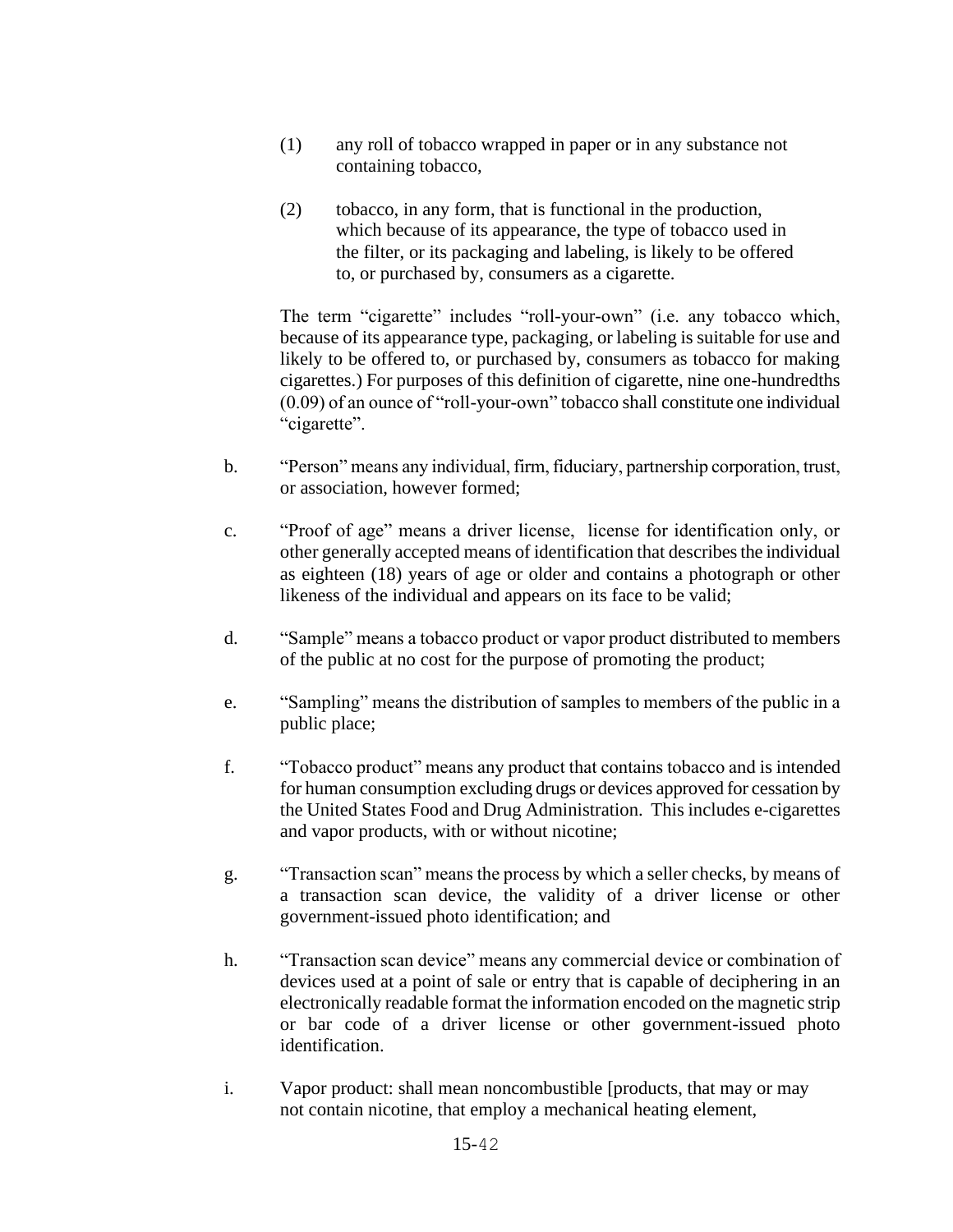battery, electronic circuit, or other mechanism, regardless of shape or size, that can be used to produce a vapor in a solution or other form. "Vapor products" shall include any vapor cartridge or other container with or without nicotine or other form that is intended to be used with an electronic cigarette, electronic cigar, electronic cigarillo, electronic pipe, or similar product or device. "Vapor products" do not include any products regulated by the United States Food and Drug Administration under Chapter V of the Food, Drug, and Cosmetic Act.

#### 2. Furnishing of tobacco products to minors prohibited – Proof of age – Fines – Multiple violations.

- a. It is unlawful for any person to sell, give or furnish in any manner any tobacco product or vapor product (see definition) to another person who is under eighteen (18) years of age, or to purchase in any manner a tobacco, a tobacco products or vapor product on behalf of any such person. It shall not be unlawful for an employee under eighteen (18) years of age to handle tobacco, tobacco products or vapor products when required in the performance of the employee's duties.
- b. A person engaged in the sale or distribution of tobacco, tobacco products or vapor products shall demand proof of age from a prospective purchaser or recipient of an ordinary person would conclude on the basis of appearance that the prospective purchaser may be less than eighteen (18) years of age. If an individual engaged in the sale or distribution of tobacco, tobacco products or vapor products has demanded proof of age from a prospective purchaser or recipient who is not under eighteen (18) years of age, the failure to subsequently require proof of age shall not constitute a violation of this subsection.
- c. Any violation of subsection a or b of this sub-section 2 is an offense against the City of Elk City; upon conviction of any such offense, the violator shall be punished as follows:
	- 1. Not more than One Hundred Dollars (\$100.00) for the first offense;
	- 2. Not more than Two Hundred Dollars (\$200.00) for a second offense within a two year period following the first offense;
	- 3. Not more than Three Hundred Dollars (\$300.00) for the third or subsequent offense within a two-year period following the first offense.
- d. Proof that the defendant demanded, was shown and reasonably relied upon proof of age shall be a defense to any action brought pursuant to this section. A person cited for violating this section shall be deemed to have reasonable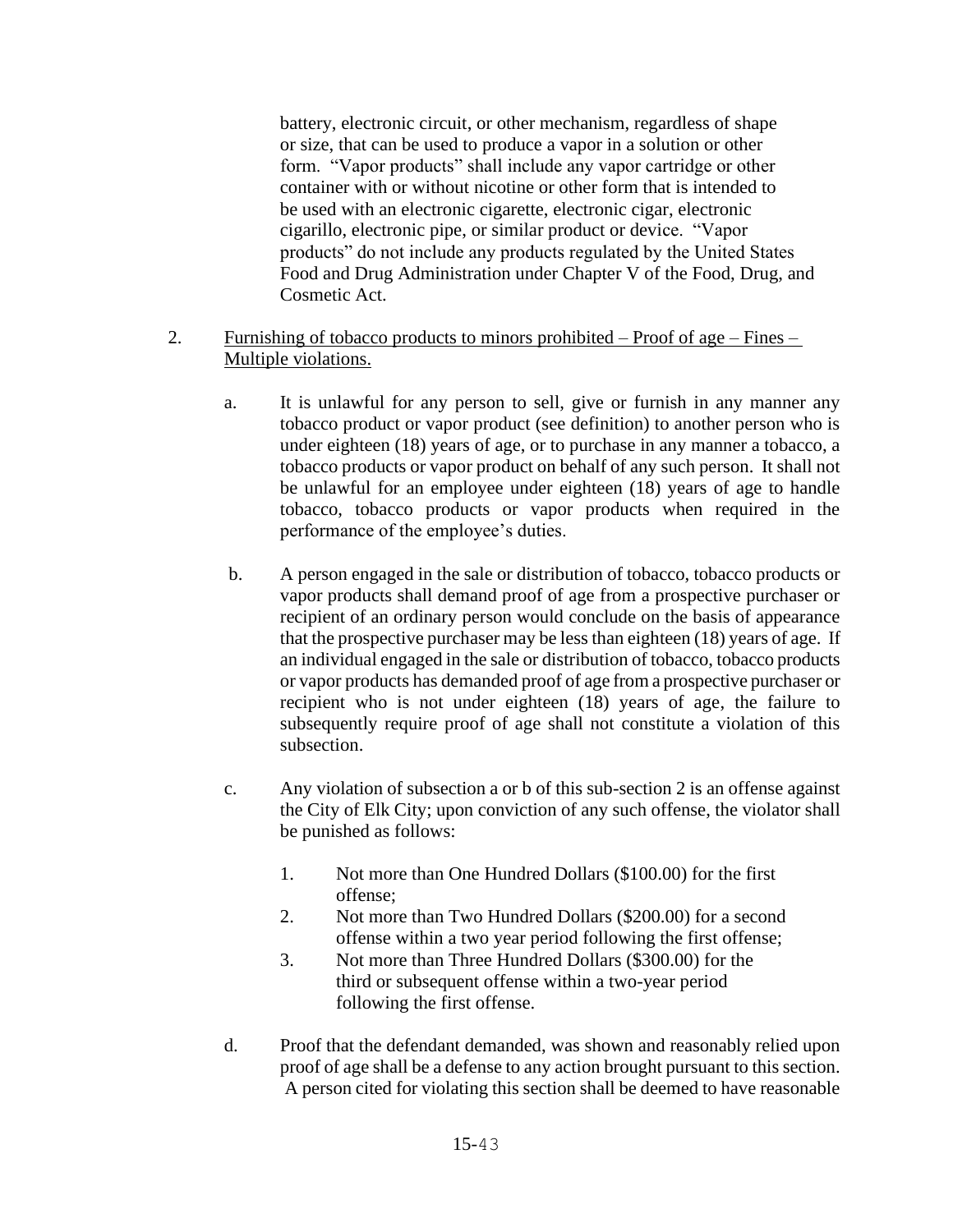relied upon proof of age and such person shall not be found guilty of such violation if such person proves that:

- 1. the individual who purchased or received the tobacco product or vapor product presented a driver license or other government-issued photo identification purporting to establish that such individual is eighteen (18) years of age or older; and
- 2. the person cited for the violation confirmed the validity of the driver license or other government-issued photo identification presented by such individual by performing a transaction scan by means of a transaction scan device.

Provided, that this defense shall not relieve from liability any person cited for a violation of this section if such person failed to exercise reasonable diligence to determine whether the physical description and picture appearing on the driver license or other government-issued photo identification was that of the individual who presented it. The availability of the defense described in this subsection does not affect the availability of any other defense under any other provision of law.

- 3. Purchase, receipt or possession of tobacco products and vapor products by minors prohibited – Falsifying proof of age.
	- a. It is unlawful for a person who is under eighteen (18) years of age to purchase, receive, or have in their possession a tobacco product or vapor product, or to present or offer to any person any purported proof of age which is false or fraudulent, for the purpose of purchasing or receiving any tobacco product or vapor products. It shall not be unlawful for an employee under age eighteen (18) years of age to handle tobacco products or vapor products when required in the performance of the employee's duties.
	- b. When a person is convicted or enters a plea and receives a referred sentence for a violation of subsections (a) of this sub-section 3, the total of any fines, fees, or costs shall not exceed the following:
		- 1. One Hundred Dollars (\$100.00) for the first an offense; and
		- 2. Two Hundred Dollars (\$200.00) for a second or subsequent offense within an one year period following the first offense
- 4. Distribution of tobacco product and vapor product samples restricted..
	- a. It shall be unlawful for any person or retailer to distribute tobacco, tobacco products, tobacco or tobacco product samples or vapor products samples to any person under eighteen (18) years of age.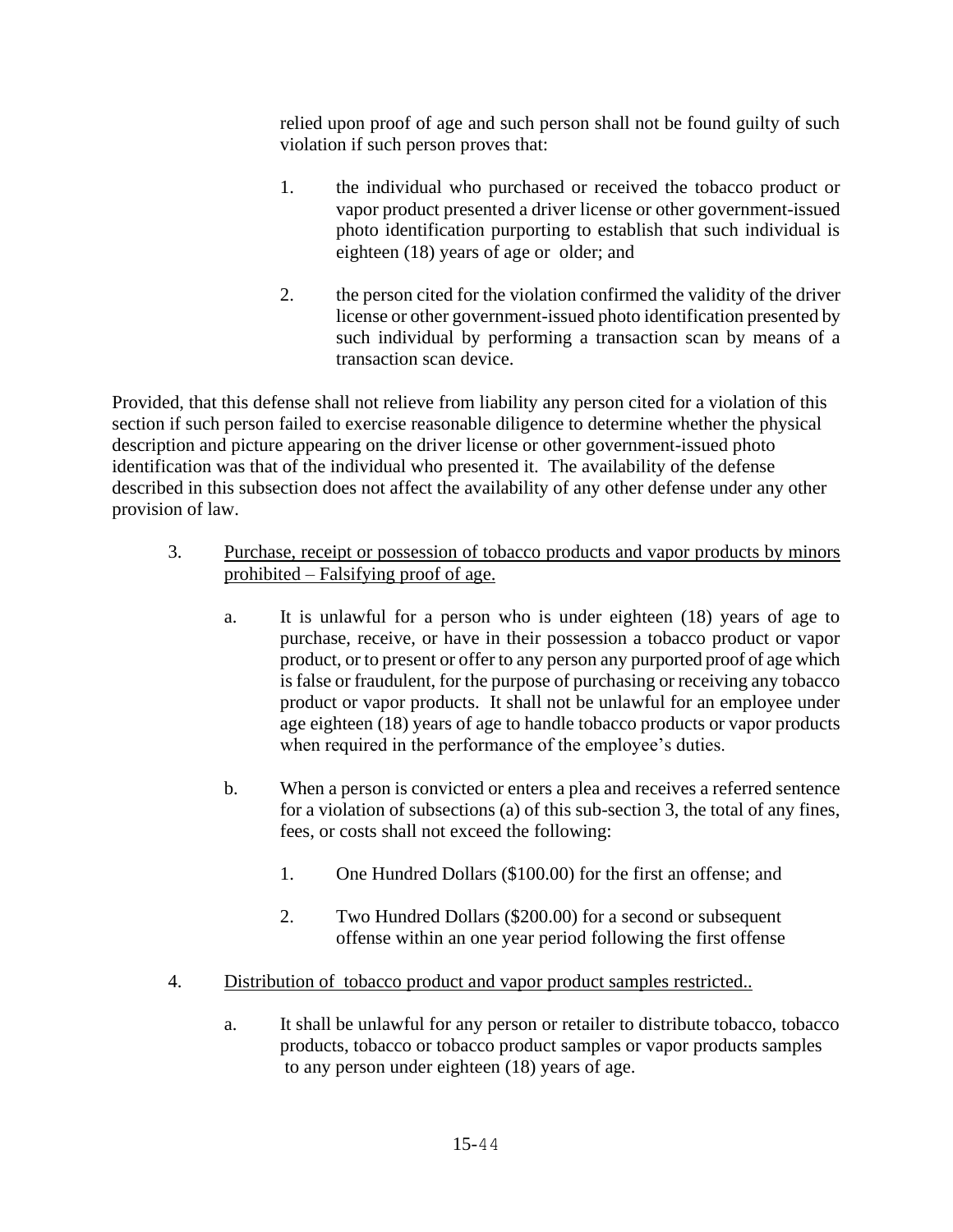- b. No person shall distribute tobacco, tobacco product or vapor product samples in or on any public street, sidewalk, or park that is within three hundred (300) feet of any playground, school, or other facility when the facility is being used primarily by persons under eighteen (18) years of age.
- c. When a person is convicted or enters a plea and receives a deferred sentence for a violation of subsections a or b of this sub-section 4, the total of any fines, fees, or costs shall not exceed the following:
	- 1. One Hundred Dollars (\$100.00) for the first offense;
	- 2. Two Hundred Dollars (\$200.00) for a second offense; and
	- 3. Three Hundred Dollars (\$300.00) for the third or subsequent offense
- a. It shall be unlawful for any person or retailer to distribute tobacco, tobacco products, tobacco or tobacco product samples or vapor products samples to any person under eighteen (18) years of age.
- b. No person shall distribute tobacco, tobacco product or vapor product samples in or on any public street, sidewalk, or park that is within three hundred (300) feet of any playground, school, or other facility when the facility is being used primarily by persons under eighteen (18) years of age.
- c. When a person is convicted or enters a plea and recives a deferred sentence for a violation of subsections a or b of this sub-section 4, the total of any fines, fees, or costs shall not exceed the following:
	- 1. One Hundred Dollars (\$100.00) for the first offense;
	- 2. Two Hundred Dollars (\$200.00) for the second offense; and
	- 3. Three Hundred Dollars (\$300.00) for the third or subsequent offense.
- 5. Display or sale of tobacco products and vapor products Public access.
	- a. It is unlawful for any person or retail store to display or offer for sale tobacco products or vapor products in any manner that allows public access to the tobacco products or vapor products without assistance from the person displaying the tobacco products or vapor products or an employee or the owner of the store. The provisions of this subsection shall not apply to retail stores which do not admit into the store persons under eighteen (18) years of age.
	- b. When a person is convicted or enters a plea and receives a deferred sentence for a violation of this sub-section 5, the total of any fines, fees, or costs shall not exceed Two Hundred Dollars (\$200.00) for each offense.
- 6. Report of Violations; Compliance Checks; Penalty.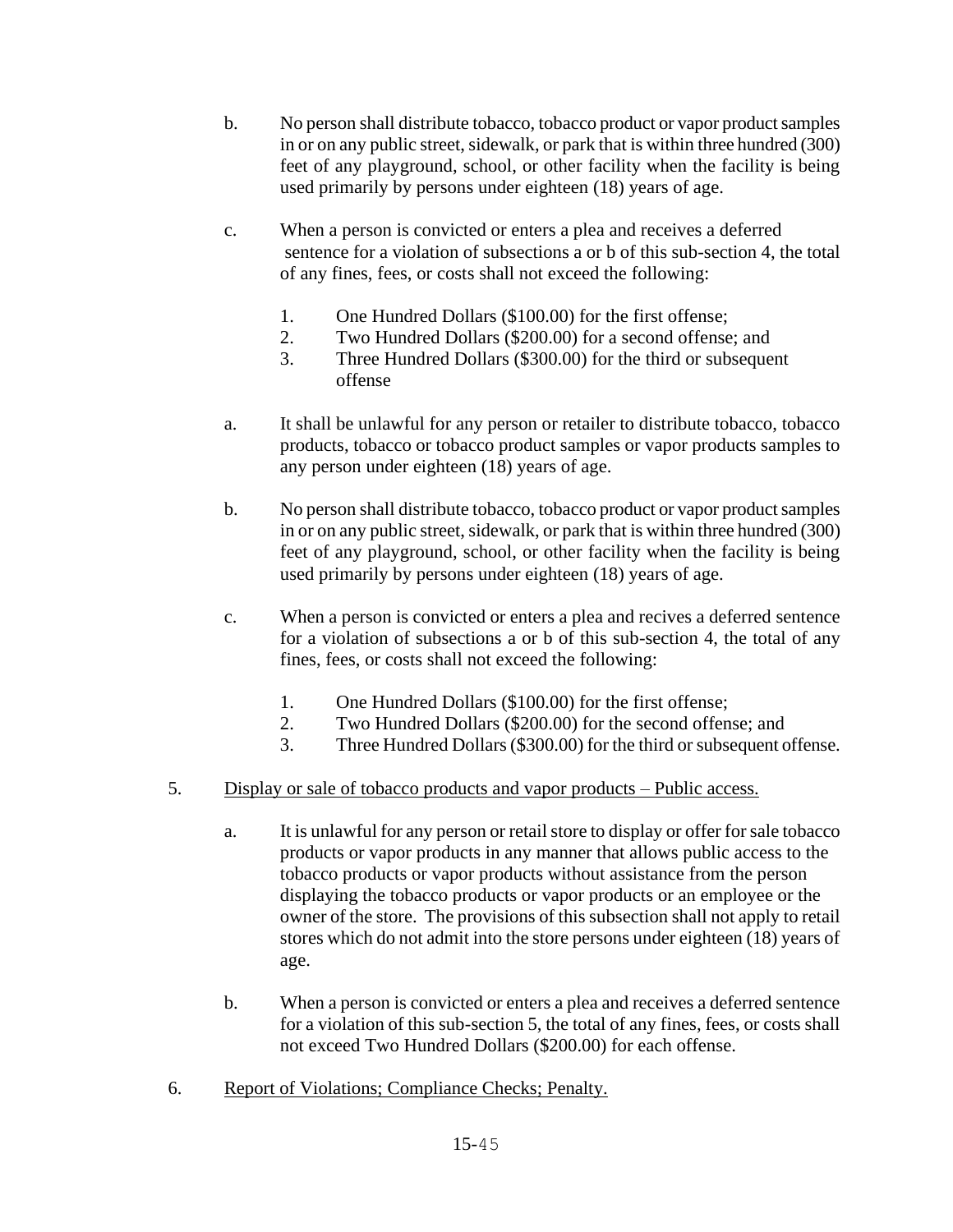- a. Any conviction for a violation of this Article and any compliance checks conducted by the Police Department pursuant to Subsection (b) of this section shall be reported in writing to the Alcoholic Beverage Laws Enforcement (ABLE) Commission within thirty (30) days of the conviction or compliance check. Such reports shall be compiled in the manner prescribed by the ABLE Commission. Convictions shall be reported by the [Court Administrator/Court Clerk] or his designee and compliance checks shall be reported by the Chief of Police or his designee.
- b. Persons under eighteen (18) years of age may be enlisted by the Police Department to assist in enforcement of this Article pursuant to the rules of the ABLE Commission.
- c.. Any person convicted of violating any provision in this sub-section 6 shall be punished by a fine of not less than Twenty-Five (\$25.00) and not more than Two Hundred Dollars (\$200.00), plus costs.

## **Section 15-98. Original jurisdiction of municipal court in traffic cases; Minors.**

The municipal court of Elk City may elect to have and possess original jurisdiction to hear and determine any violations of traffic ordinances by any person of any age, including minors.

## **Section 15-99. Parental accountability for involvement of minors in Municipal Court; Penalty.**

1. It shall be unlawful for any parent having legal custody of a minor, to fail, neglect or refuse to require such minor to appear in Municipal Court for an initial appearance, trial, hearing to explain non-performance of a court order, or for any other Municipal Court proceeding, or to pay fines or perform community service or any other sentence imposed in the Municipal Court, when the minor has been so directed or sentenced by the Municipal Court, the clerk thereof or members of the Elk City Police Department as the case may be. Upon notification that a case is pending against a minor in their legal custody, it shall be the duty of the parent to be aware of all scheduled court appearances or directives in such case.

2. Any person convicted of violating any provision in this section shall be punished by a fine of not less than one hundred dollars (\$100.00) and not more than two hundred dollars (\$200.00), plus costs, or by imprisonment for not more than thirty (30) days, or by both such fine and imprisonment.

### **Article 8. Offenses Related to Smoking**

### **Section 15-100. Possession of Lighted Tobacco.**

1. The possession of lighted tobacco in any form is a public nuisance and dangerous to public health and is hereby prohibited when such possession is in any indoor place used by or open to the public, in any enclosed indoor area where individuals other than employees are invited or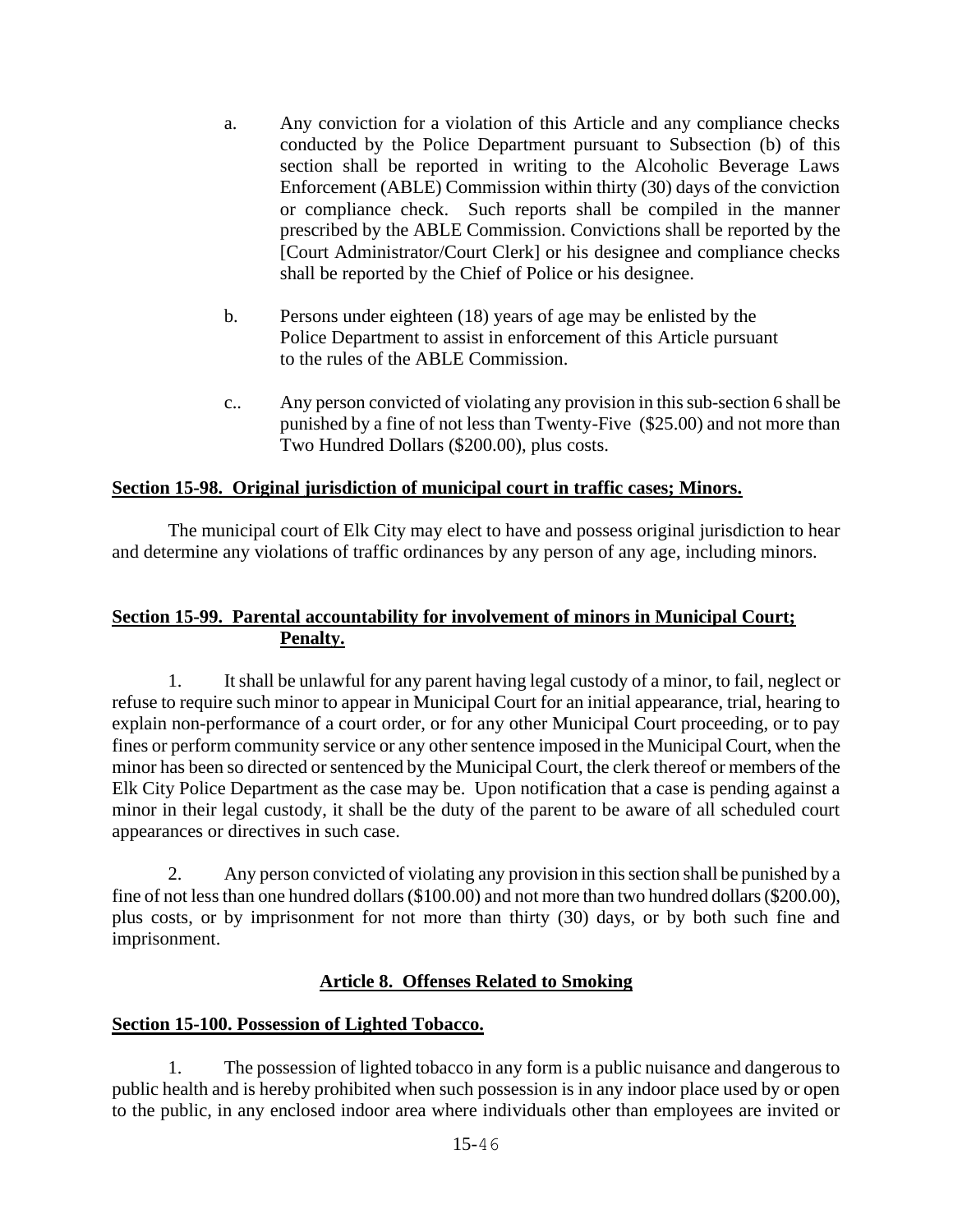permitted, in any indoor workplace, within fifteen (15) feet of any entrance, exit or air intake of any such places, or in any vehicle providing public transportation, except where specifically allowed by law.

2. As used in this section, "indoor workplace" means any indoor place of employment or employment-type service for or at the request of another individual or individuals, or any public or private entity, whether part-time or full-time and whether for compensation or not. Such services shall include, without limitation, any service performed by an owner, employee, independent contractor, agent, partner, proprietor, manager, officer, director, apprentice, trainee, associate, servant or volunteer. An indoor workplace includes work areas, employee lounges, restrooms, conference rooms, classrooms, employee cafeterias, hallways, any other spaces used or visited by employees, and all space between a floor and ceiling that is predominantly or totally enclosed by walls or windows, regardless of doors, doorways, open or closed windows, stairways, or the like. The provisions of this section shall apply to such indoor workplace at any given time, whether or not work is being performed.

3. An employer not otherwise restricted from doing so may elect to provide smoking rooms where no work is performed except for cleaning and maintenance during the time the room is not in use for smoking, provided each smoking room is fully enclosed, exhausted directly to the outside with no air from the smoking space circulated to any nonsmoking area, under negative air pressure so that no smoke can drift or circulate into a nonsmoking area when a door to an adjacent nonsmoking area is opened, and the air from the smoking space is not exhausted within fifteen (15) feet of any entrance, exit or air intake.

# **Section 15-101. Permitted Smoking.**

1. Smoking is permitted in the following space if (1) the smoking space occupies the entire building or (2), if the smoking space shares space in the building with any indoor public places or indoor workplaces in which smoking is prohibited, is fully enclosed, exhausted directly to the outside with no air from the smoking space circulated to any nonsmoking area within the building, and under negative air pressure so that no smoke can drift or circulate into a nonsmoking area within the building when a door to an adjacent nonsmoking area is opened, and the air from the smoking space is not exhausted within fifteen (15) feet of any entrance, exit or air intake:

- a. The room or rooms where licensed charitable bingo games are being operated, but only during the hours of operation of such games;
- b. Up to twenty-five (25%) of the guest rooms at a hotel or other lodging establishment;
- c. Retail tobacco stores predominantly engaged in the sale of tobacco products and accessories and in which the sale of other products is merely incidental and in which no food or beverage is sold or served for consumption on the premises;
- d. Workplaces where only the owner or operator of the workplace, or the immediate family of the owner or operator, performs any work in the workplace, and the workplace has only incidental public access. "Incidental public access" means that a place of business has only an occasional person, who is not an employee, present at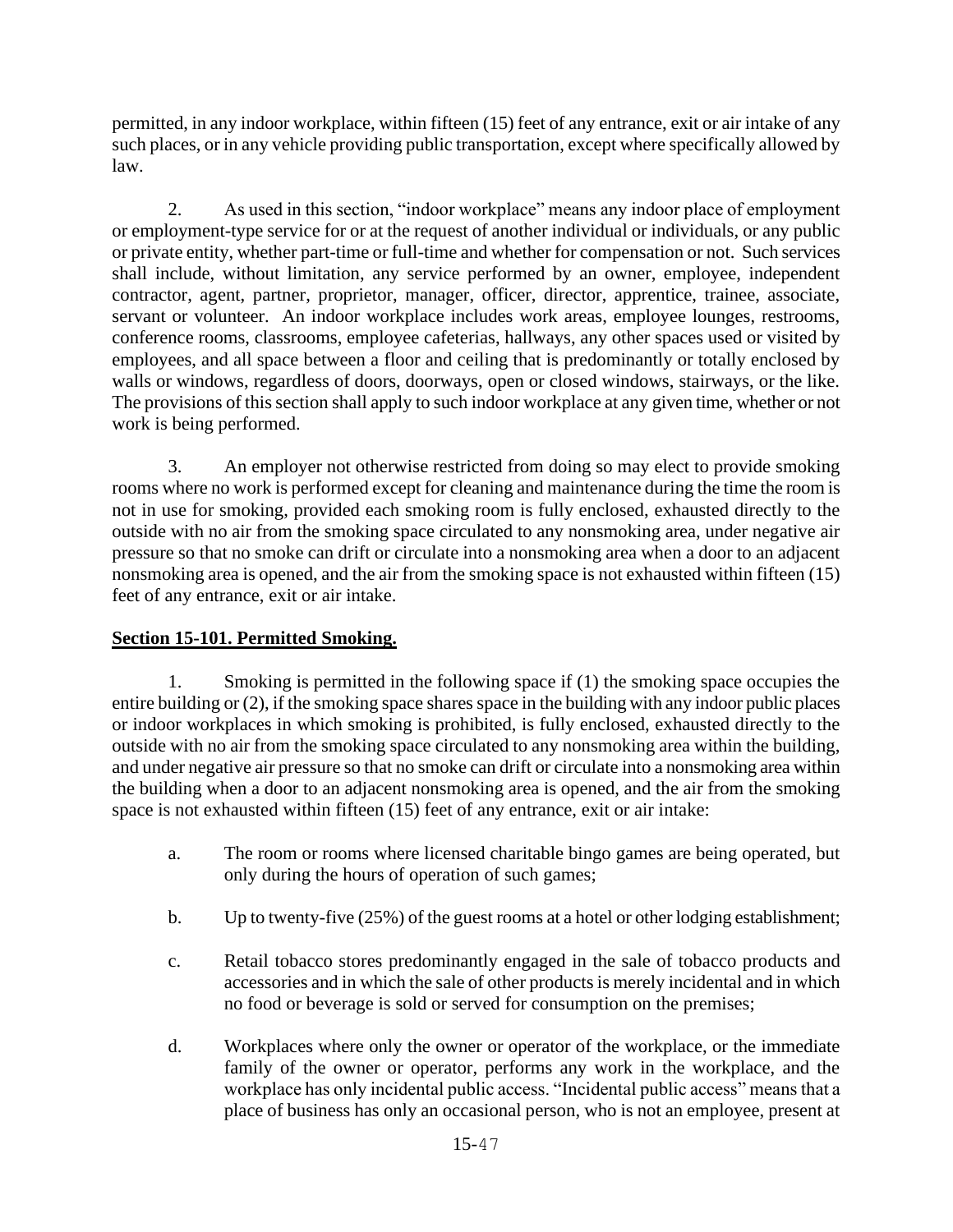the business to transact business or make a delivery. It does not include businesses that depend on walk-in customers for any part of their business;

- e. Workplaces occupied exclusively by one or more smokers, if the workplace has only incidental public access;
- f. Private offices occupied exclusively by one or more smokers;
- g. Workplaces within private residences, except that smoking shall not be allowed inside any private residence that is used as a licensed child care facility during hours of operation;
- h. Medical research or treatment centers, if smoking is integral to the research or treatment;
- i. A facility operated by a post or organization of past or present members of the Armed Forces of the United States which is exempt from taxation pursuant to Section 501 (c) (19) of the Internal Revenue Code, 26 U.S.C., Section 501 (c) (19), when such facility is utilized exclusively by its members and their families and for the conduct of post or organization nonprofit operations except during an event or activity which is open to the public;
- j. Any outdoor seating area of a restaurant; provided, smoking shall not be allowed within fifteen (15) feet of any exterior public doorway or any air intake of the restaurant;
- k. A stand-alone bar, stand-alone tavern, or cigar bar that (1)derives more than sixty percent (60%) of its gross receipts, subject to verification by competent authority, from the sale of alcoholic beverages and low-point beer, (2) admits no person under twenty-one (21) years of age except for members of a musical band employed or hired as provided in paragraph 2 of subsection B of Section 537 of Title 37 of the Oklahoma Statutes, and (3) is not located within, and does not share any common entryway or common indoor area with, any other enclosed indoor workplace, including a restaurant; and
- l. Until March 1, 2006, restaurants (any eating establishment regardless of seating capacity) may have designated smoking areas or may be designated as being a totally nonsmoking area. Beginning March 1, 2006, restaurants shall be totally nonsmoking or may provide nonsmoking areas and designated smoking rooms. Food and beverage may be served in such designated smoking rooms, which shall be in a location that is fully enclosed, directly exhausted to the outside, under negative air pressure so smoke cannot escape when a door is opened, and no air is recirculated to nonsmoking areas of the building. No exhaust from such room shall be located within twenty-five (25) feet of any entrance, exit or air intake. Such room shall be subject to verification for compliance with the provisions of the subsection by the State Department of Health.